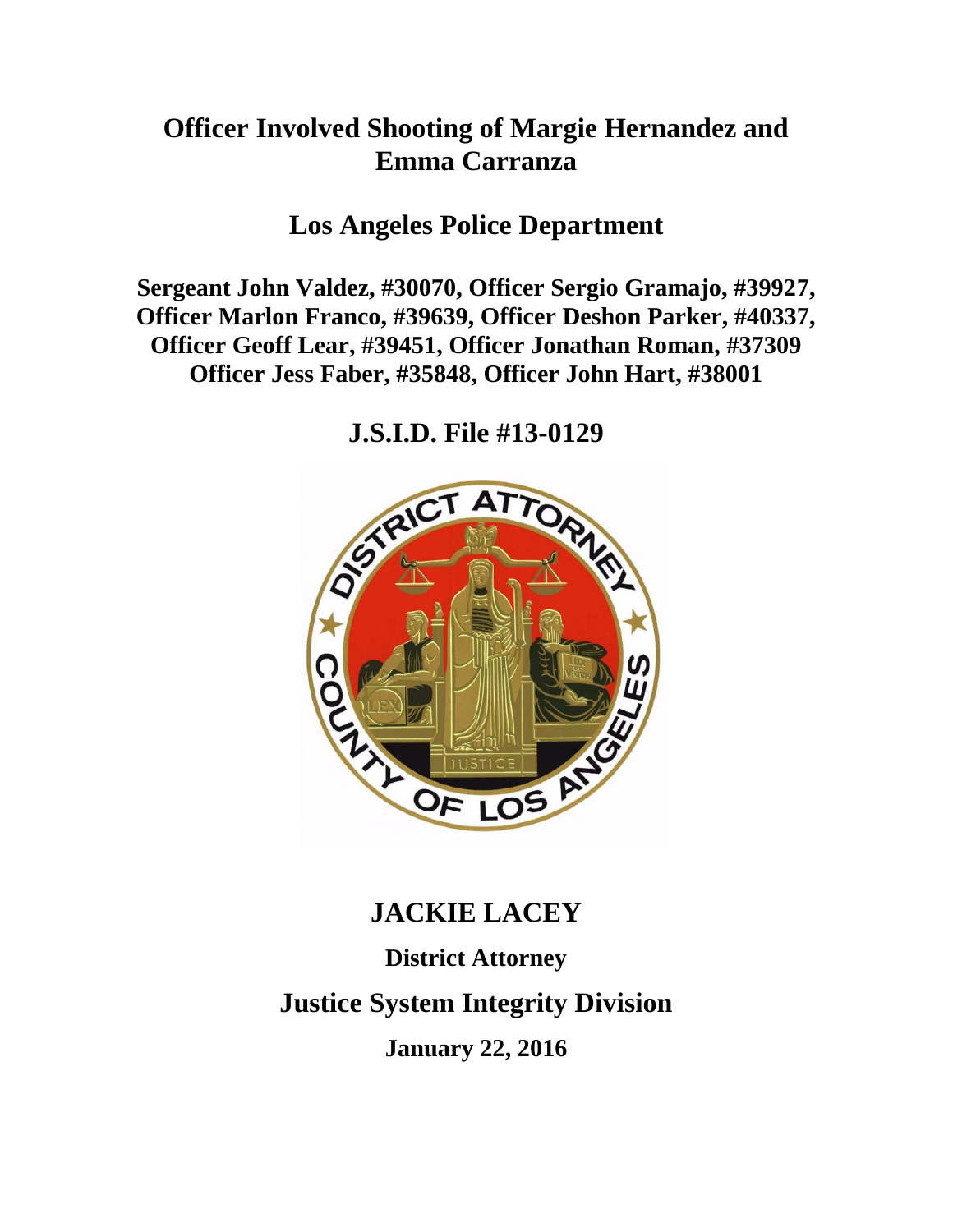#### **MEMORANDUM**

- TO: COMMANDER ROBERT A. LOPEZ Force Investigation Division Los Angeles Police Department 100 West First Street, Suite 431 Los Angeles, California 90012 FROM: **JUSTICE SYSTEM INTEGRITY DIVISION** Los Angeles County District Attorney's Office SUBJECT: Officer Involved Shooting F.I.D. File #F012-13 J.S.I.D. File #13-0129
- DATE: January 22, 2016

The Justice System Integrity Division of the Los Angeles County District Attorney's Office has completed its review of the February 7, 2013, non-fatal shootings of Margie Hernandez and Emma Carranza by Los Angeles Police Department Sergeant John Valdez and Officers Jess Faber, Marlon Franco, Sergio Gramajo, John Hart, Geoff Lear, Deshon Parker and Jonathan Roman. We find that there is insufficient admissible evidence to prove beyond a reasonable doubt that Officers Faber, Franco, Gramajo, Hart, Lear, Parker, Roman and Sergeant Valdez did not act in self-defense and in defense of others.

The District Attorney's Command Center was notified of the shooting on February 7, 2013 at approximately 5:51 a.m. The District Attorney Response Team, comprised of Deputy District Attorney Geoffrey Rendon and District Attorney Senior Investigators Sean Robinson and Joseph Miraflor, responded to the scene, was given a walkthrough, and participated in witness interviews.

The following analysis is based on reports prepared by the Los Angeles Police Department (LAPD), submitted to this office by Detectives Greg McKnight and Robert Solorza. The reports include photographs, audio-recorded interviews of witnesses and radio transmissions. The compelled statements of each of the involved officers were considered in this evaluation.<sup>1</sup>

#### **PROLOGUE**

 $\overline{a}$ 

In 2009, Los Angeles Police Department (LAPD) Officer Christopher Dorner was terminated from his position as a police officer. Dorner believed the termination was unwarranted and accused the LAPD of covering up misconduct. In early February 2013, Dorner began targeting department personnel and their families for their perceived involvement in his termination from LAPD.

 $<sup>1</sup>$  The compelled statements of all officers who are believed to have fired their service weapons during this incident</sup> have been redacted from the version of this letter released to the public.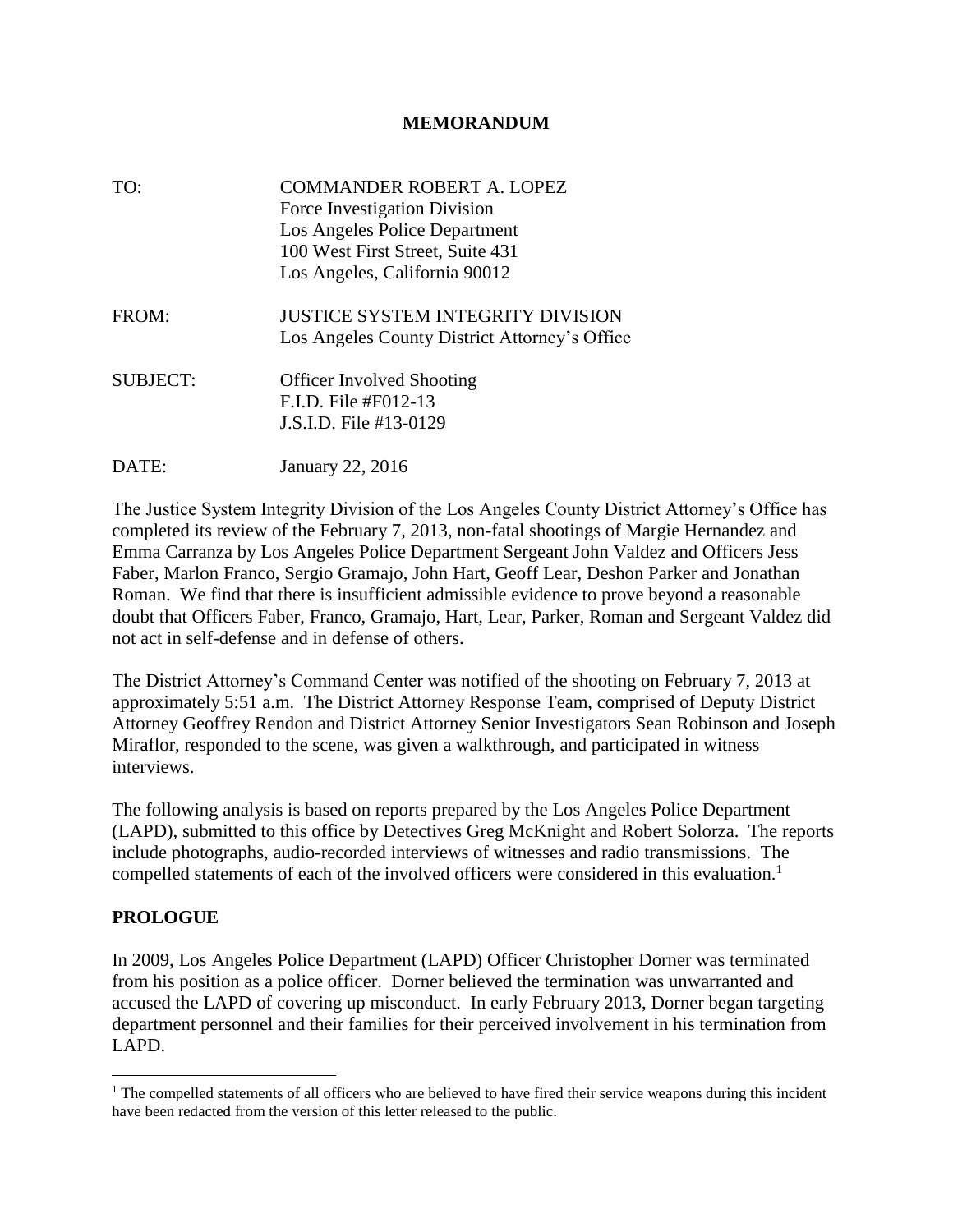Commander Lopez F.I.D. #F012-13 J.S.I.D. #13-0129 Page 2 of 52

On February 3, 2013, Dorner executed two people in Irvine. The victims were Monica Quan, the daughter of former LAPD Captain Randy Quan, and her fiancé, Keith Lawrence. Captain Quan had represented Dorner in his termination proceedings.

On February 4, 2013, Dorner posted a 17 page "manifesto" on his Facebook page, that he titled "Last Resort". Dorner wrote, "I have exhausted all available means at obtaining my name back...This is my last resort." In chilling detail, Dorner threatened "deadly consequences" as a result of his dismissal from LAPD and warned, "The attacks will stop when the department states the truth about my innocence."

To civilians, Dorner wrote, "Do not render medical aid to downed officers/enemy combatants…Let the balance of loss of life take place. Sometimes a reset needs to occur."

Dorner named specific LAPD personnel, including Captain Justin Eisenberg, throughout the manifesto; Dorner identified groups of individuals as "high value" targets. At one point in the posting, Dorner refers to himself as a "cop killer," and wrote, "To those children of the officers who are eradicated, your parent was not the individual you thought they were."

Directing his words towards specific individuals, including Eisenberg, as well as groups of people, Dorner wrote, "Suppressing the truth (about Dorner's termination) will leave (sic) to deadly consequences for you and your family. There will be an element of surprise where you work, live, eat and sleep." Dorner stated that he would use law enforcement resources to collect information about individual's homes, workplaces, "and everywhere in between," "to coordinate and plan attacks." Dorner threatened, "I never had the opportunity to have a family of my own, I'm terminating yours." "Look your (spouses) and surviving children directly in the face and tell them the truth as to why your children are dead."

Dorner continued, "I know your (techniques, tactics and procedures.) Any threat assessments you generate will be useless…I will mitigate all risks, threats and hazards. I assure you that Incident Command Posts will be target rich environments." Dorner threatened to target vehicles with law enforcement-affiliated license plate frames. "I will conduct operations to destroy, exploit and seize designated targets. If unsuccessful or unable to meet objectives…I will reassess…and re-attack until objectives are met. I have nothing to lose. My personal casualty means nothing."

"Hopefully, you (sic) analyst (sic) have done your homework. You are aware that I have always been the top shot, highest score, an expert in rifle qualifications in every unit I've been in. I will utilize every bit of small arms training, demolition, ordnance, and survival training I've been given." Dorner, again, stated that he embraced death and said, "I am the walking exigent circumstance you created."

Dorner continued, "The violence of action will be high. I am the reason TAC alert was established. I will bring unconventional and asymmetrical warfare to those in LAPD uniform whether on or off duty." "(Officers) will now live the life of the prey."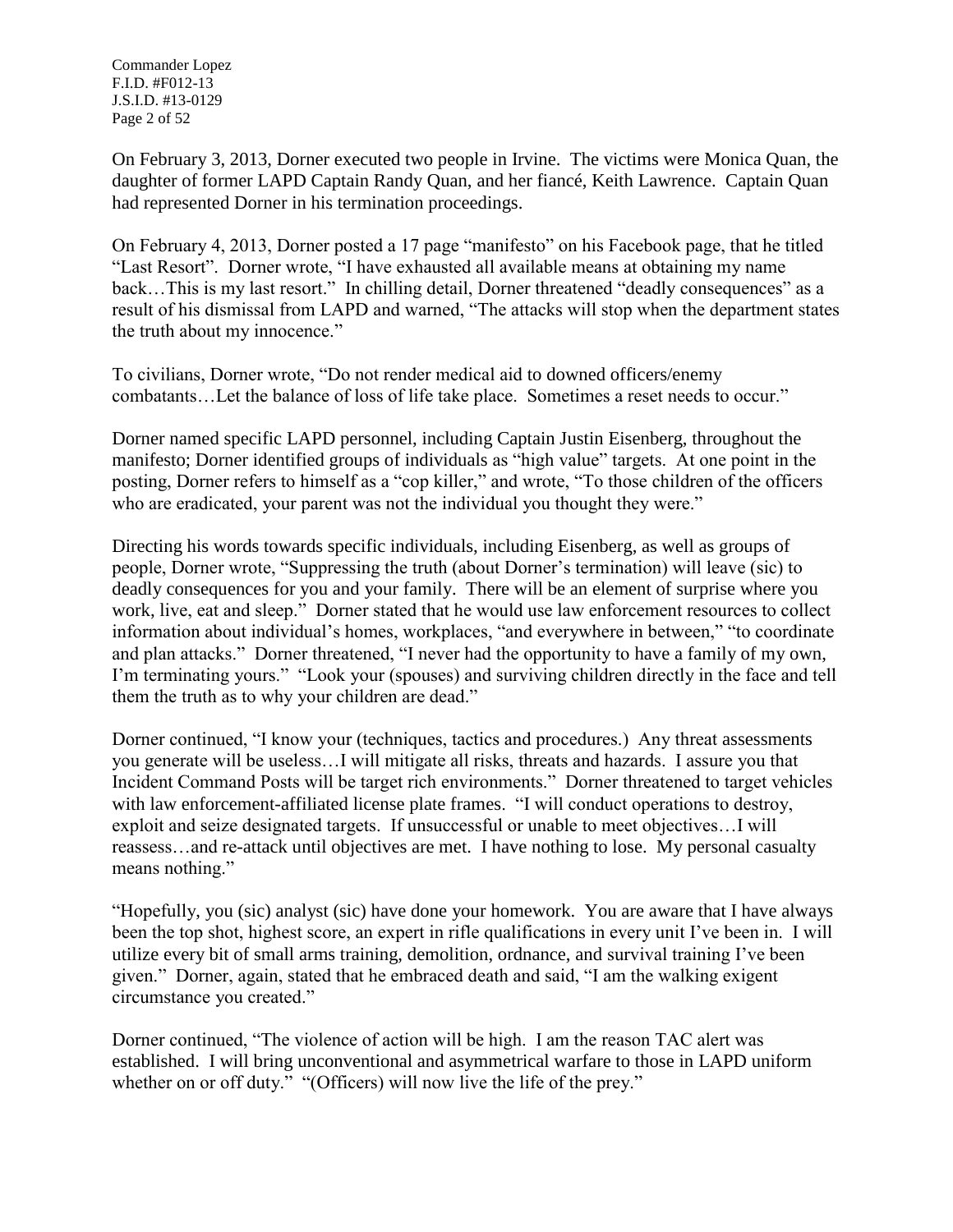Commander Lopez F.I.D. #F012-13 J.S.I.D. #13-0129 Page 3 of 52

Regarding weaponry, Dorner stated that he had access to shoulder-fired surface to air missiles to down aircraft, .50 caliber sniper rifles, suppressors and high-capacity magazines. Dorner warned that his attacks would be unpredictable, unconventional and unforgiving. He warned outside agencies to not attempt to detain him, stating, "If you proceed with a traffic stop or attempt to notify other officers of my location or for backup, you will not live to see the medal of valor you were hoping to receive for your actions. Think before you attempt to intervene. You will not survive. Your family will receive that medal of valor posthumously."

Dorner went on at length with messages addressed to politicians, celebrities, members of the media and various people in his background. Dorner's words indicated his awareness and intention that the incidents to follow would result in his death.

On February 6, 2013, Irvine Police Chief David Maggard announced a manhunt for Dorner. News of Dorner's actions was disseminated via mass media and within internal police channels. Irvine Police Department distributed a crime bulletin that read, "On Sunday, February 3, 2013, two victims were shot and killed while sitting in their vehicle at 2100 Scholarship. Through investigation, Dorner was identified as a possible suspect in this double homicide. Dorner is a former LAPD officer and has made threats to specific police officials and their families. Dorner has made statements indicating that he will resist arrest and use any weapons at his disposal. Dorner has threatened to kill any police officer who attempts to arrest him." The bulletin also included the following information: "Dorner is armed with an assault weapon and used this weapon in the shooting of three officers. Dorner should be considered armed and dangerous."

Law enforcement officials believed that Dorner was driving a dark-colored Nissan Titan and had replaced the license plates on his vehicle.

LAPD compiled a list of personnel who required immediate police protection. The list included Eisenberg, who resided on Redbeam Avenue, in Torrance. Eisenberg had been a member of the Board of Rights that voted to terminate Dorner. LAPD effectuated protective details to ensure the safety of the targeted individuals, including Eisenberg. Initially, an LAPD security detail from Operation West Bureau Violent Crime Task Force (VCTF) was sent to Eisenberg's home on Redbeam Avenue for his protection.

Prior to the LAPD detail arriving, Eisenberg contacted Torrance Police Department (TPD) and told them about the threat. At approximately 4:30 p.m., two plainclothes TPD officers responded to Eisenberg's residence and provided security protection until LAPD arrived. At approximately 5:30 p.m., the VCTF detail arrived, consisting of Sergeant Carlton Jeter along with ten uniformed officers and one plainclothes officer. Jeter met with Eisenberg, familiarized himself with the location and stationed officers in Eisenberg's garage, backyard and at various locations surrounding Eisenberg's residence.

On February 6, 2013, at 6:44 p.m., LAPD's Communication Division (CD) sent the following message department-wide to all Mobile Digital Computer (MDC) terminals: "Officer Safety suspect wanted 187PC. Suspect vehicle is a 2005 blue Nissan Titan pick up with California license 7X03191. Suspect is Dorner, Christopher Jordan. Suspect is m/b, 6'0, 270 lbs., blk hair,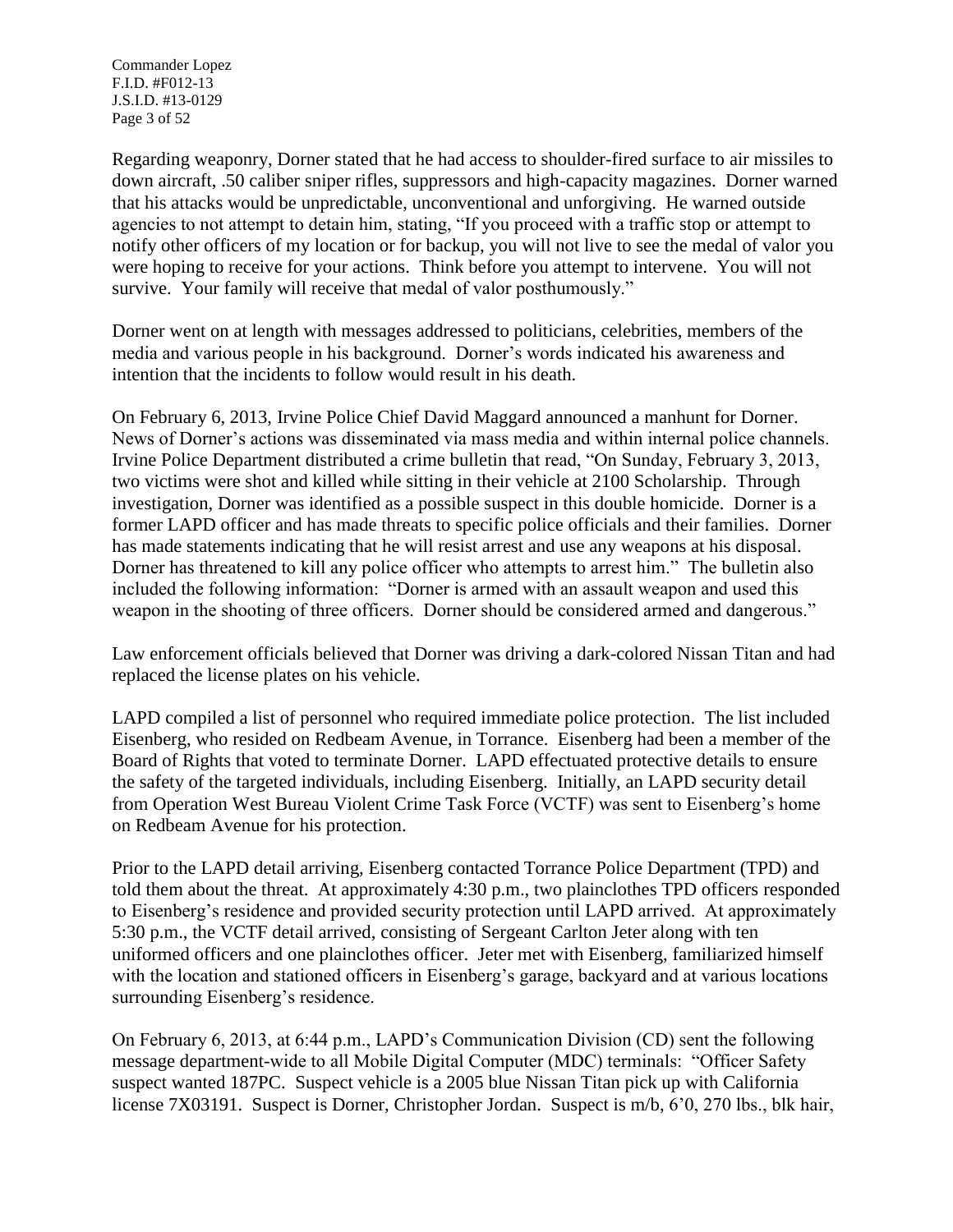Commander Lopez F.I.D. #F012-13 J.S.I.D. #13-0129 Page 4 of 52

 $\overline{a}$ 

bro eyes. Suspect has made threats to specific police ofcrs and their families. He has threatened to kill any police ofcrs who attempt to arrest him. Suspect is a former LAPD ofcr."

At 6:45 p.m., a group of Hollywood officers, including Officers Faber, Franco, Gramajo, Hart, Lear, Parker, and Roman, started their shift. In roll call, Captain Bea Girmala briefed the officers regarding the ongoing situation involving Dorner. The officers were given a description of Dorner's vehicle and a photograph of Dorner. The officers were also told about the contents of Dorner's online posting. At approximately 11:00 p.m., that group of officers was notified to respond to LAPD's Operation West Bureau, along with Sergeants Rudy Vidal and Leonard Calderon.

The group arrived at West Bureau and was briefed by Sergeant Clinton Dohman. Dohman emphasized how dangerous Dorner was. The eight Hollywood officers, along with Vidal and Calderon, were assigned to replace the VCTF personnel at Eisenberg's residence. Upon arriving on Redbeam, Vidal and Calderon met with Jeter and were briefed about the deployment of the officers and the layout of the location. The officers were told that Dorner may have recently been at the location.<sup>2</sup>

Vidal and Calderon did not have as many officers in their detail and made modifications to Jeter's deployment of officers. Faber and Gramajo were stationed in the driveway of 19715 Redbeam, a residence several houses south and on the opposite side of the street from Eisenberg's. Franco and Hart were inside Eisenberg's open garage. Parker and Lear were in Eisenberg's backyard. Roman and Ojeda were positioned in the driveway of 5607 Towers Road, several houses north of Eisenberg's residence. Vidal and Calderon acted as rovers and drove around the area surrounding the residence. Vidal contacted TPD and was told that TPD had officers on patrol in the area who could respond quickly if additional units were needed. Each of the LAPD officers was told to broadcast any observations of vehicle or pedestrian traffic. The detail broadcast via Hollywood Simplex, an unrecorded frequency.

Each of the officers was armed as follows: Faber, with a Remington shotgun and a .40 caliber Glock semiautomatic handgun; Gramajo, with a .40 caliber Glock semiautomatic handgun; Lear, with a .40 caliber Glock semiautomatic handgun; Parker, with a .40 caliber Glock semiautomatic handgun; Franco, with a Remington shotgun and a .40 caliber Glock semiautomatic handgun; Hart, with a Remington shotgun and a .40 caliber Glock semiautomatic handgun; Roman, with a 9mm Beretta semiautomatic handgun, and; Ojeda, with a .40 caliber Glock semiautomatic handgun.

At approximately 1:20 a.m. on February 7, 2013, Dorner traveled to Corona and was involved in a shooting with two LAPD officers who were on their way to provide protection to an LAPD employee named in Dorner's manifesto. During the firefight, Dorner shot one of the officers,

<sup>&</sup>lt;sup>2</sup> Michelle Eisenberg, Captain Eisenberg's wife, saw a person that she later believed to be Dorner at the front door of their residence on or about January 9, 2013. Mrs. Eisenberg saw the individual via a home security camera and did not open the door nor contact the person. Somehow, via the transmission of information, officers involved in this incident believed that Mrs. Eisenberg had seen Dorner just two days earlier, on or about February 5, 2013.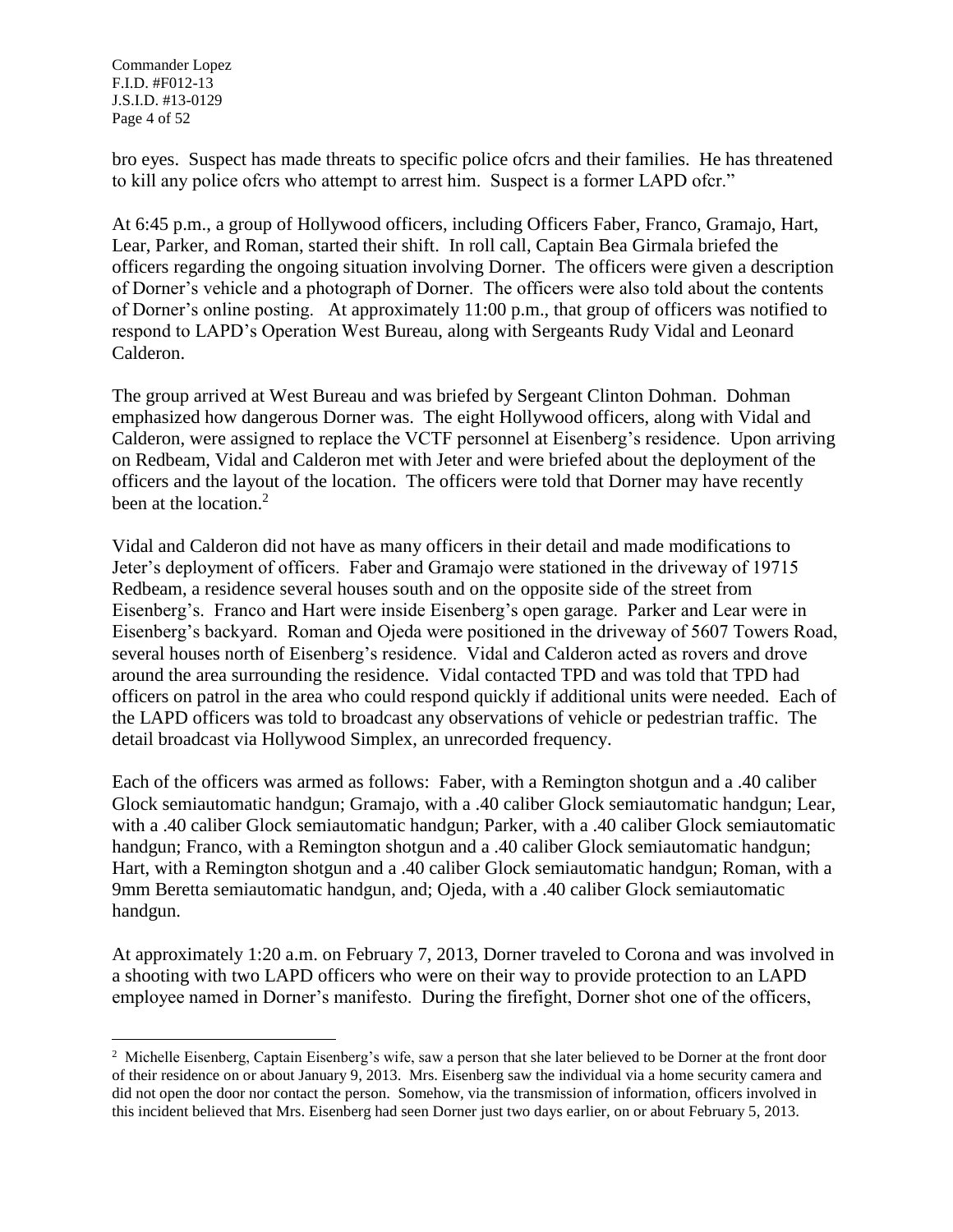Commander Lopez F.I.D. #F012-13 J.S.I.D. #13-0129 Page 5 of 52

 $\overline{a}$ 

who suffered a graze wound to the head and survived. Dorner was armed with a semiautomatic rifle.

Dorner fled from that incident and, approximately ten minutes later, encountered two Riverside Police Department officers who were stopped at a traffic light. Dorner ambushed the officers and shot both of them, killing Officer Michael Craine. Dorner fled to an unknown location.

At approximately 3:00 a.m. on February 7, 2013, Sergeant John Valdez responded to Redbeam to relieve Vidal and Calderon, who briefed Valdez about their knowledge of Dorner's actions and the deployment of officers in and around Eisenberg's residence. Valdez contacted each of the officers in the detail and informed them that he had replaced Vidal and Calderon. Valdez was armed with a Remington shotgun and a .45 caliber Smith and Wesson semiautomatic handgun.

At 3:26 a.m., CD sent a department-wide message to all MDC terminals that relayed information regarding the Corona and Riverside shootings. The information stated that Dorner had possibly used a rifle and was driving a "blue or charcoal gray Nissan" pickup truck.

At approximately 4:19 a.m., Debbie Keller was driving on the westbound 105 freeway when she saw a light Nissan Titan truck swerving in and out of lanes. Keller had seen amber alerts relating to Dorner and believed that it could be the suspect vehicle. Keller called 9-1-1 and reported her observations. The call was routed to the South Bay Regional Communication Authority and broadcast to the El Segundo Police Department. At 4:26 a.m., the information was relayed to CD. At 4:37 a.m., CD broadcast, "All units…information from El Segundo PD on ADW on PO suspect. Weaving in and out of traffic on the 105 freeway, exiting Sepulveda, unknown direction.<sup>3</sup> Vehicle is a light grey Nissan Titan pick up, partial plate is 808, partial plate of 808."

A few minutes later, CD broadcast updated information regarding the description of Dorner's vehicle and indicated that he had changed the license plate on his vehicle to "8D83987."

Each of the broadcasts, and the communications therein, reached the LAPD detail positioned on Redbeam. Additionally, Hollywood Patrol Division Watch Commander Lieutenant Richard Gabaldon telephoned Valdez and told him that Dorner may have been seen in the area and could be heading towards Redbeam.

At approximately 5:10 a.m., Margie Carranza and her mother, Emma Hernandez, were delivering newspapers in Torrance. Carranza was driving a blue, four-door 2007 Toyota Tacoma pickup truck with the license plate "8D68341." The rear windshield, rear driver's side and rear passenger side windows of the truck were tinted. Hernandez was in the middle rear seat, handing newspapers to Carranza, who threw them out of the front driver's side window of the vehicle towards subscribers' residences.

<sup>&</sup>lt;sup>3</sup> The 19000 block of Redbeam Avenue is less than seven miles from the 105 freeway at Sepulveda.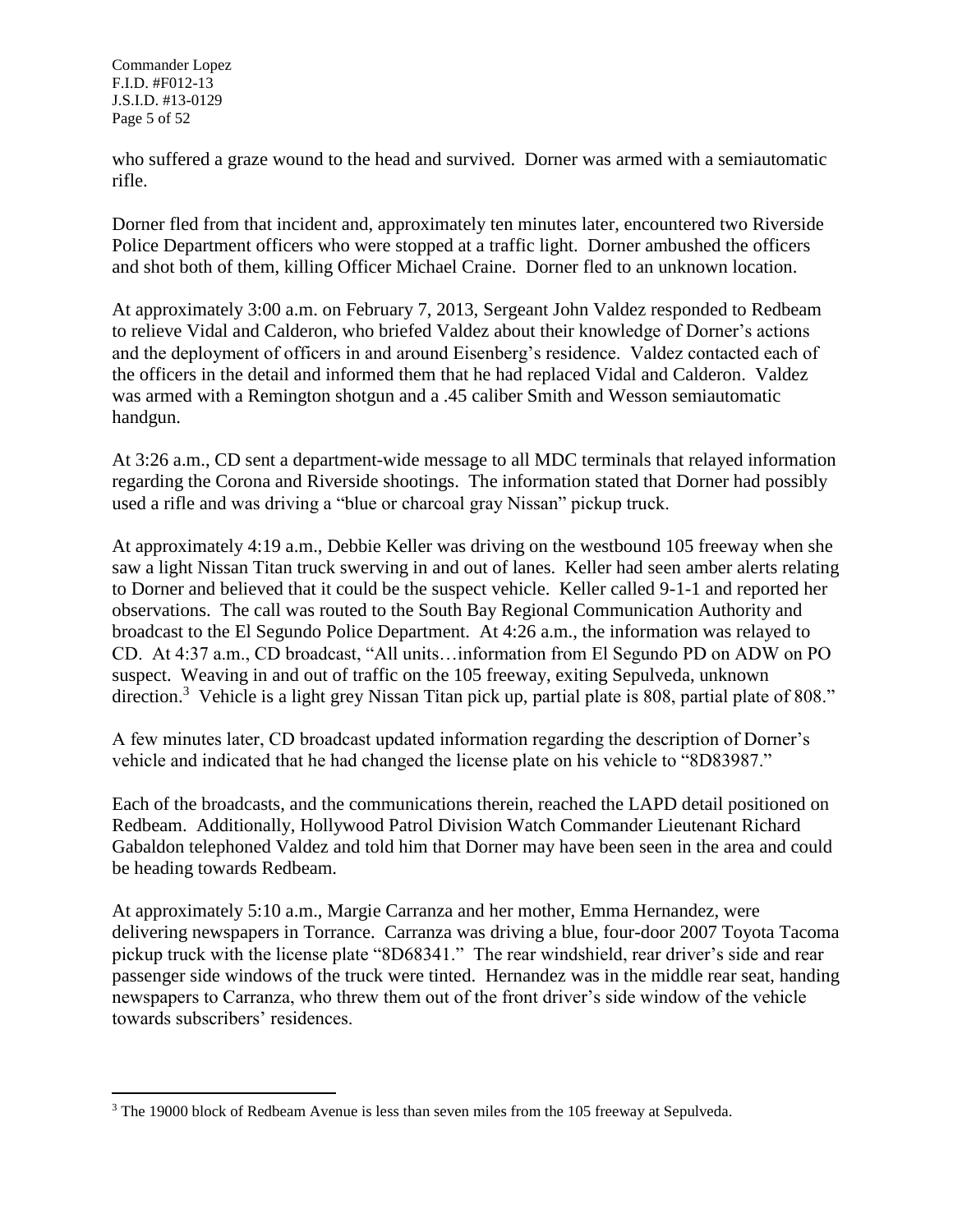Commander Lopez F.I.D. #F012-13 J.S.I.D. #13-0129 Page 6 of 52

Carranza turned north onto Redbeam from Del Amo Boulevard. For reasons detailed below, officers mistakenly believed the vehicle was Dorner's. An officer-involved shooting involving seven officers occurred. Hernandez was struck twice and survived. Carranza suffered cuts to her hand, likely from broken glass.

The incident took place in the darkness of the early morning. Redbeam is a tree-lined street illuminated by 12 street lights positioned approximately 150 feet apart along the west side of the street.

## **FACTUAL ANALYSIS**

 $\overline{a}$ 

## **Statement of Margie Carranza**

On the morning of February 7, 2013, Margie Carranza and her mother, Emma Hernandez, were delivering newspapers in Carranza's Tacoma. At the time, Carranza delivered on two separate routes, one of which included residences on Redbeam. Carranza was in the front driver's seat; Hernandez was in the middle seat of the back row of the vehicle. The interior of the cabin was loaded with newspapers.

Carranza turned northbound onto Redbeam, from Del Amo. Carranza saw a police vehicle parked in a driveway of a residence on the west side of the street. The police vehicle was reversed into the driveway, with its hood pointed towards the street. All four doors of the police vehicle were open but Carranza did not see any officers in or about the vehicle. Carranza, from her driver's side window, threw a newspaper to what was later identified as 19715 Redbeam.<sup>4</sup> Carranza continued to drive. Carranza estimated that she was driving at approximately five miles per hour.

As Carranza approached the intersection of Redbeam and Delane Street, she heard a large number of gunshots coming from behind her. Carranza stopped her car due to the shots being fired. Gunshots began to strike her truck. She screamed out and tried to yell that she was working. She felt the tires of the car "explode" and glass passed by her face. Carranza was in a panic. Hernandez told her, "Don't be afraid."

Eventually, the shooting stopped. Officers ordered her out of the car. The officers were speaking to her in English, though Carranza is a Spanish speaker. She got out of the car with her hands up and noticed that she was bleeding. Her mother exited the vehicle and Carranza saw that her mother had been shot in the back. Paramedics arrived and transported her and Hernandez to Harbor-UCLA Medical Center.

Carranza was treated for a laceration to her right index finger.

<sup>&</sup>lt;sup>4</sup> Investigators determined that Carranza threw a folded newspaper, wrapped in plastic, towards 19715 Redbeam. The newspaper landed on the sidewalk, between the apron and the driveway. Investigators determined that Carranza had delivered newspapers to a total of approximately seven houses on the west side of the street, including 19715. Carranza did not throw any newspapers to any addresses north of 19715 Redbeam, nor to any houses on the east side of the street.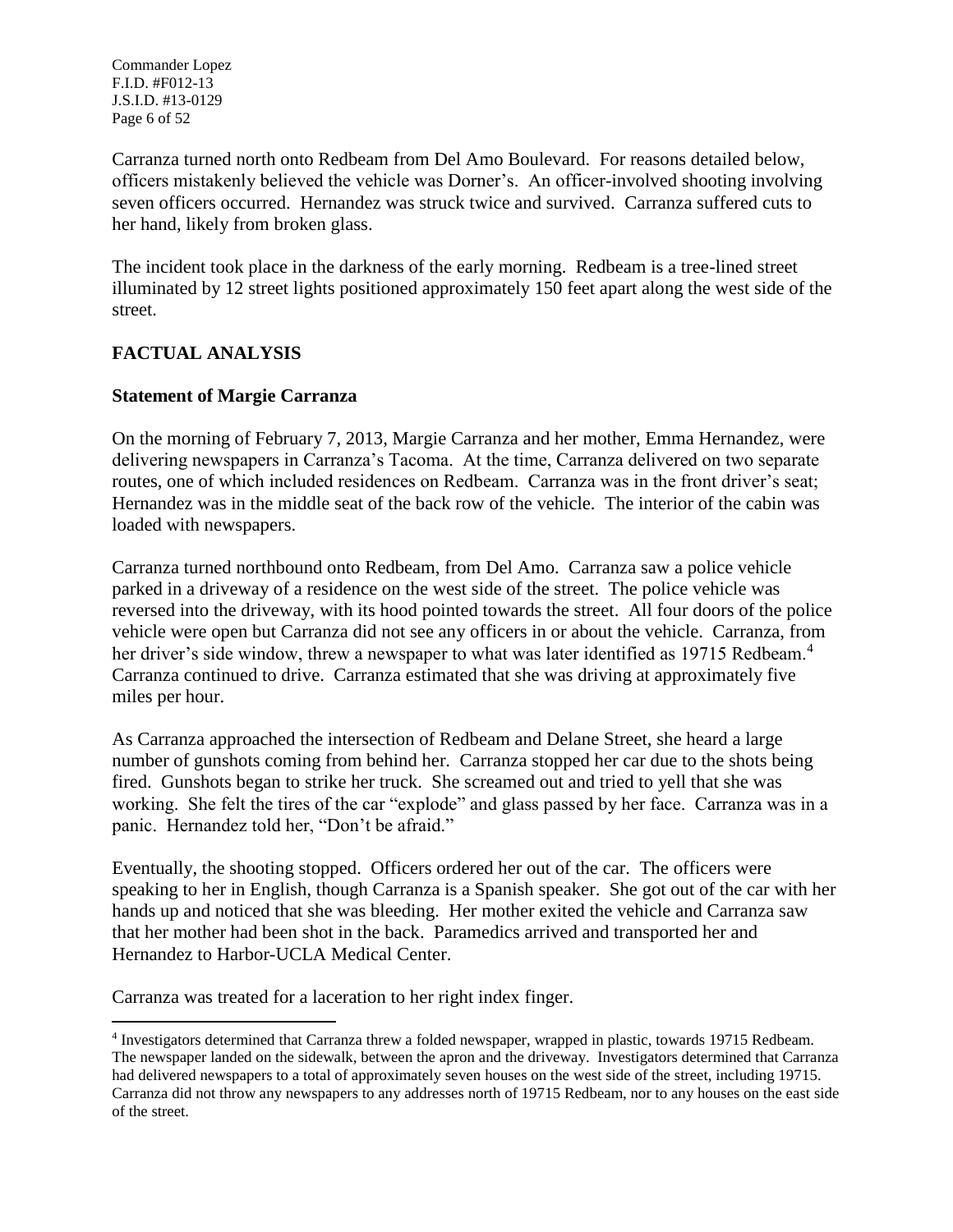Commander Lopez F.I.D. #F012-13 J.S.I.D. #13-0129 Page 7 of 52

 $\overline{a}$ 

Hernandez suffered two gunshots wounds; one to her lower back and the other to her rear right scapula.

Prior to entering the ambulance, an unidentified Hispanic officer told her that the officers had confused her for somebody with the same truck as hers. Carranza overheard an unidentified African-American officer ask an unidentified Hispanic officer, "Why did you do that?"<sup>5</sup> Carranza understood the question to mean, "Why did you shoot at these women?" The Hispanic officer did not reply.

In an interview with investigators, Carranza characterized the incident as a "giant atrocity" and "savage deed."

Carranza and Hernandez filed a claim against the City of Los Angeles and the Los Angeles Police Department. That claim was settled for \$4.2 million. Carranza also received funds to replace her vehicle.

The investigation revealed that the headlights and hazard lights of the Tacoma were on at the time of the incident.

#### **Statement of LAPD Officer Salvador Sanchez**

Officer Sanchez provided a compelled statement to investigators.

On the morning of February 7, 2013, Sanchez was on duty, assigned to Harbor Patrol. His watch commander asked him to take replacement batteries to the officers stationed on Redbeam. Sanchez drove to the location and distributed the batteries. After being at the location for just a few minutes, Sanchez was standing beside his patrol vehicle when an unidentified officer motioned to him. Sanchez saw a vehicle approaching northbound and Sanchez interpreted the motioning as a sign to take cover. Sanchez saw the headlights of the approaching vehicle. The vehicle appeared to slow down, then traveled toward Sanchez' location.

Sanchez heard approximately seven gunshots coming from south of his location. Sanchez unholstered his service weapon and took cover. Sanchez saw a possible crossfire situation because of officers standing directly across the street and did not fire his weapon. The vehicle, which Sanchez observed to be a blue pickup truck, drove past him. The truck was traveling at a fast rate of speed and Sanchez heard more gunshots. Two patrol cars drove north, following the truck, which eventually stopped approximately 100 yards away. Sanchez heard additional shots fired, but could not see which officers were shooting. Sanchez also heard officers giving orders to the occupants of the vehicle.

Sanchez retrieved a rifle and used the magnification to get a better view of the interior of the truck. The occupants, later identified as Carranza and Hernandez, exited the vehicle and came

<sup>&</sup>lt;sup>5</sup> It is unclear whether this was the same Hispanic officer who told Carranza about the mistaken belief regarding her vehicle.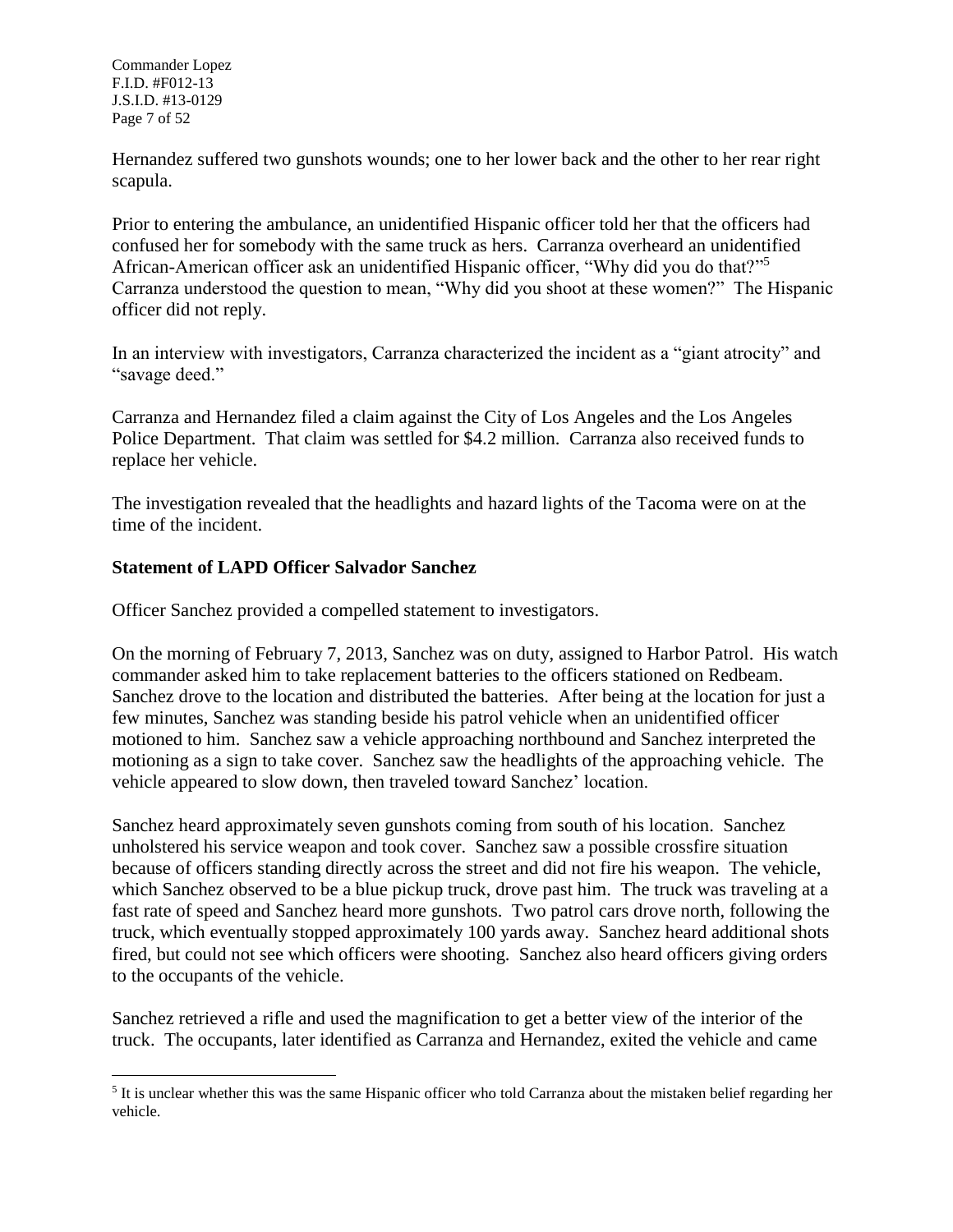Commander Lopez F.I.D. #F012-13 J.S.I.D. #13-0129 Page 8 of 52

towards Sanchez. Sanchez continued to focus on the truck and was looking for any activity inside. As Carranza and Hernandez got to him, Sanchez asked them, in Spanish, if anyone else was in the vehicle; they replied, "No." The women told Sanchez that they were hurt and Sanchez called for an ambulance.

Sanchez did not fire a weapon during the incident and did not personally know any of the involved officers.

## **Statement of LAPD Sergeant Carlton Jeter**

Sergeant Jeter provided a compelled statement to investigators.

On February 6, 2013, Sergeant Jeter was assigned to VCTF. In the late afternoon, Commander Dennis Kato ordered Jeter and 11 officers under his command to Eisenberg's residence to provide security. Jeter learned that Dorner was the subject of a manhunt and was wanted for the murders of Quan's daughter and her fiancée and that Dorner had made specific threats against LAPD Command Staff. Jeter gave his officers a quick briefing before responding to Redbeam. Jeter was aware of Dorner's professed familiarity with LAPD tactics and training and knew about Dorner's manifesto, which he read later in the evening.

Jeter and his team arrived at Redbeam at approximately 5:30 p.m., met with Eisenberg and his family, and familiarized himself with the layout of the property. Jeter positioned two officers in Eisenberg's backyard, two in the garage and additional officers on Redbeam and on the cul de sac adjacent to their location. All of the officers had handguns and some of the officers had access to rifles. The officers planned to take breaks and use the restroom at a nearby 7-Eleven convenience store.

Jeter checked in with the TPD watch commander and informed him that LAPD personnel were on Redbeam to provide security for Eisenberg. At some point during the night, Jeter was notified that a group of officers from Hollywood Division were en route to relieve the VCTF team. Around 1:30 a.m. or 2:00 a.m., the Hollywood officers arrived. Jeter met with Vidal and Calderon and told them where he had positioned his officers. Jeter asked how many officers were with the Hollywood group and expressed that his group of 11 was barely enough to do the job properly. Jeter and his officers left the location shortly thereafter.

Jeter and his group were not present at the time of the incident. In his interview with investigators, Jeter stated that he did not believe eight officers would be enough to do the security detail sufficiently.

## **Statement of LAPD Sergeant Rudy Vidal**

Sergeant Vidal provided a compelled statement to investigators.

On February 7, 2013, Vidal was assigned to Hollywood division. From a briefing, Vidal was aware of the circumstances surrounding Dorner. He knew that Dorner had military experience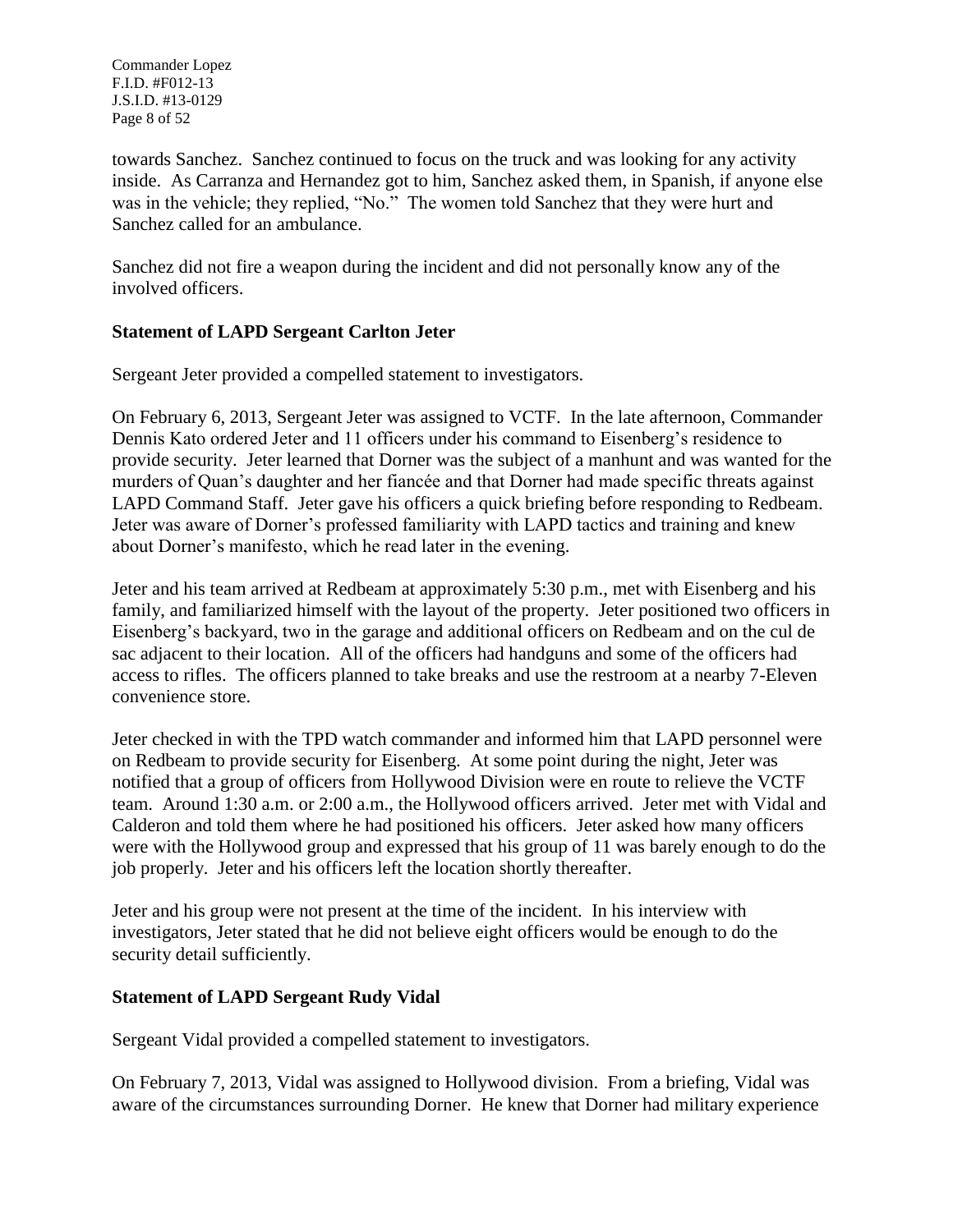Commander Lopez F.I.D. #F012-13 J.S.I.D. #13-0129 Page 9 of 52

 $\overline{a}$ 

and was armed with high-powered weaponry. Vidal also knew that Dorner was identified as the suspect in the Irvine double murder and that if officers confronted Dorner, Dorner was not going to be taken alive and would shoot it out with any officers who tried to detain him. Vidal was given a bulletin containing Dorner's photo and additional information.

At some point during his shift, Vidal was ordered to respond, with Calderon, to West Bureau. Vidal and Calderon, along with several Hollywood officers were ultimately assigned to provide protection to Eisenberg. Vidal was told that VCTF was already present and that his officers would be replacing them.

Vidal responded to the scene and spoke to Jeter, who told Vidal about the positioning of the VCTF officers. Vidal knew that VCTF had more personnel on Redbeam than he had been given. Vidal talked to the Hollywood officers about specific scenarios that could arise. Vidal felt that he did not have enough officers to control a firefight at any one location and that, likely, any incident involving Dorner would occur directly in front of, or at, Eisenberg's residence. Vidal was concerned that none of the officers were armed with rifles.

Vidal positioned the officers in Eisenberg's garage and backyard and at various points along Redbeam. Vidal did not have enough officers to cover the same area as Jeter had previously. Specifically, VCTF had officers covering an adjacent street, but Vidal did not have any officers to place there. Vidal and Calderon acted as rovers. Vidal felt very limited in where he could place officers, due to a lack of personnel and appropriate weapons. Vidal did not express his concerns to any supervising officers.<sup>6</sup>

Vidal contacted TPD Lieutenant Don Edwards and told him where the LAPD officers were positioned. He also told Edwards that the officers did not have any rifles and that they would be outgunned if Dorner arrived. Edwards told Vidal that TPD officers were in the area, had access to rifles, and would provide backup if necessary. Throughout the evening, TPD officers drove through the location and made contact with the Hollywood officers. Vidal and his officers agreed that if anyone needed to use the restroom, they would travel to a nearby 7-Eleven and Vidal and Calderon would temporarily relieve their positions.

Vidal and Calderon continuously patrolled up and down Redbeam, discussed ways "where it would go down," and looked for locations from where Dorner could arrive. At some point in the evening, Vidal received a call from Sergeant Clint Dohman, who told him that Dorner was involved in shootings in Corona and Riverside and that a Riverside officer was killed. Vidal conveyed the information to each of his officers and told them to be on high alert. Vidal was aware that Eisenberg was likely a "high value target" due to Eisenberg's involvement in Dorner's dismissal from LAPD and believed that Dorner could be headed their way. Vidal conveyed what he learned to Edwards. Dohman did not pass on any tactical advice.

<sup>&</sup>lt;sup>6</sup> In his interview with investigators, Vidal explained that the department (LAPD) wants officers to think on their own and to make do with what resources they are given. Vidal was involved in previous tactical situations where, for example, he requested assistance from SWAT officers and was told, "SWAT ain't coming."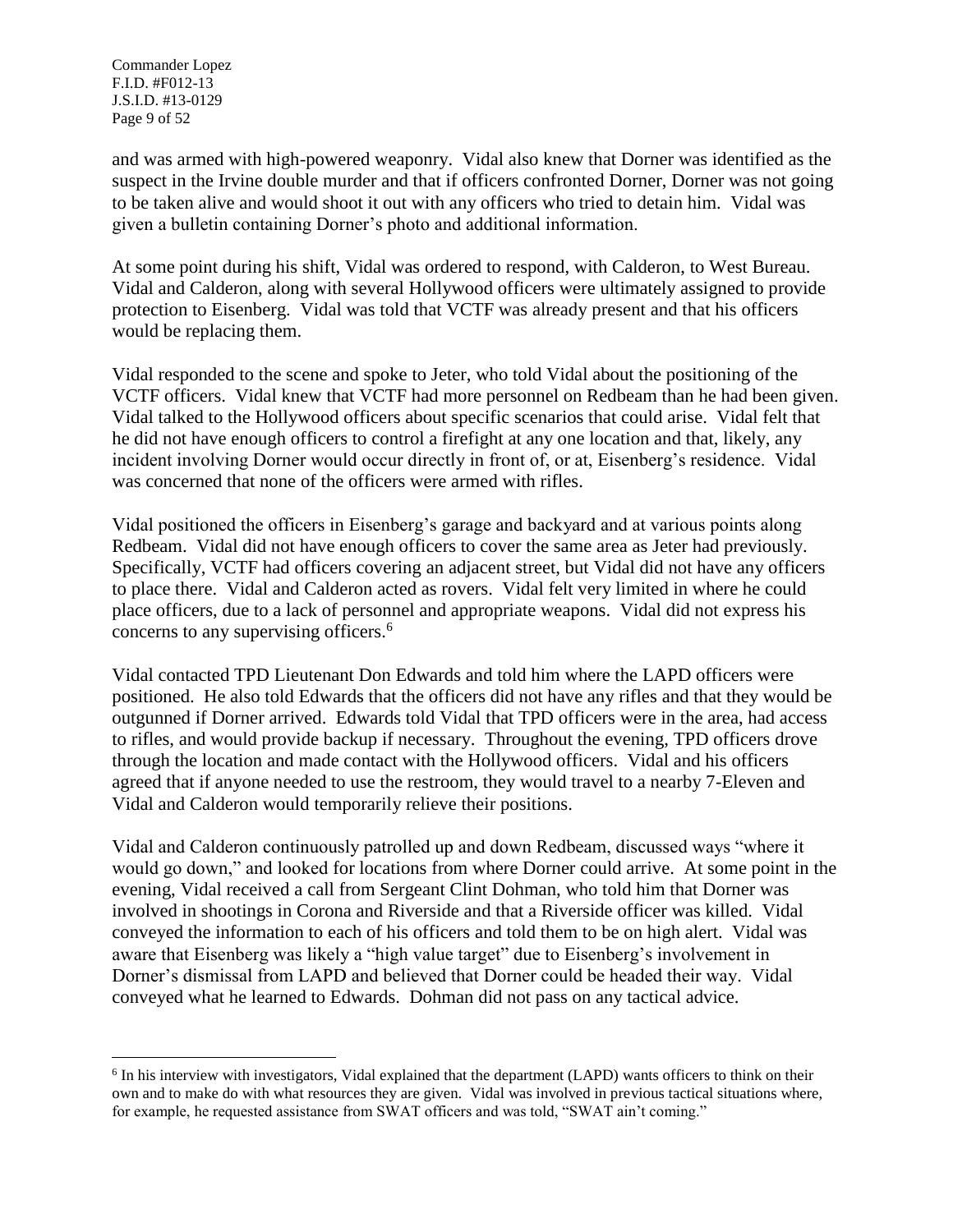Commander Lopez F.I.D. #F012-13 J.S.I.D. #13-0129 Page 10 of 52

Vidal observed that Redbeam was a very dark street, covered with trees and that visibility was not great. Vidal sensed that his fellow officers were "amped" and were thinking that something was going to occur involving Dorner. At some point they discussed, "Depending on how the situation goes and who's left…and then if Dorner doesn't take out so many officers, we get to an officer down and we just got to almost play it by ear." Vidal encouraged his officers to think back to their tactics training and shooting policies but was concerned with overwhelming the group.

At some point in the evening, Valdez arrived on Redbeam to replace Vidal and Calderon. Only the sergeants were replaced; the remaining Hollywood officers remained. Vidal and Calderon spoke to Valdez and forwarded all of the information they had received leading up to that point. Vidal told Valdez that there was already one officer dead and possibly three wounded as a result of Dorner's actions that morning. Vidal pointed out the officers' locations to Valdez and explained why the officers were positioned in their respective places. Shortly after Valdez arrived, Vidal and Calderon left the location. They were not present at the time of the incident.

Prior to the day in question, Vidal had never been involved in a protection detail and could not recall having received protection detail training.

#### **Statement of LAPD Sergeant Leonard Calderon**

Sergeant Calderon provided a compelled statement to investigators.

On February 6, 2013, Sergeant Calderon was assigned to Hollywood Division. His shift began at 5:00 p.m. Shortly after starting his shift, Calderon was called into Girmala's office for a briefing. Calderon was told that Dorner had been identified as the suspect in the murders of Monica Quan and her fiancée. Calderon learned that Quan was the daughter of former Captain Randy Quan, who was involved in the board of rights that resulted in Dorner's firing. Calderon was told that Dorner had posted a manifesto online and was given an outline of Dorner's threats towards law enforcement. As a result of the briefing, defenses were set up at Hollywood Station, which was one of Dorner's former workplaces. Officers were told that no officer would ride alone, to be extra mindful on patrol and to back up each other's calls. Everyone knew that the situation was "unusual." Calderon had never experienced anything like it in his previous 20 years with the department.

Sometime after midnight, Calderon and Vidal were ordered to respond to West Bureau to be assigned to a protection detail at the residence of an LAPD employee. Calderon and Vidal were assigned to supervise a detail at Eisenberg's residence. They responded to the location, met with Jeter and got a briefing about what Jeter had done. Calderon familiarized himself with the layout of the residence, but was not allowed inside. Calderon learned that Dorner may have been at the location a few days prior and was viewed via a security camera. Calderon drove through the neighborhood to determine avenues of escape as well as locations where Dorner could come from.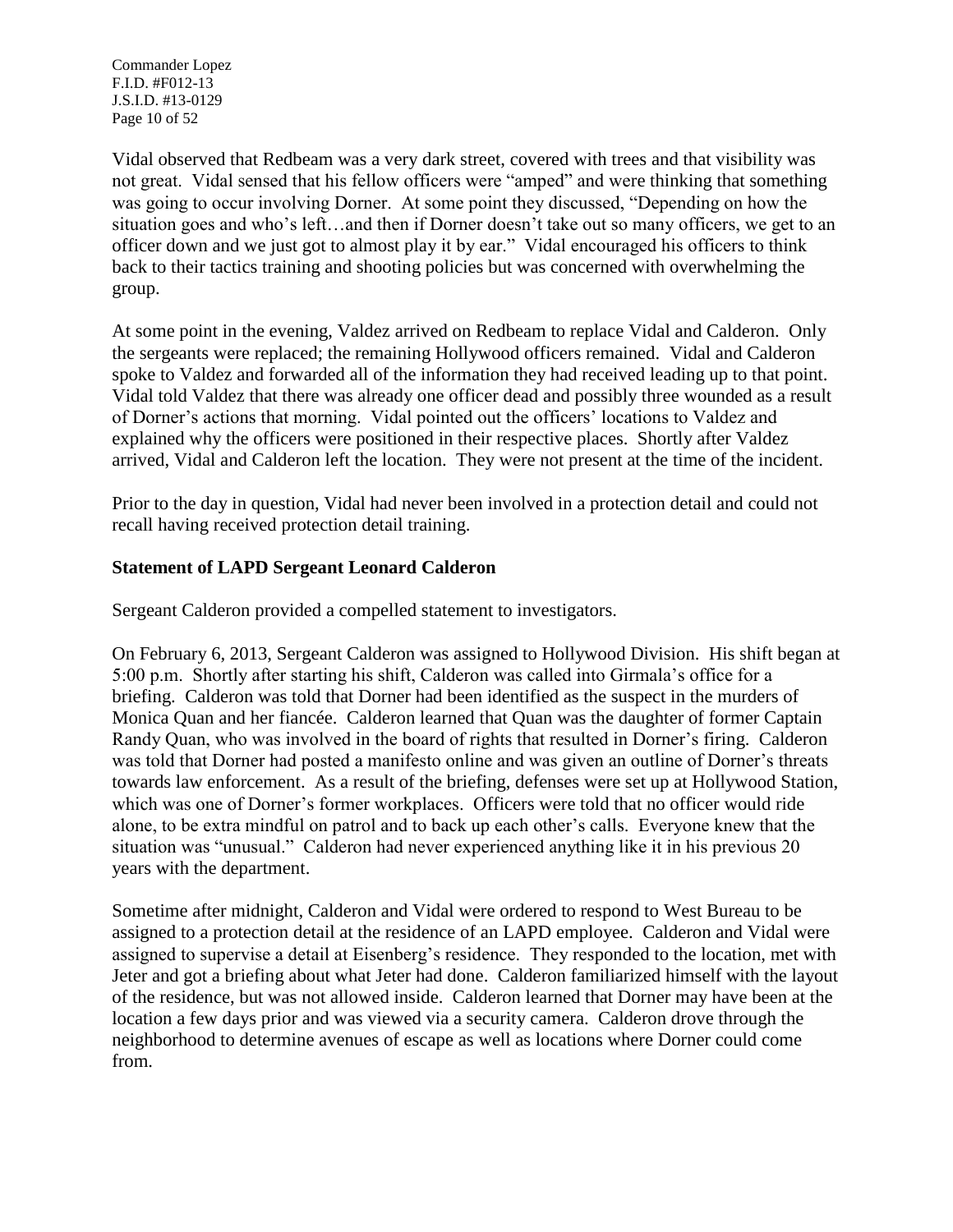Commander Lopez F.I.D. #F012-13 J.S.I.D. #13-0129 Page 11 of 52

Calderon and Vidal intended on placing their officers in the same places as the VCTF officers, but could not, due to having less personnel. Calderon advised all of the officers that Eisenberg's house would be the last line of defense and told every officer to broadcast any pedestrian or vehicle traffic along with anything suspicious. Calderon and Vidal called TPD, notified them of their presence on Redbeam and informed them that they were only armed with handguns and shotguns. TPD said that additional resources, including SWAT, would be available to provide backup assistance.

At some point in the evening, Calderon learned about the shootings in Corona and Riverside. When that information was disseminated, it, "Just fueled the anxiety and the seriousness of what was going on." Calderon knew that Dorner was actively targeting police personnel.

Later in the evening, due to overtime issues, Valdez arrived to relieve Calderon and Vidal. Calderon and Vidal briefed Valdez and, shortly thereafter, left Redbeam. Calderon and Vidal were not present at the time of the incident.

#### **Statement of LAPD Captain Justin Eisenberg**

Captain Eisenberg provided a compelled statement to investigators.

On February 6, 2013, Eisenberg returned home from work and received a message to contact Captain Vito Palazzolo at Internal Affairs. Eisenberg called Palazzolo, who told Eisenberg that law enforcement had discovered Dorner's online manifesto and warned him that he and his family were in danger. Palazzolo told him that he needed a protection detail and emailed him a flier and Dorner's photograph. Eisenberg called TPD, spoke to a watch commander and asked that a unit come to his house. Two plainclothes TPD officers arrived and Eisenberg told them about the threat. Approximately 45 minutes to an hour later, the VCTF team arrived with Jeter. Eisenberg showed Jeter the layout of his house and introduced him to his family. Jeter positioned officers around Eisenberg's house and inside the garage. Eisenberg last saw Jeter at approximately 9:45 p.m. Eisenberg went to sleep shortly thereafter.

At around 5:00 a.m., Eisenberg was awoken by the sound of a tremendous number of gunshots and yelling. Eisenberg could not hear what was said, but was jolted out of bed. Eisenberg immediately felt that Dorner was at his house, shooting at the protection detail, and trying to shoot his way into the house. Eisenberg was "positive."

Eisenberg grabbed his service weapon, a flashlight and his phone, and ran downstairs, to a room in which his daughter was sleeping, adjacent to the garage. Eisenberg pointed his weapon at a door leading to the garage and yelled to his daughter, "Get down! Get down! Get under your bed!" Eisenberg believed Dorner was going to come through the door and felt, "I'm going to stop him," and, "protect my family." Eisenberg was concerned that rounds were going to come through the exterior of the house and strike his family members. His daughter could not fit under the bed and ran upstairs. Eisenberg told his family to get on the ground. They prayed for their safety. Eisenberg heard additional shots fired outside, continued to point his weapon at the door and expected Dorner to enter.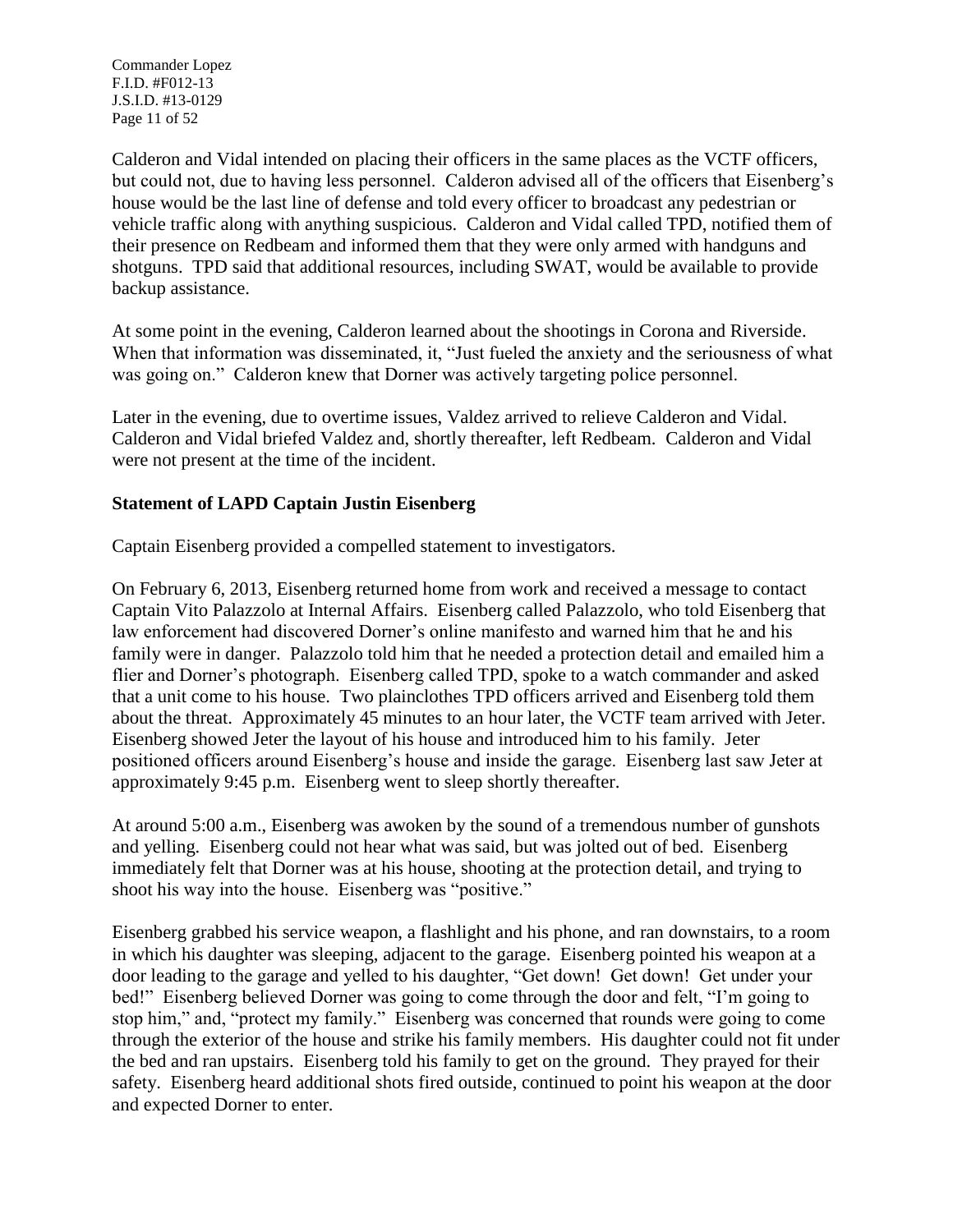Commander Lopez F.I.D. #F012-13 J.S.I.D. #13-0129 Page 12 of 52

There was a lull in the shooting and Eisenberg opened the door to the garage to retrieve a rifle from the trunk of his car. An unidentified person yelled, "Stay inside!" Eisenberg retreated inside but was concerned that officers had been shot and felt he needed to do more than just stand at the doorway. Eisenberg went back into the garage, announced his presence and asked, "Is there anybody down? Is there anybody shot?" An officer replied, "No. Nobody is hit."

Eisenberg heard a lot of noise and believed a helicopter was overhead. He saw a vehicle on the street that had been struck by multiple gunshots. Eisenberg asked, "Is the suspect outstanding? Where is the suspect?" An unidentified officer replied, "He's not here. He's not here." Eisenberg realized that it was not Dorner and asked about the condition of the people in the vehicle. Eisenberg learned that TPD was attending to them.

Eisenberg exited the garage and looked for Jeter. Seeing a different group of officers than he had seen the night before, Eisenberg realized that the personnel involved in the protection detail had been switched out. Eisenberg asked Valdez if he had fired during the incident; Valdez replied that he had and indicated that the other officers had fired as well. Eisenberg, the highest ranking officer on scene, ordered the group to not talk about the incident with each other and to standby for additional supervisors to arrive.

A short time later, Eisenberg saw a friend, Hermosa Beach Police Department Officer Eric Cahalan, and his partner, Officer Guy Dov. The two had heard a radio call for help and responded. Eisenberg told the two of them to be careful, that the protective detail was out of service and that Dorner could still show up. Shortly thereafter, LAPD supervisors arrived and began separating the involved officers.

In his interview with investigators, Eisenberg stated that he expected to see multiple officers down when he walked outside. Eisenberg was certain Dorner was present and shooting at the officers.

## **Statement of Hermosa Beach Police Department Officer Eric Cahalan**

In the early morning hours of February 7, 2013, Officer Cahalan was on patrol with his partner, Officer Dov. The officers were aware of the circumstances surrounding Dorner. While on patrol, Cahalan heard a radio call indicating that Dorner had possibly exited the freeway nearby. Sometime later, Cahalan heard a radio broadcast indicating that an officer involved shooting had occurred on Redbeam. Cahalan and Dov responded. The scene was chaotic; there were rounds on the ground and empty shells in the driveway of Eisenberg's residence. Cahalan was a friend of Eisenberg's and found him at the garage. Eisenberg asked Cahalan to "cover him." Based on conversations Cahalan overheard at the scene, he realized that Dorner was not involved in the incident. Nonetheless, Cahalan was aware that Dorner had threatened to attack incident command posts and would possibly know that police personnel were responding to the location, making the location a possible target.

Eventually, Cahalan went back to his station and briefed his fellow officers. Cahalan told investigators that information being disseminated within law enforcement regarding Dorner was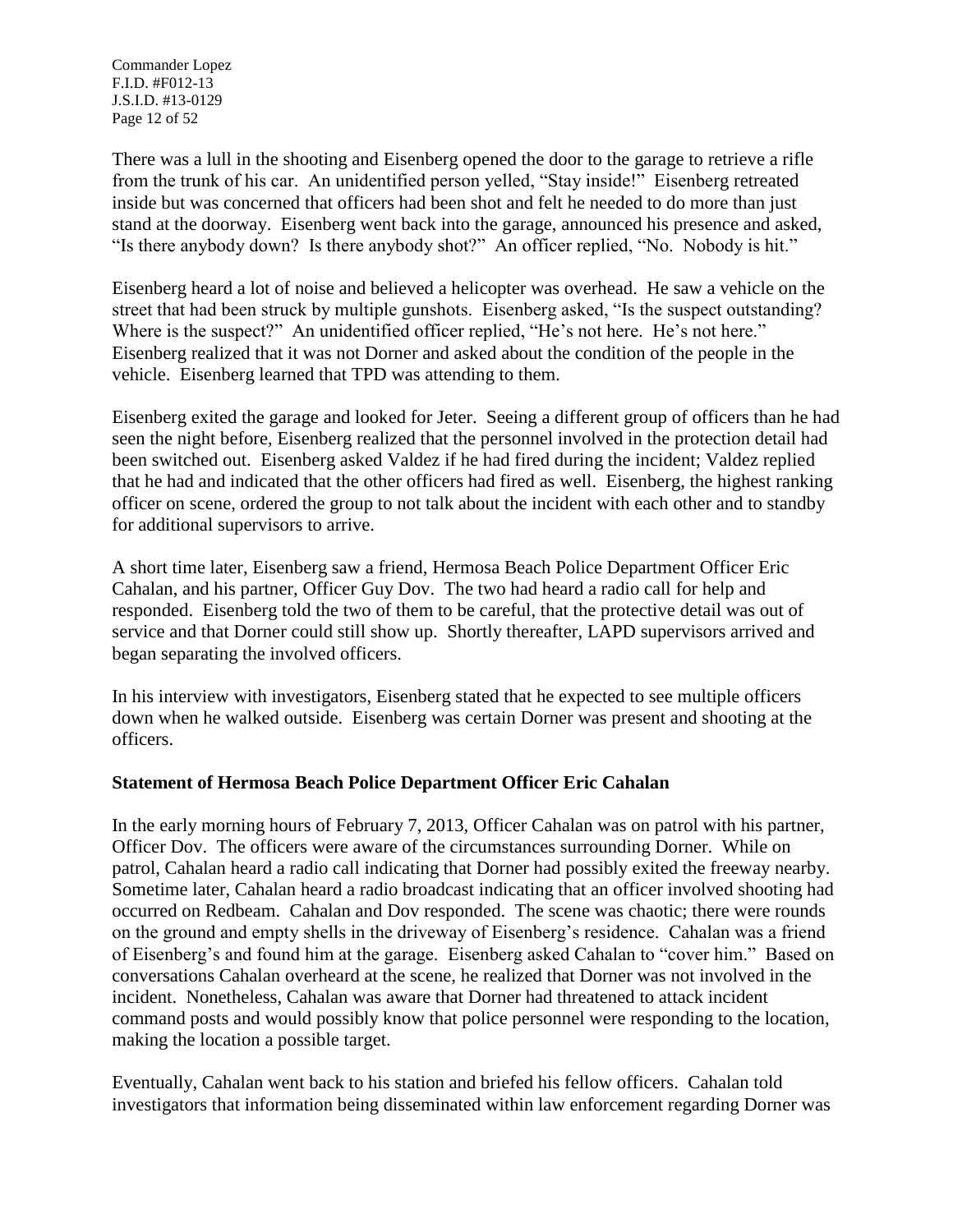Commander Lopez F.I.D. #F012-13 J.S.I.D. #13-0129 Page 13 of 52

not consistent. For example, there were questions about the accuracy of the description of Dorner's truck.

In describing his perception of what occurred, Cahalan stated, "I can easily see after sitting there for 10, 15, 20 hours… I mean, hearing, I'm assuming that they received similar information that the guy (Dorner) was in the area. I mean, everything couldn't have worked out worse in terms of, you know, the information they provided. I mean, the truck, in the dark, you know, if you look at the truck from the one side in the dark, it looks gray."

Cahalan presumed that the involved officers were unfamiliar with the area and the presence of the local newspaper delivery services. Cahalan stated, "But for somebody who doesn't know and has their windows down and hears somebody is in the area and hears the flick of a paper slapping against the wet foggy ground, you know, and what do you hear, you hear, you know… that pop. I mean, to me, that's all it takes, shots fired, taking rounds." During the interview, the investigators discussed the similarity between the sound of a gunshot and the sound of newspaper hitting the ground. Cahalan interjected, "It does. There's a pop to it when it hits it right and if that car is swerving side to side and goes by the house and that paper goes flying out this window, it can easily sound like a shot and some poor guy who has been up for 20 something hours, you know…"

#### **Statement of LAPD Commander Dennis Kato**

Commander Kato gave a voluntary statement to investigators.

On February 6, 2013, Kato was present at West Bureau when the plans to provide a protection detail at Eisenberg's house were put together. Initially, LAPD sent VCTF to the location. Kato left work for the day and planned to return the next day at 6:00 a.m.

At approximately 5:15 a.m. on February 7, Kato received a call from a watch commander at Hollywood Division who stated, "We had an officer-involved shooting in Torrance on Redbeam." Kato immediately responded to Eisenberg's residence. Kato arrived, saw a group of officers near Eisenberg's garage, and located their supervisor, Valdez.

In his interview with investigators, Kato recounted the following exchange with Valdez. Kato asked Valdez, "What happened?" Valdez replied, "We got in a shooting." Kato asked if there was an outstanding suspect. Valdez replied, "There could be." Kato asked, "What do you mean, could be? Did you clear the truck?" Valdez said, "Yes." Kato asked, "Well, who was in the truck." Valdez replied, "Two ladies." Valdez again acknowledged clearing the truck, but added, "But we don't know. Cap, I don't know, but there could have been a third person or not." Kato thought the answer was strange, but noticed that Valdez appeared nervous and confused. Kato was unsure whether Valdez was trying to say that he and the other officers shot because a suspect, Dorner, may have been holding the women hostage and escaped. Kato told Valdez, "Look, tell me, yes or no, because if there's a guy out here or somebody in this perimeter we need to lock this place down." Valdez replied, "No, okay, there's nobody outstanding."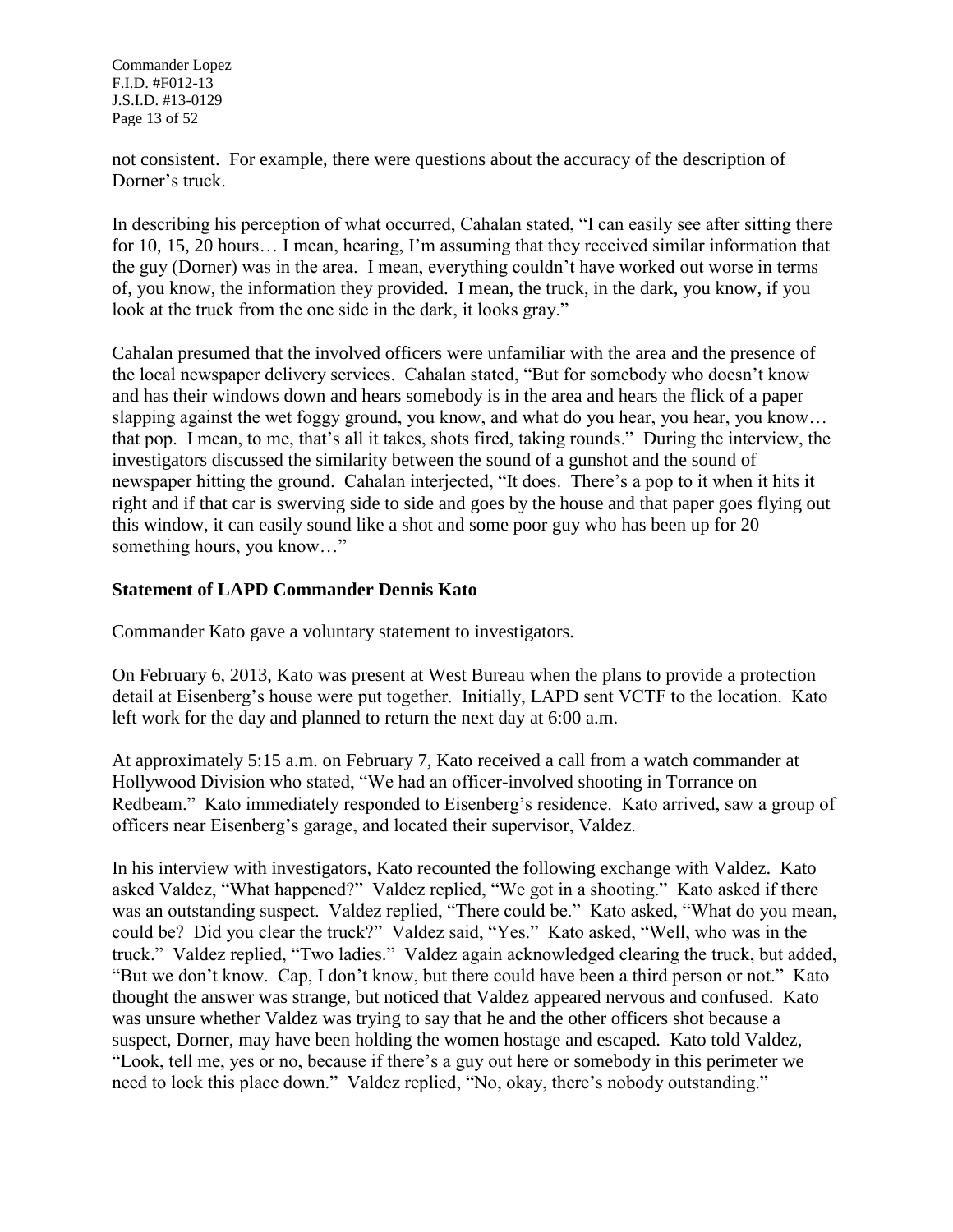Commander Lopez F.I.D. #F012-13 J.S.I.D. #13-0129 Page 14 of 52

Kato determined that Valdez had fired his weapon during the incident. Kato realized that there were not enough supervisors on scene to effectively separate each of the officers. Kato asked a TPD officer to help lock down the crime scene. Lieutenant Paul McKechnie arrived a short time later and assisted with controlling the crime scene. Kato ordered each of the involved officers to not talk to each other about the shooting. Lieutenant Richard Gabaldon also arrived and Kato asked him to try to obtain a public safety statement. Eventually, additional supervisors arrived and assisted with separating the involved officers. Kato remained at the scene for several hours.

Regarding the organization of the protection details, Kato described it as, "A very hurry-up offense." A single call put everything in motion and groups of officers were called into West Bureau for assignments. As a group would arrive, Kato would meet with the supervising sergeant and provide whatever information they had at the time. The sergeants were told to go to the assigned location and put a plan together on how to protect the residence. Initially, Kato believed that Metro Division would be relieving the initial officers. Kato knew that VCTF was sent to Redbeam, but was not aware that they had been relieved by the Hollywood unit in the middle of the night. Kato knew that there were concerns about overtime, but stated that he wanted his assigned groups, including VCTF, to stay there until the next morning, regardless of any overtime-related issues. The first time Kato learned that VCTF had been replaced was when he showed up on Redbeam and saw a different group of officers than he had assigned to the location.

While at the scene, besides the statements by Valdez, Kato did not receive any additional statements regarding what triggered the shooting.

## **Statement of LAPD Lieutenant Richard Gabaldon**

Lieutenant Gabaldon provided investigators with a compelled statement.

On the morning of February 7, 2013, Gabaldon was assigned to Hollywood Division. He was aware of the Hollywood units on Redbeam and was monitoring Hollywood Simplex frequency when he heard a broadcast indicating, "An officer needs help, shots fired," at the Redbeam location. Gabaldon requested TPD respond to the location. Gabaldon received a call from Valdez. Gabaldon, aware of the shootings involving Dorner in Corona and Riverside, asked Valdez if the suspect in the involved vehicle was the same suspect. Valdez replied that he did not know. Gabaldon knew that Valdez was also aware of the details of the earlier shootings.

Gabaldon responded to Redbeam and saw that the Hollywood officers were split into two groups and were being monitored by supervisors. Gabaldon started to obtain a public safety statement from Valdez, but was told to stop, due to an uncertainty as to whether LAPD or TPD was going to handle the investigation. Eventually, Gabaldon was told to simply ascertain which officers were involved and the location where the shooting started and ended.

Officers Faber and Gramajo told Gabaldon that they were the first officers to engage the vehicle. Gramajo admitted firing two to three rounds at the vehicle as it drove northbound. Both officers entered their patrol car and followed the vehicle to where it stopped, at which point a second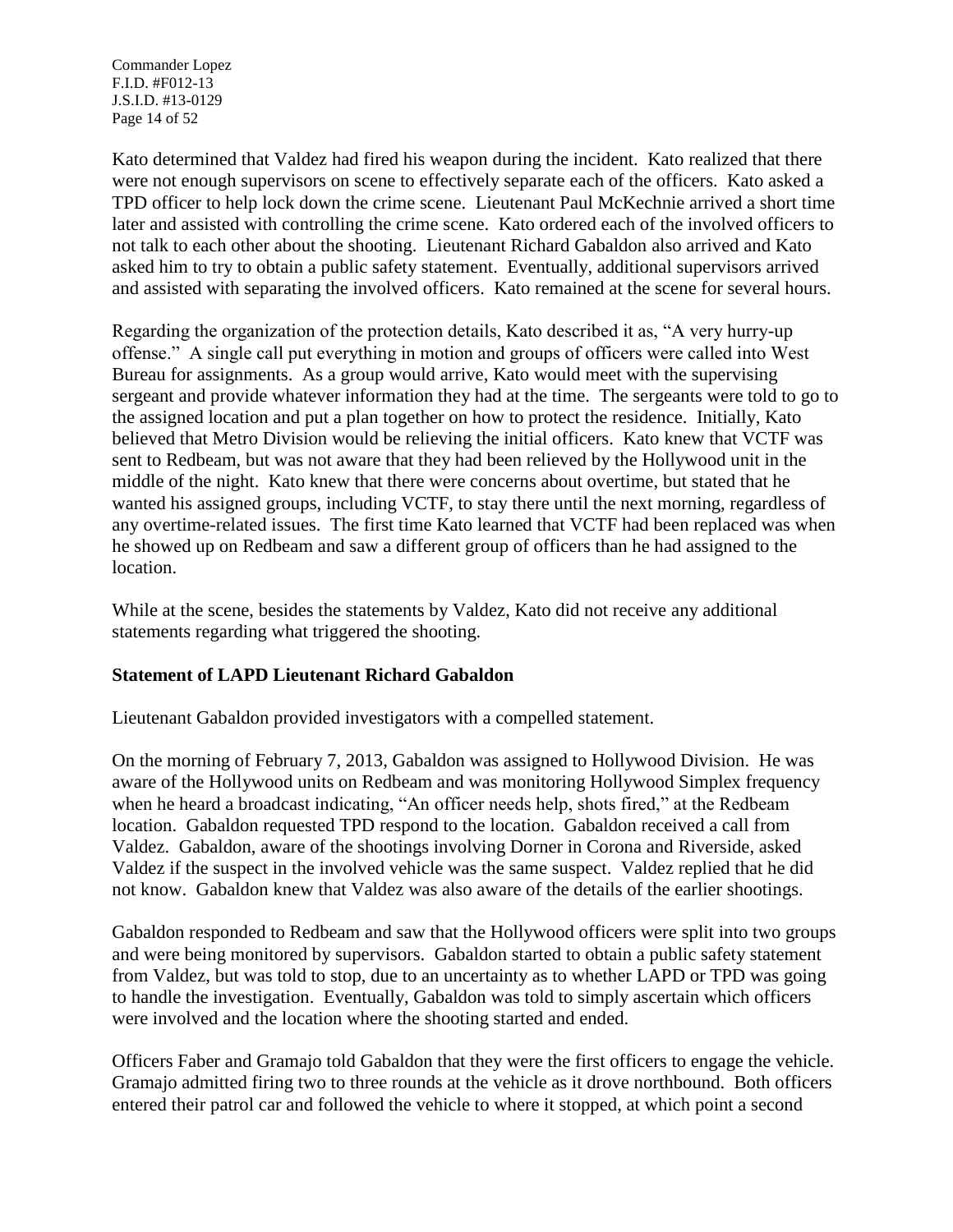Commander Lopez F.I.D. #F012-13 J.S.I.D. #13-0129 Page 15 of 52

shooting took place involving additional officers. Gabaldon was able to determine that every officer in the detail except Ojeda had fired his weapon. Neither Faber nor Gramajo told Gabaldon why they fired their weapons at the vehicle.

Prior to the incident, Gabaldon heard a broadcast from LAPD's Pacific Division, indicating that El Segundo Police Department (ESPD) had seen the possible suspect vehicle exit the 105 freeway at Sepulveda, headed south. The broadcast included a request for a helicopter. A partial plate was given that Gabaldon believed matched Dorner's plate. Gabaldon knew that the Redbeam address was south of the 105 and Sepulveda. Gabaldon called Valdez and informed him of the contents of the broadcast. Gabaldon told Valdez that the suspect vehicle was possibly heading in their direction and warned, "(Dorner's) already shot at four officers." Approximately ten minutes later, Gabaldon heard the "shots fired" call.

#### **Statement of LAPD Officer Sergio Gramajo**

Officer Gramajo provided a compelled statement to investigators.

On February 6, 2013, Gramajo was on duty, assigned to Hollywood Division. His shift started at 6:45 p.m. He was partnered with Faber. He was wearing a full police uniform and was armed with a .40 caliber Glock semiautomatic handgun.

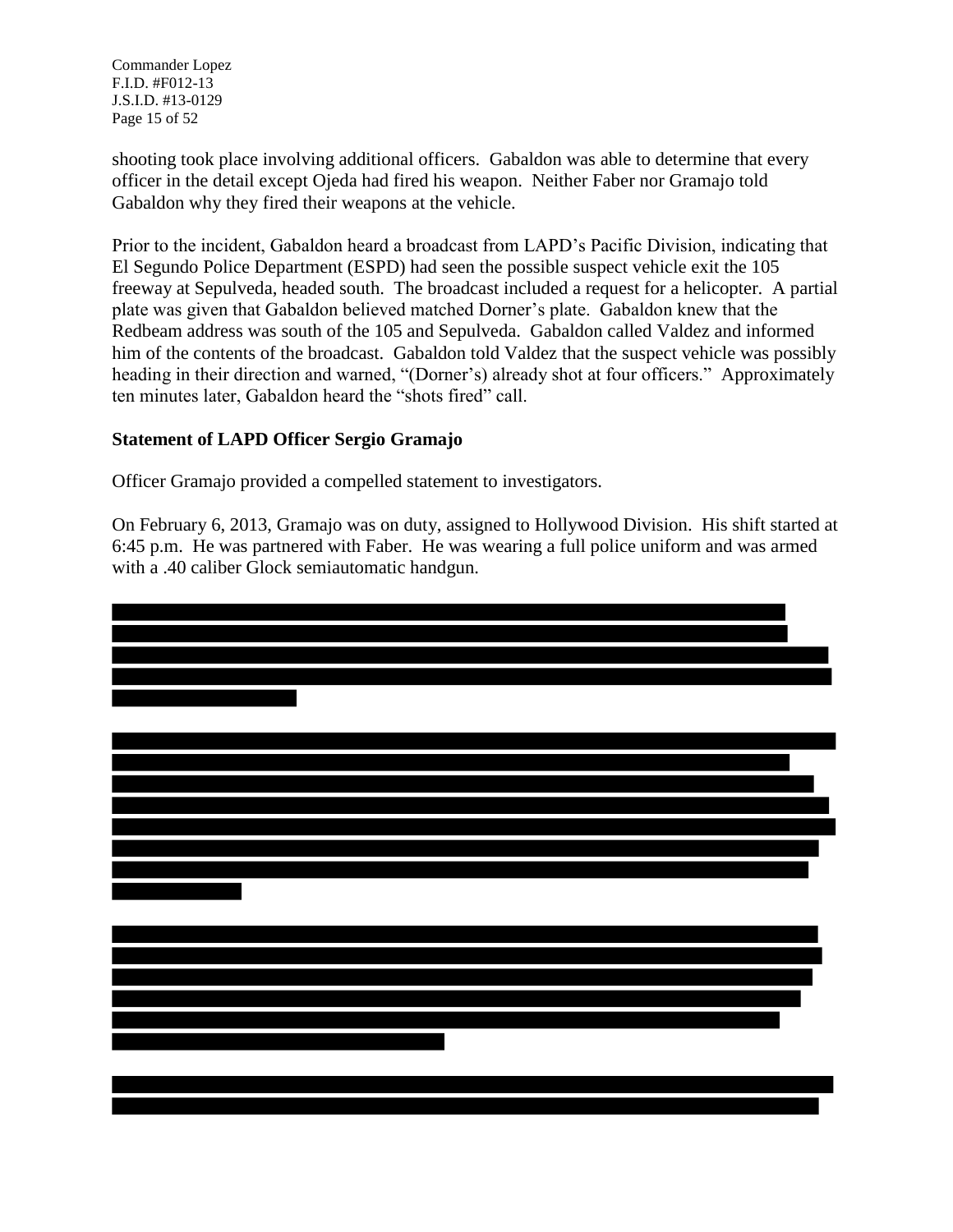Commander Lopez F.I.D. #F012-13 J.S.I.D. #13-0129 Page 16 of 52

| Vidal and Calderon positioned Gramajo and Faber in front of 19715 Redbeam and<br>tasked them with monitoring pedestrian and vehicle traffic in and out of the area. Gramajo and<br>Faber reversed their police car into the driveway. |
|---------------------------------------------------------------------------------------------------------------------------------------------------------------------------------------------------------------------------------------|
|                                                                                                                                                                                                                                       |
|                                                                                                                                                                                                                                       |
|                                                                                                                                                                                                                                       |
|                                                                                                                                                                                                                                       |
|                                                                                                                                                                                                                                       |
|                                                                                                                                                                                                                                       |
|                                                                                                                                                                                                                                       |
|                                                                                                                                                                                                                                       |
|                                                                                                                                                                                                                                       |
| Gramajo fired a shot from his service weapon at the vehicle, from a distance of approximately 40<br>fired an additional two rounds at the<br>feet. Gramajo<br>truck, from a distance of approximately 38 feet.                        |
|                                                                                                                                                                                                                                       |
|                                                                                                                                                                                                                                       |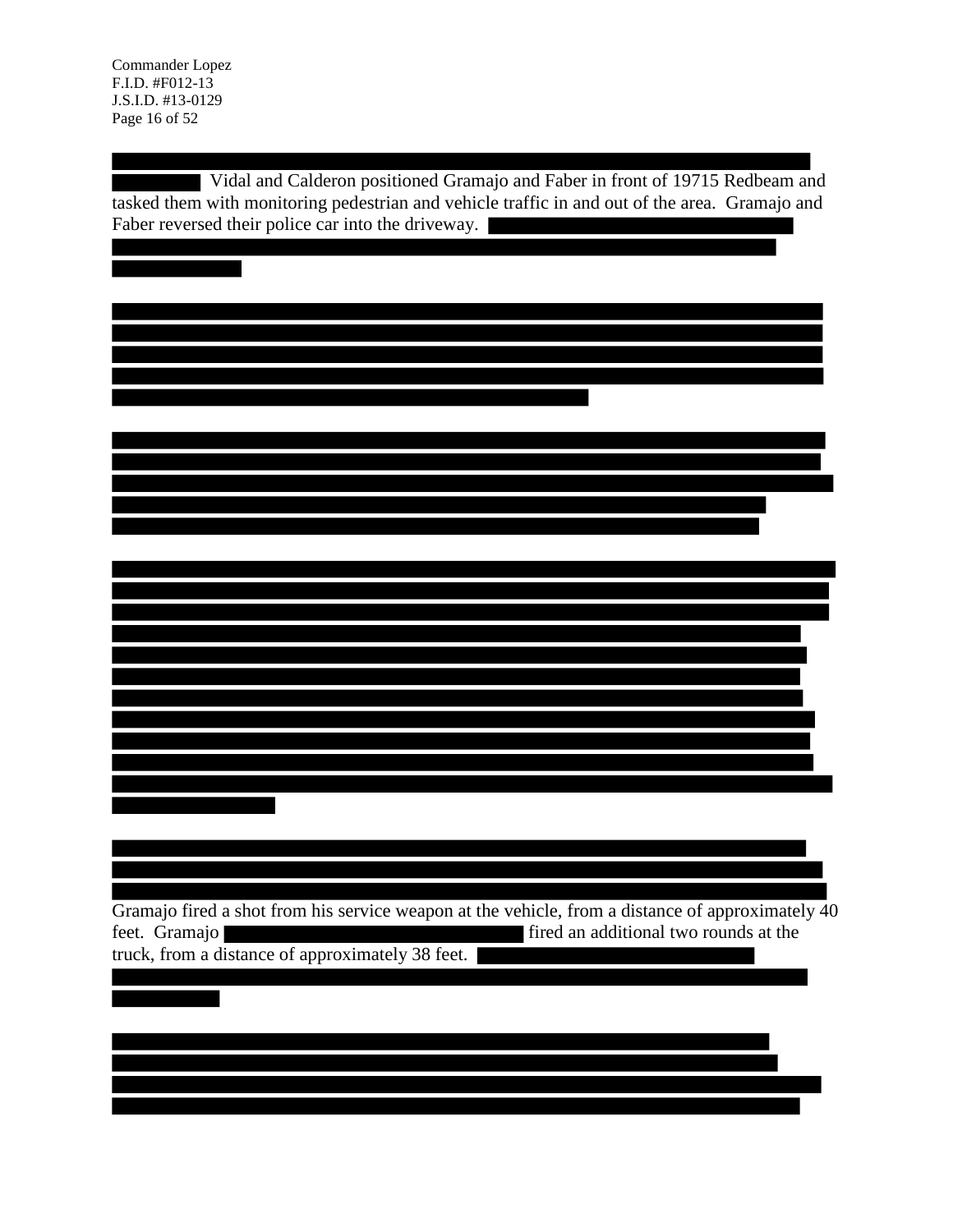| Gramajo fired two to three rounds at the vehicle, from a distance of approximately 95 feet,    |
|------------------------------------------------------------------------------------------------|
|                                                                                                |
|                                                                                                |
|                                                                                                |
| Gramajo fired two additional rounds at the truck, from a distance of<br>approximately 99 feet. |
|                                                                                                |
|                                                                                                |
|                                                                                                |
|                                                                                                |
|                                                                                                |
|                                                                                                |
|                                                                                                |
|                                                                                                |
|                                                                                                |
|                                                                                                |
|                                                                                                |
|                                                                                                |
|                                                                                                |
|                                                                                                |
|                                                                                                |
|                                                                                                |
|                                                                                                |

The investigation revealed that Gramajo fired eight rounds from his handgun during the incident.

## **Statement of LAPD Officer Jess Faber**

Officer Faber provided a compelled statement to investigators.

On February 6, 2013, Faber was on duty, in full uniform, and was assigned to Hollywood Division. His shift started at 6:45 p.m. Faber was armed with a .40 caliber Glock semiautomatic handgun and had a Remington 870 shotgun in his vehicle.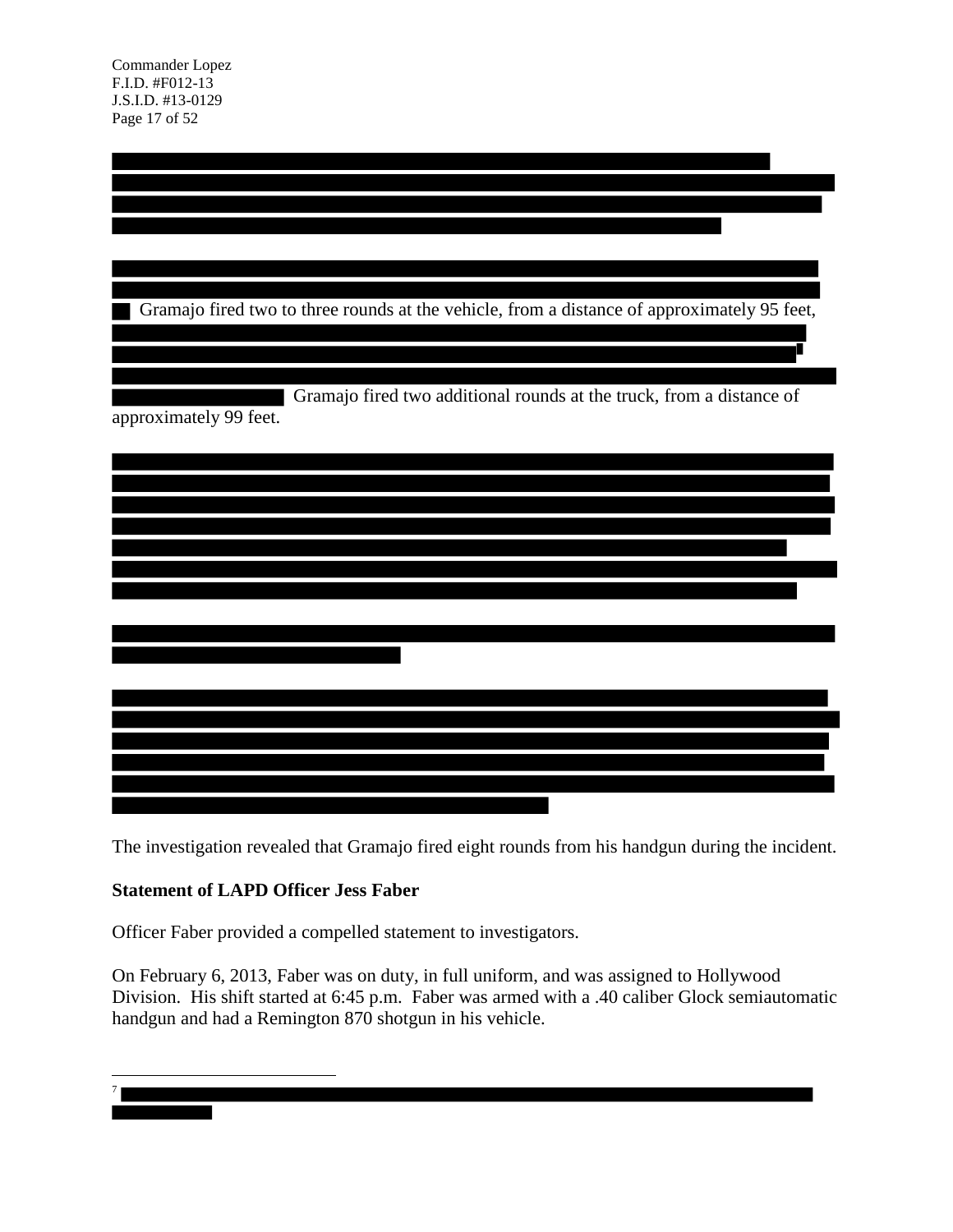Commander Lopez F.I.D. #F012-13 J.S.I.D. #13-0129 Page 18 of 52

| were positioned in the driveway of 19715 Redbeam. | Faber and Gramajo |
|---------------------------------------------------|-------------------|
|                                                   |                   |

Faber and Gramajo backed their marked police car into the driveway of 19715 Redbeam, with the vehicle lights turned off. The street was mostly dark, with streetlights staggered up and down the street.

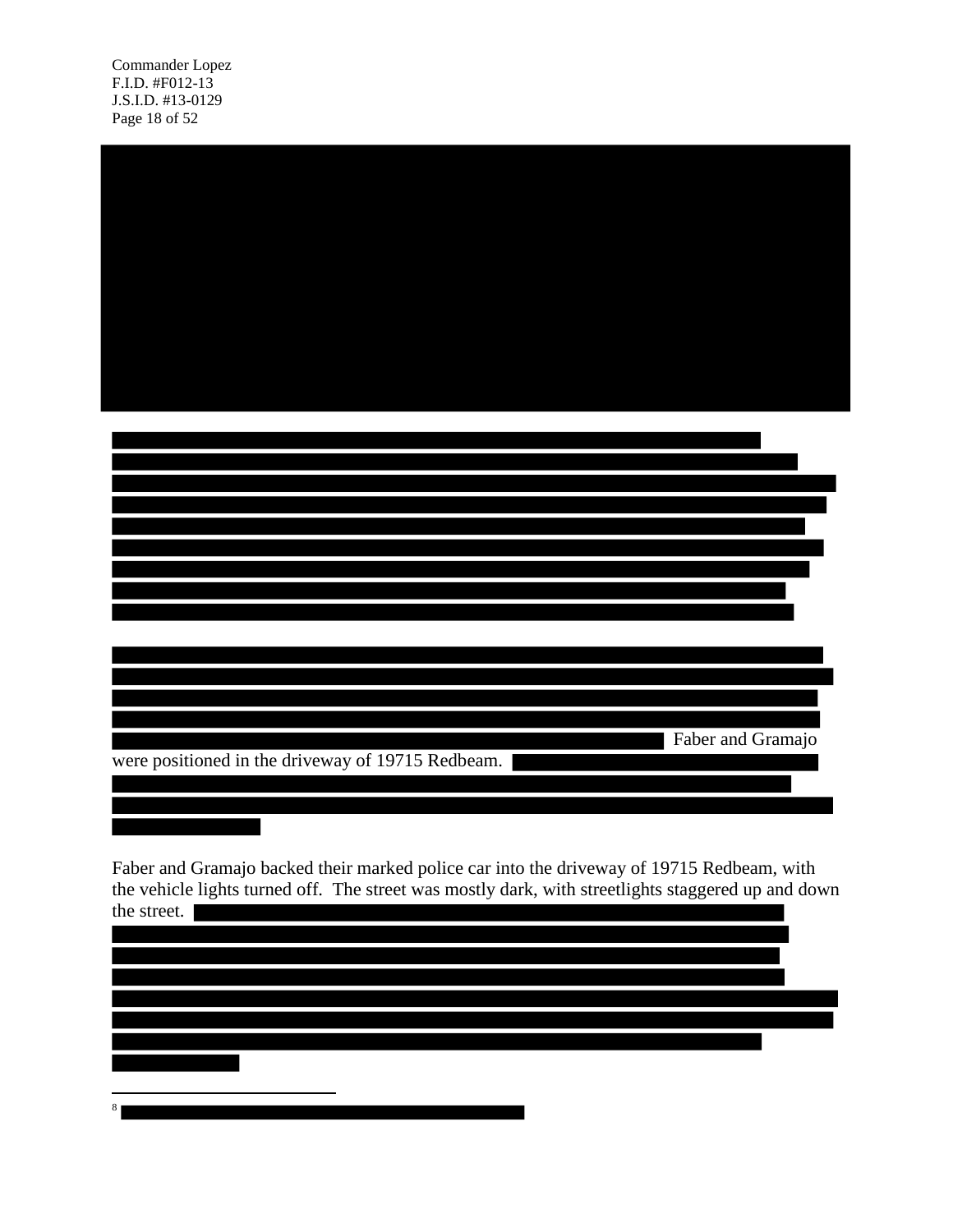Commander Lopez F.I.D. #F012-13 J.S.I.D. #13-0129 Page 19 of 52

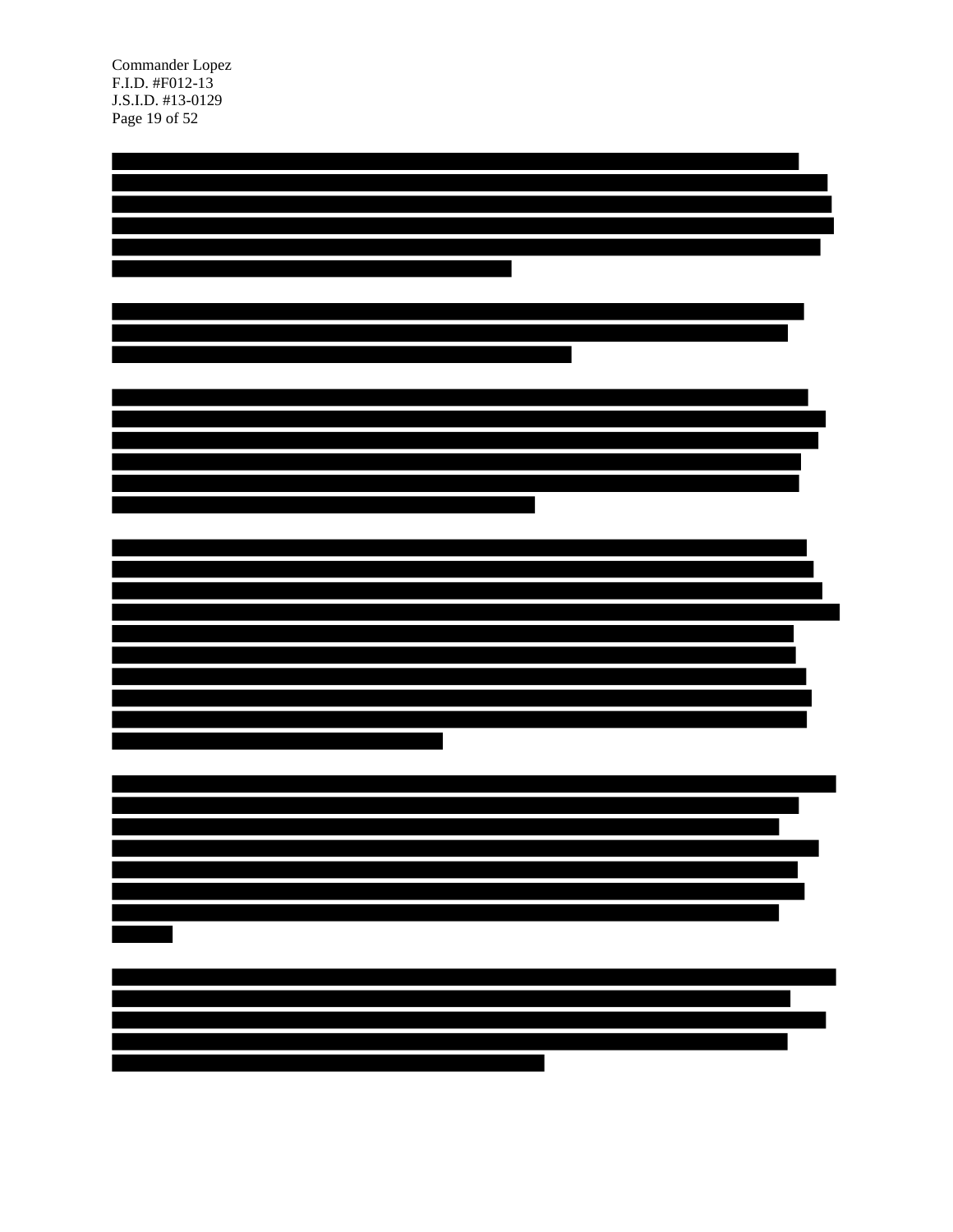Commander Lopez F.I.D. #F012-13 J.S.I.D. #13-0129 Page 20 of 52

| Faber fired two shotgun rounds towards the vehicle, from a<br>distance of approximately $\overline{98}$ feet.<br>Faber fired two |
|----------------------------------------------------------------------------------------------------------------------------------|
| additional rounds, from the same position.                                                                                       |
|                                                                                                                                  |
|                                                                                                                                  |
|                                                                                                                                  |
| Faber                                                                                                                            |
| fired four to five rounds                                                                                                        |
|                                                                                                                                  |
|                                                                                                                                  |
| Faber fired an additional four or five rounds.                                                                                   |
|                                                                                                                                  |
|                                                                                                                                  |
|                                                                                                                                  |
|                                                                                                                                  |
|                                                                                                                                  |
|                                                                                                                                  |
|                                                                                                                                  |
|                                                                                                                                  |
|                                                                                                                                  |
|                                                                                                                                  |
|                                                                                                                                  |
|                                                                                                                                  |
|                                                                                                                                  |
|                                                                                                                                  |
|                                                                                                                                  |
|                                                                                                                                  |
|                                                                                                                                  |
|                                                                                                                                  |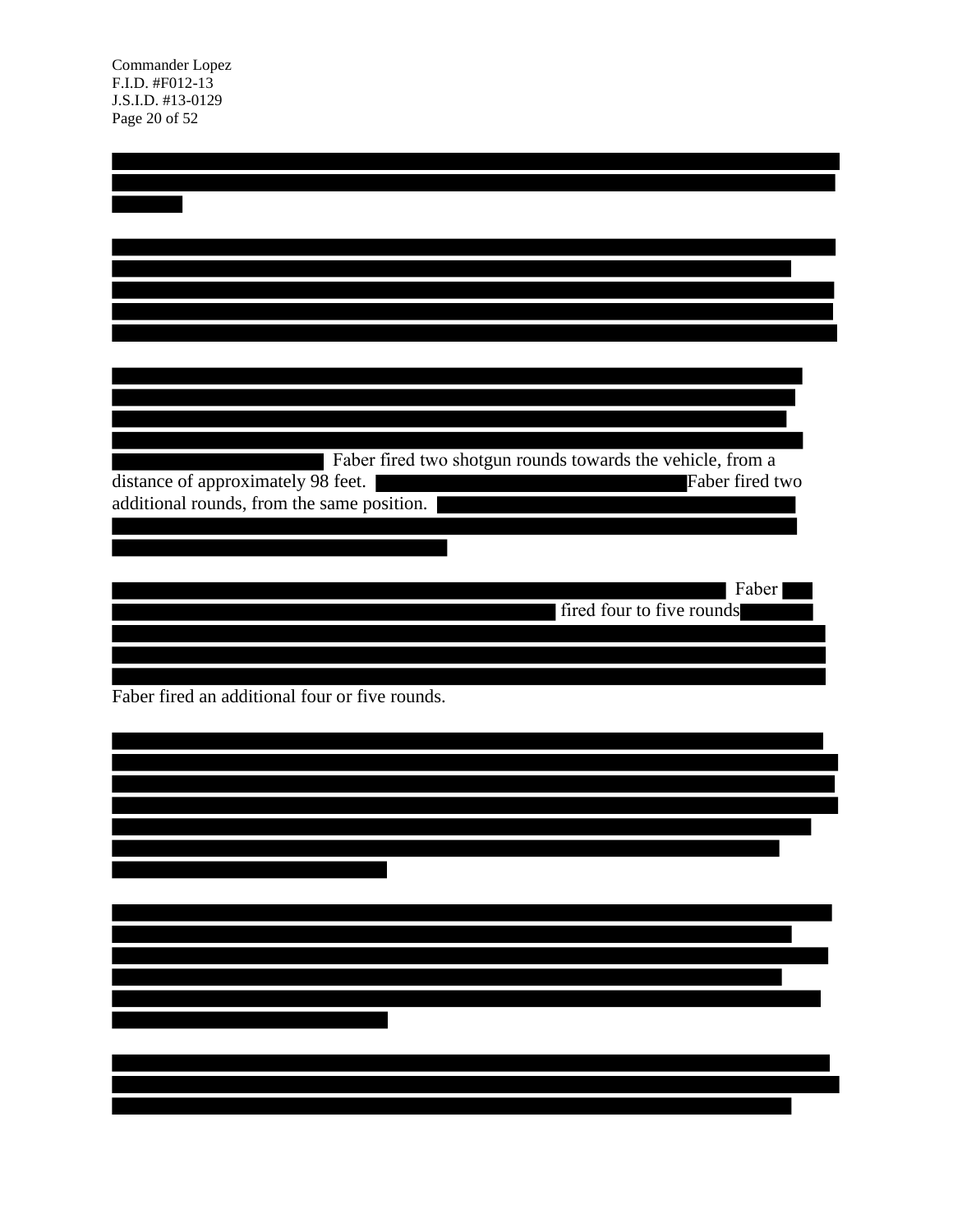Commander Lopez F.I.D. #F012-13 J.S.I.D. #13-0129 Page 21 of 52



The investigation revealed that Faber fired four rounds from the shotgun and 11 rounds from his handgun during the incident.

## **Statement of LAPD Officer Deshon Parker**

Officer Parker provided two compelled statements to investigators.

On February 6, 2013, Parker was on duty, assigned to Hollywood Division. His shift started at 6:45 p.m. He was partnered with Lear. Parker was in full uniform and armed with a .40 caliber Glock semiautomatic handgun.

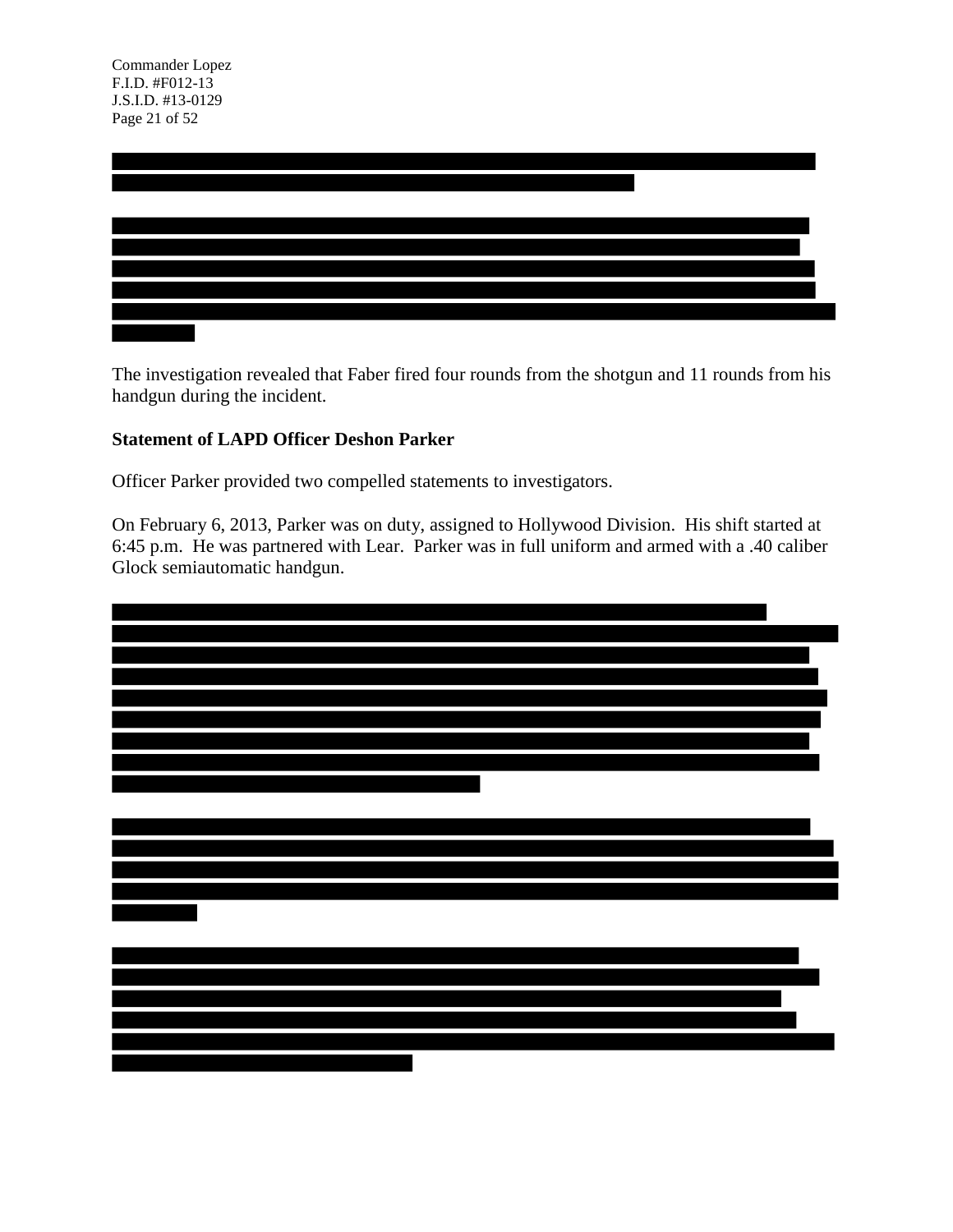Commander Lopez F.I.D. #F012-13 J.S.I.D. #13-0129 Page 22 of 52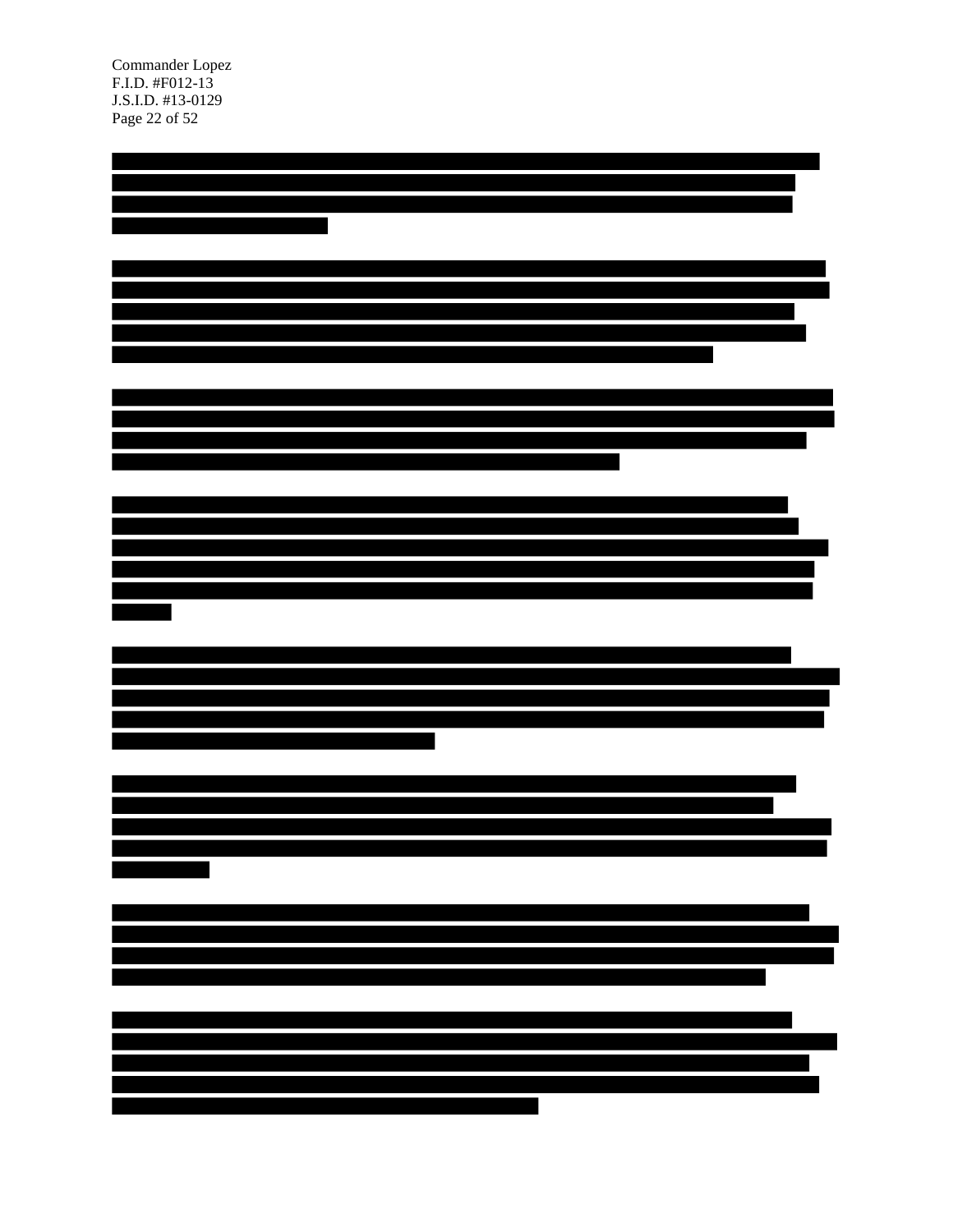Commander Lopez F.I.D. #F012-13 J.S.I.D. #13-0129 Page 23 of 52

|                                                                                                   | Parker |
|---------------------------------------------------------------------------------------------------|--------|
| fired two to three shots at the truck from his service weapon, from an approximate distance of 89 |        |
| feet.                                                                                             |        |
|                                                                                                   |        |
|                                                                                                   |        |
|                                                                                                   |        |
|                                                                                                   |        |
|                                                                                                   |        |
|                                                                                                   |        |
|                                                                                                   | Parker |
| fired 12 to 13 rounds at the truck, from an approximate distance of 90 feet.                      |        |
|                                                                                                   |        |
|                                                                                                   |        |
|                                                                                                   |        |
|                                                                                                   |        |
|                                                                                                   |        |
|                                                                                                   |        |
|                                                                                                   |        |
|                                                                                                   |        |
|                                                                                                   |        |

 $9$  Following the incident, newspapers were found outside the passenger side of the truck.

it is unknown whether any newspapers were discarded from the passenger side of the vehicle during the incident, or whether the newspapers fell to the ground when Hernandez exited the vehicle. Ξ

<sup>10</sup>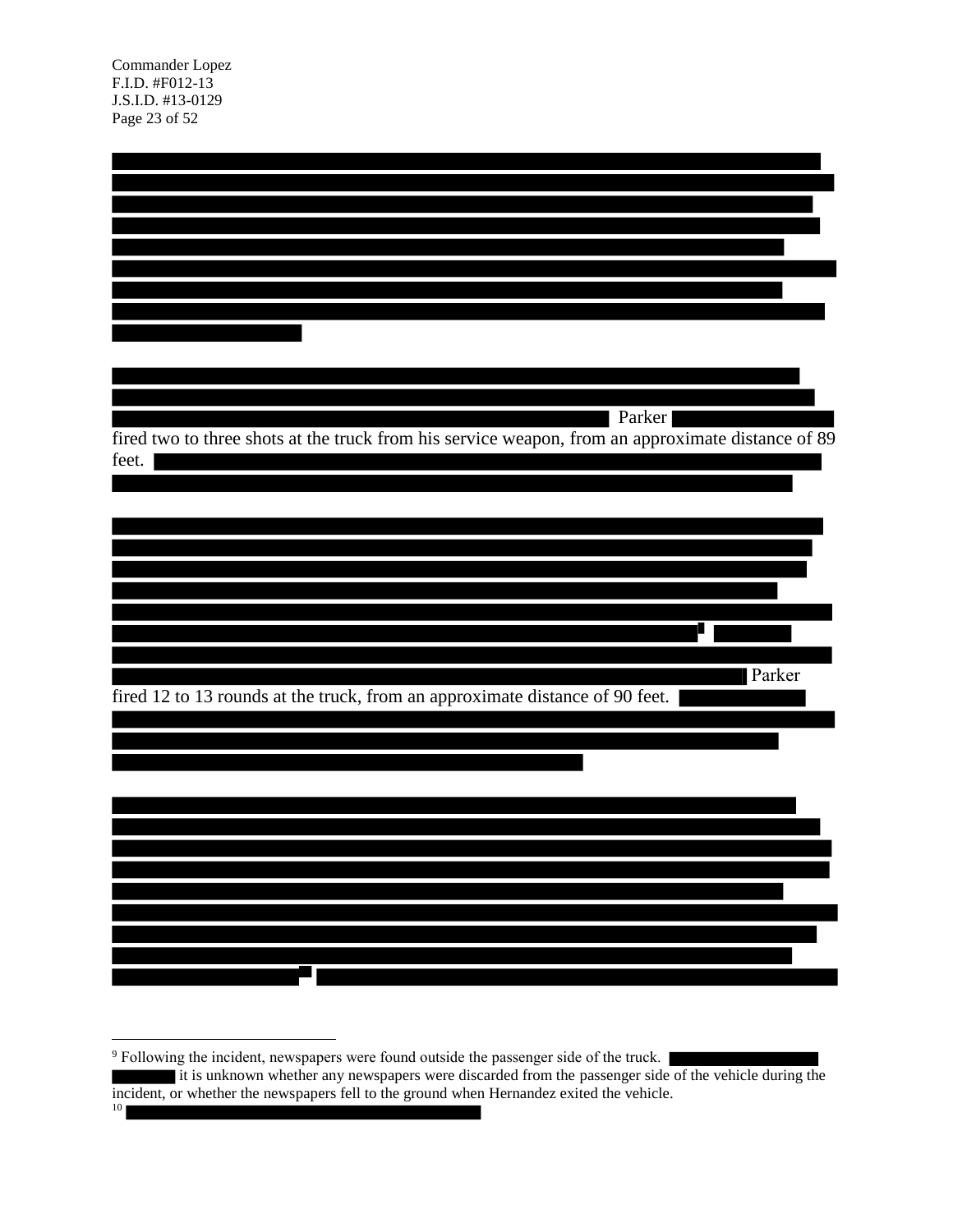Commander Lopez F.I.D. #F012-13 J.S.I.D. #13-0129 Page 24 of 52

 $\overline{a}$ 

| Investigators conducted a follow-up interview with Parker on July 18, 2013. <sup>11</sup> |
|-------------------------------------------------------------------------------------------|
|                                                                                           |
|                                                                                           |

The investigation revealed that Parker fired a total of 28 rounds from his handgun during the incident.<sup>12</sup>

#### **Statement of LAPD Officer Geoff Lear**

Officer Lear provided a compelled statement to investigators.

On February 6, 2013, Lear was on-duty, assigned to Hollywood Division. His shift began at 6:45 p.m. He was wearing a full police uniform and was partnered with Parker. Lear was armed with a .40 caliber Glock semiautomatic handgun.



<sup>&</sup>lt;sup>11</sup> Parker's initial interview was on February 11, 2013. The focus of the follow-up interview was to clarify issues related to Parker's ammunition and the number of rounds found at the scene compared to the round count done of Parker's magazines on the day of the shooting.

<sup>&</sup>lt;sup>12</sup> Investigators located 28 casings at the scene that had been fired from Parker's firearm. A round count of his magazines, however, only accounted for 21 missing rounds. Seven rounds were unaccounted for.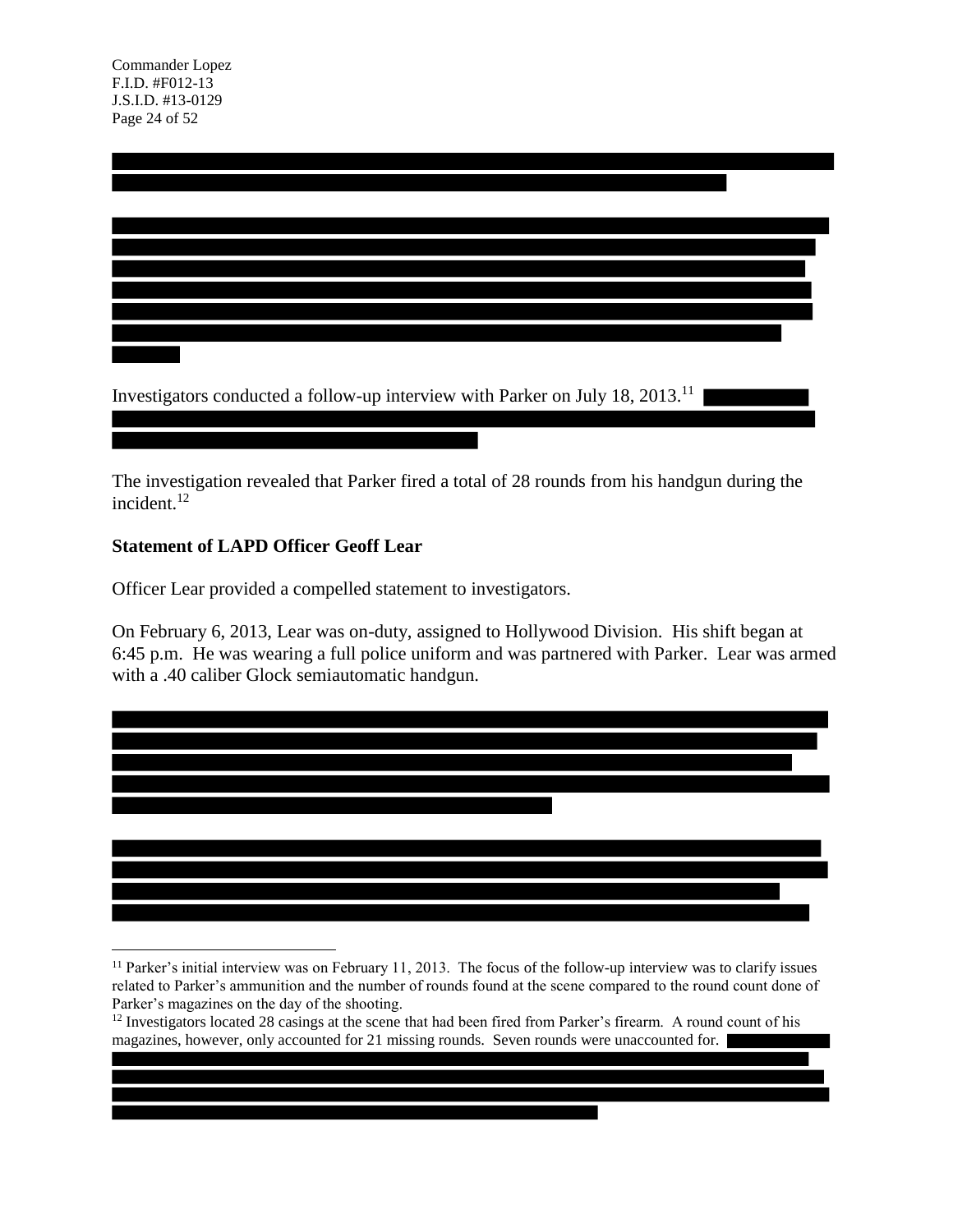Commander Lopez F.I.D. #F012-13 J.S.I.D. #13-0129 Page 25 of 52

|          | Lear was armed with a handgun; Parker had a handgun and a |
|----------|-----------------------------------------------------------|
| shotgun. |                                                           |
|          |                                                           |
|          |                                                           |
|          |                                                           |
|          |                                                           |
|          |                                                           |
|          |                                                           |
|          |                                                           |
|          |                                                           |
|          |                                                           |
|          |                                                           |
|          |                                                           |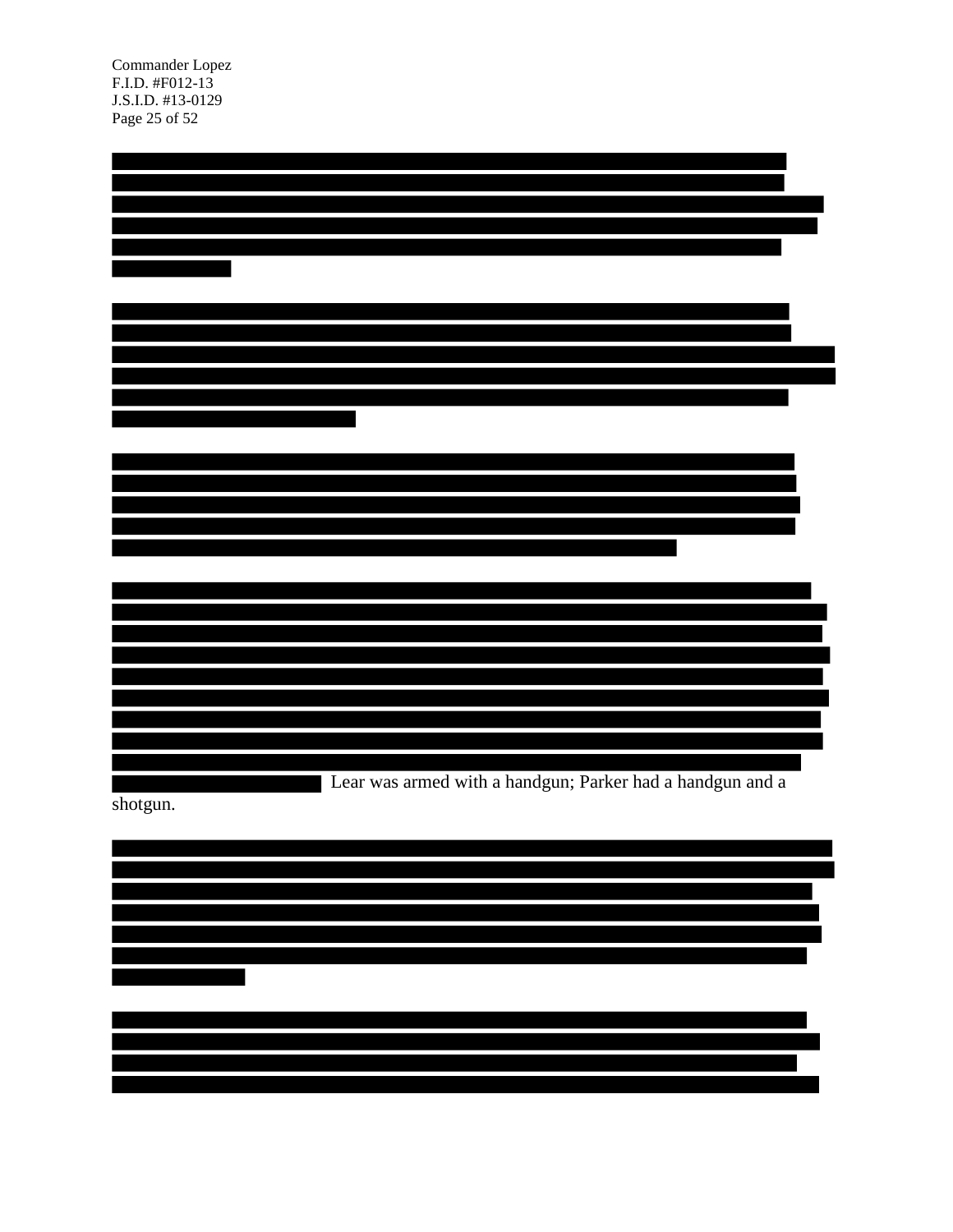Commander Lopez F.I.D. #F012-13 J.S.I.D. #13-0129 Page 26 of 52

|                                        | Lear | fired      |
|----------------------------------------|------|------------|
| multiple rounds                        |      |            |
|                                        |      |            |
| from an annoyimate distance of 00 feet |      | Lear fired |

۲

from an approximate distance of 90 feet.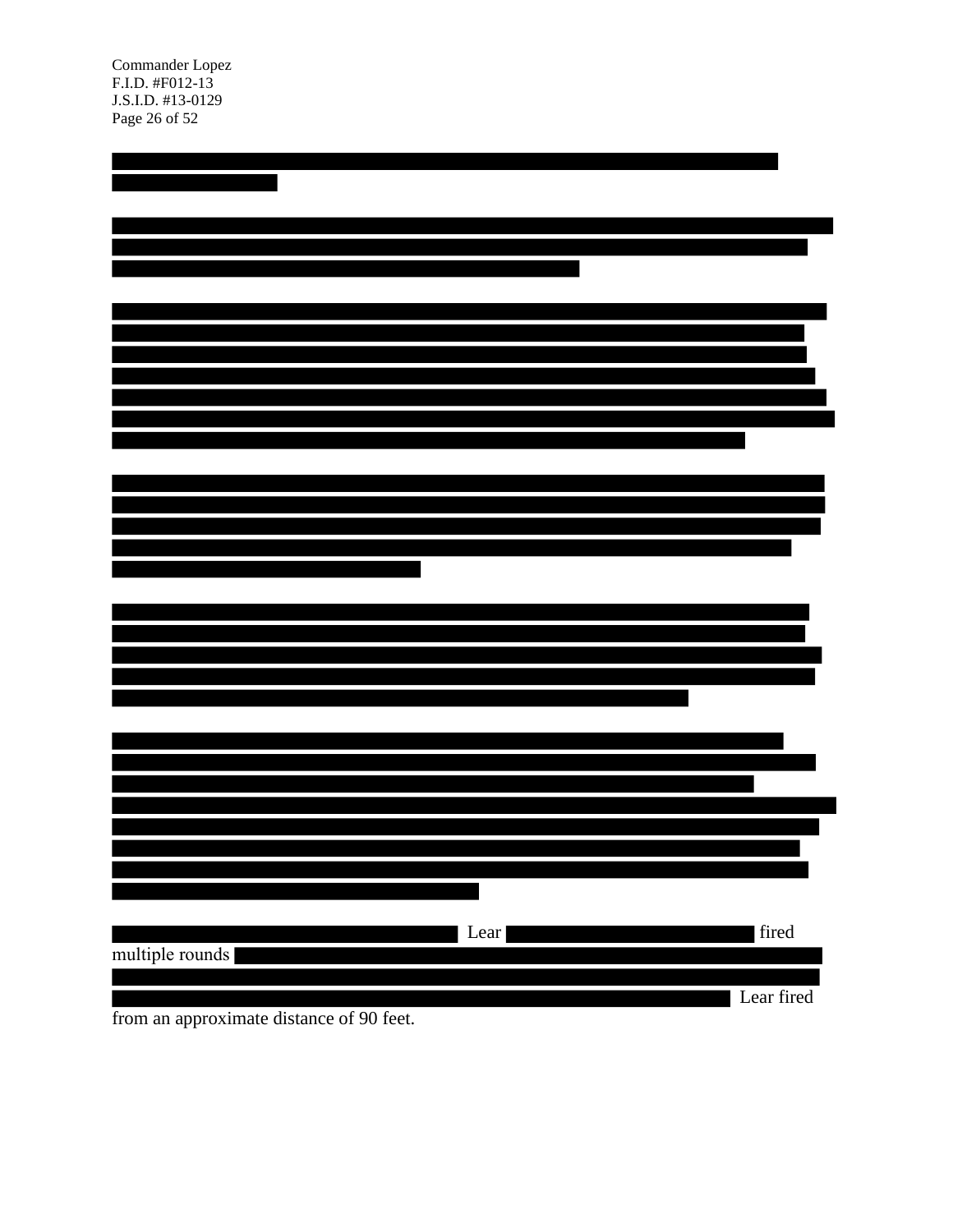Commander Lopez F.I.D. #F012-13 J.S.I.D. #13-0129 Page 27 of 52

The investigation revealed that Lear fired 11 rounds from his handgun during the incident.

## **Statement of LAPD Officer John Hart**

Officer Hart provided a compelled statement to investigators.

On February 6, 2013, Hart was on-duty, assigned to Hollywood Division. His shift started at 6:45 p.m. He was wearing a full uniform and partnered with Franco. Hart was armed with a .40 caliber Glock semiautomatic

 $\overline{\phantom{a}}$ 



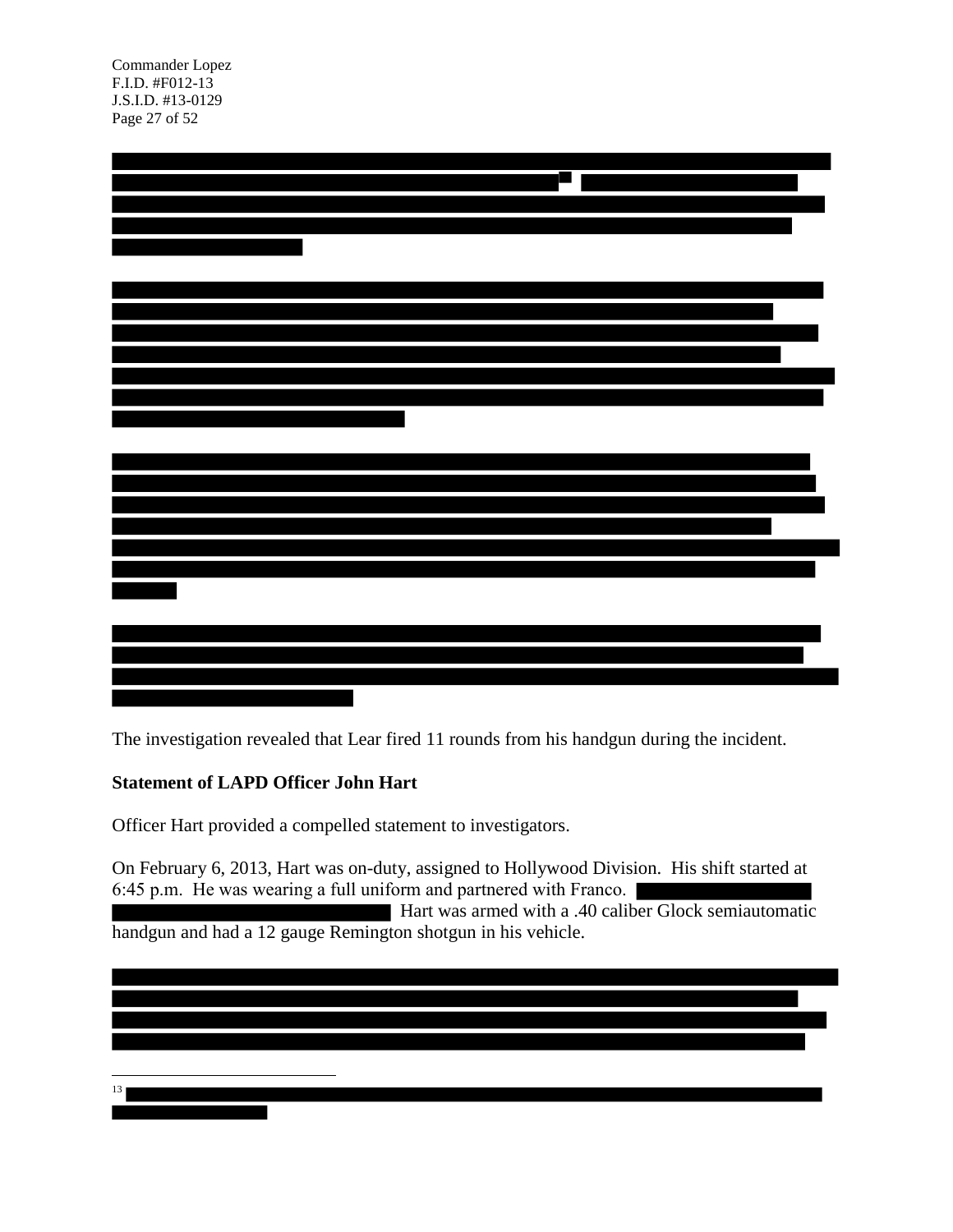Commander Lopez F.I.D. #F012-13 J.S.I.D. #13-0129 Page 28 of 52

| Vidal assigned Hart and Franco to the garage of the targeted              |
|---------------------------------------------------------------------------|
| residence. In addition to his handgun, Hart armed himself with a shotgun. |
|                                                                           |
|                                                                           |
|                                                                           |
|                                                                           |
|                                                                           |
|                                                                           |
|                                                                           |
|                                                                           |
|                                                                           |
|                                                                           |
|                                                                           |
|                                                                           |
|                                                                           |
|                                                                           |
|                                                                           |
|                                                                           |
|                                                                           |
|                                                                           |
|                                                                           |
|                                                                           |
|                                                                           |
|                                                                           |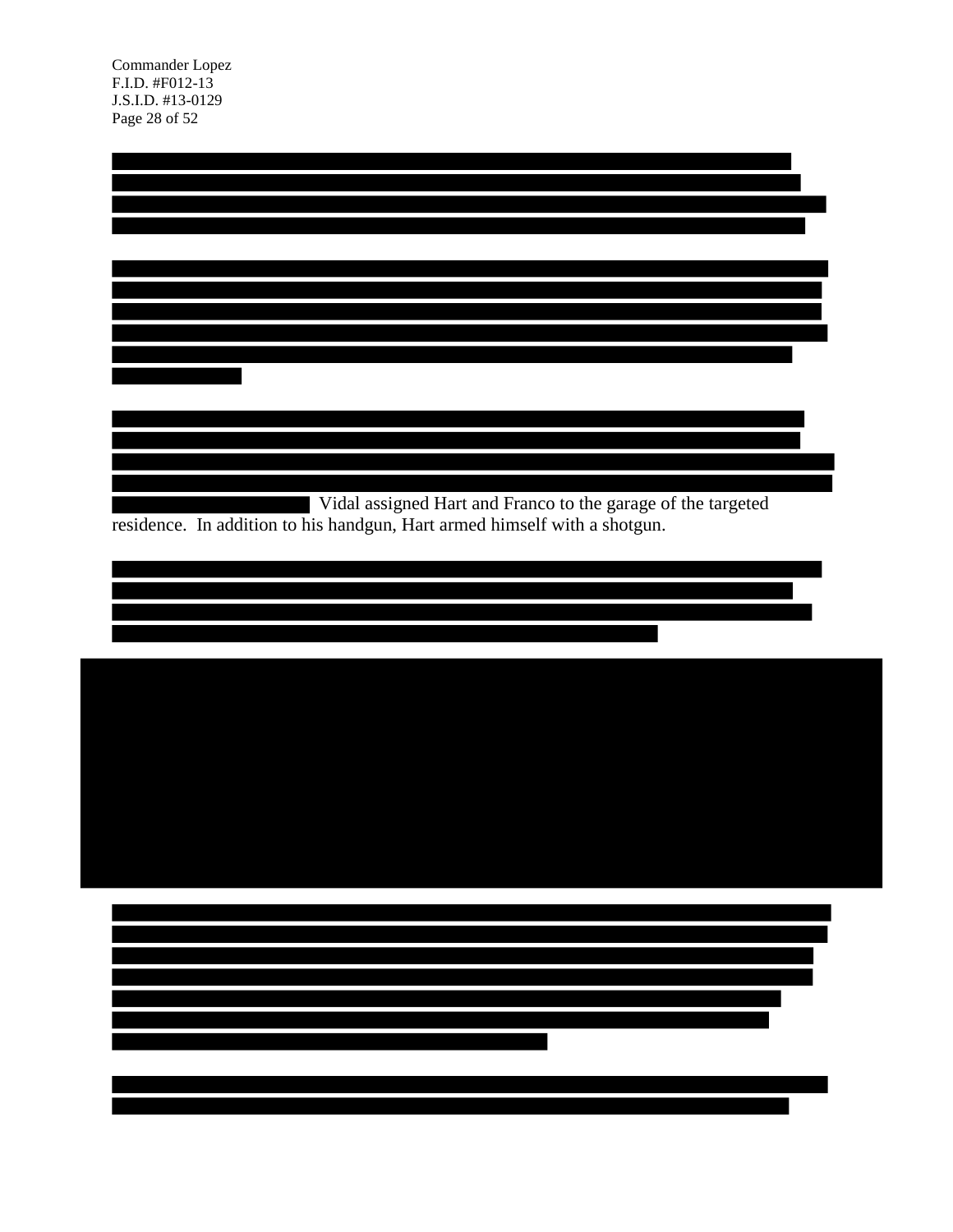Commander Lopez F.I.D. #F012-13 J.S.I.D. #13-0129 Page 29 of 52

|         | Hart fired four to five rounds from his                                                                                                                                                  |
|---------|------------------------------------------------------------------------------------------------------------------------------------------------------------------------------------------|
| shotgun | from an approximate distance of 78 feet.<br>Hart<br>fired two to three rounds at the truck<br>The shots were fired from an approximate distance of between 78 to 129 feet. <sup>14</sup> |
|         |                                                                                                                                                                                          |
|         |                                                                                                                                                                                          |
|         |                                                                                                                                                                                          |
|         |                                                                                                                                                                                          |
|         |                                                                                                                                                                                          |

 $14$  The range in distance is due to the movement of the truck.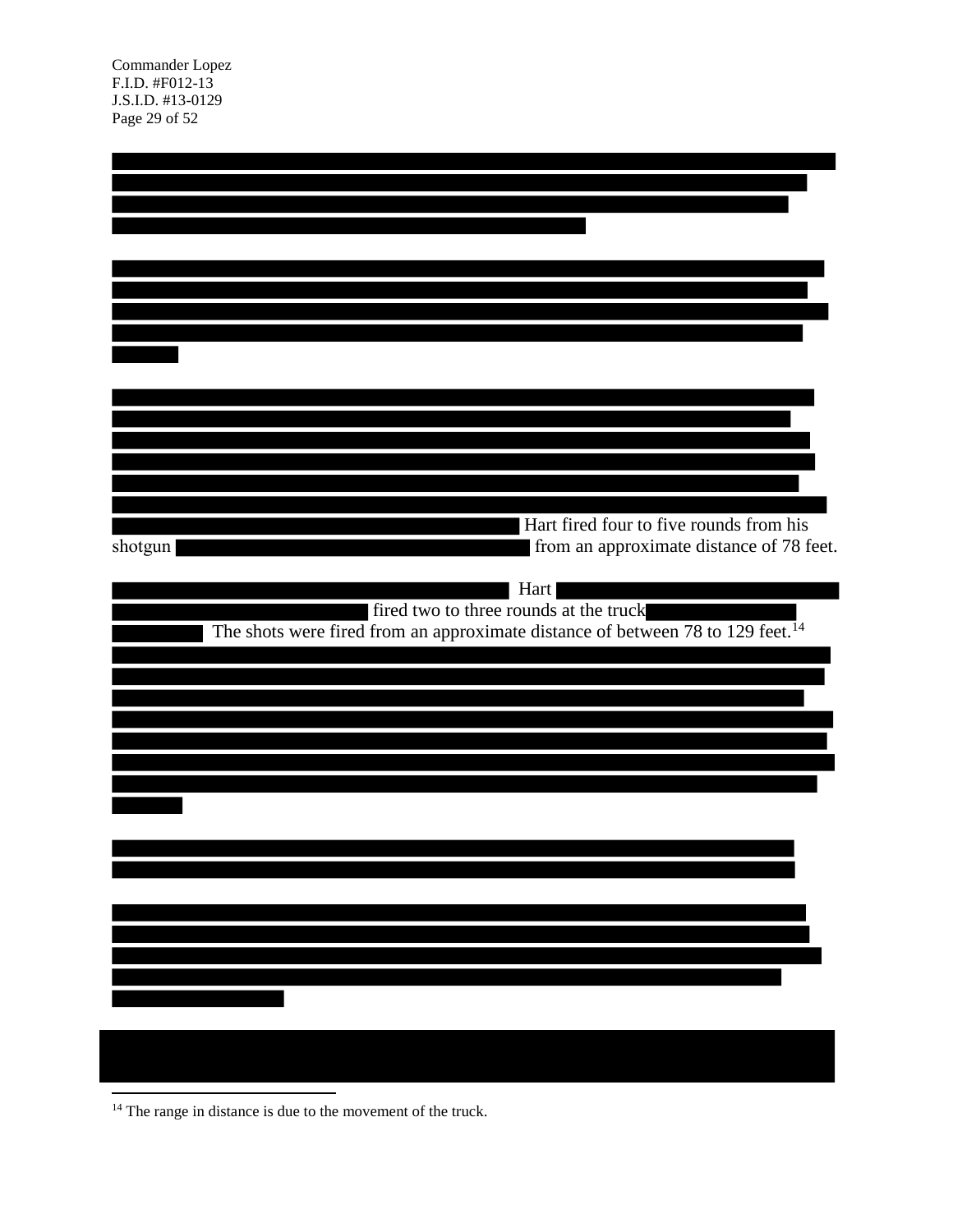$\overline{a}$ 

The investigation revealed that Hart fired five rounds from the shotgun and nine or ten rounds from his handgun during the incident.<sup>15</sup>

#### **Statement of LAPD Officer Marlon Franco**

Officer Franco provided a compelled statement to investigators.

On February 6, 2013, Franco was on-duty, assigned to Hollywood Division. His shift started at 6:45 p.m. He was wearing a full uniform and was partnered with Hart. Franco was armed with a .40 caliber Glock semiautomatic pistol and had a Remington 12 gauge shotgun in his vehicle.



<sup>&</sup>lt;sup>15</sup> A count of Hart's available rounds indicated that he fired his handgun ten times, however, only nine expended rounds from Hart's weapon were found at the scene. The reason for the discrepancy is unknown.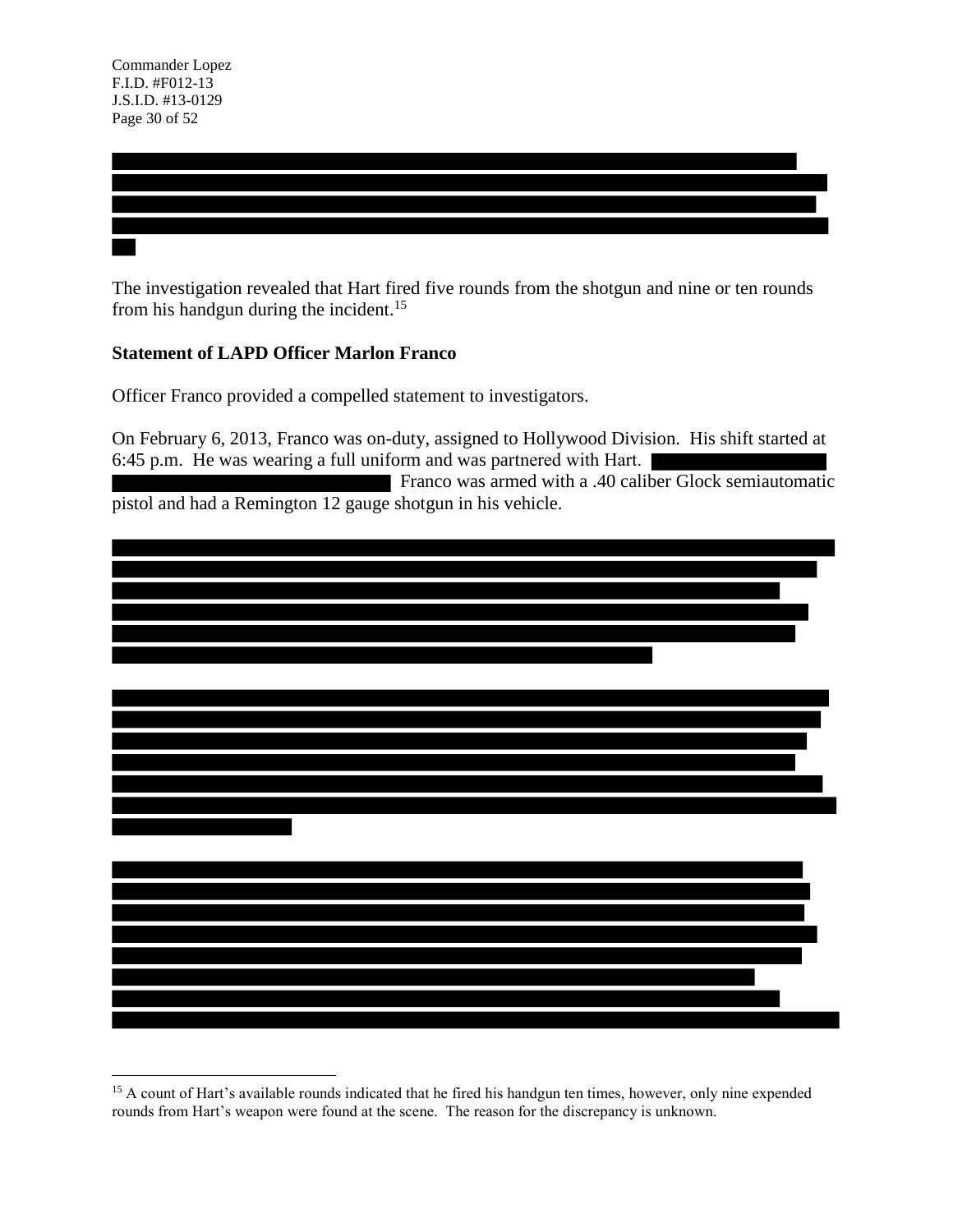Commander Lopez F.I.D. #F012-13 J.S.I.D. #13-0129 Page 31 of 52

| Franco and Hart were positioned inside the opened garage of the targeted residence. |
|-------------------------------------------------------------------------------------|
|                                                                                     |
| Franco was armed with a handgun and borrowed a shotgun from Ojeda and Roman.        |
|                                                                                     |
|                                                                                     |
|                                                                                     |
|                                                                                     |
|                                                                                     |
|                                                                                     |
|                                                                                     |
|                                                                                     |
|                                                                                     |
|                                                                                     |
|                                                                                     |
|                                                                                     |
|                                                                                     |
|                                                                                     |
|                                                                                     |
|                                                                                     |
|                                                                                     |
|                                                                                     |
|                                                                                     |
|                                                                                     |
|                                                                                     |
|                                                                                     |
|                                                                                     |
|                                                                                     |
|                                                                                     |
|                                                                                     |
|                                                                                     |

T,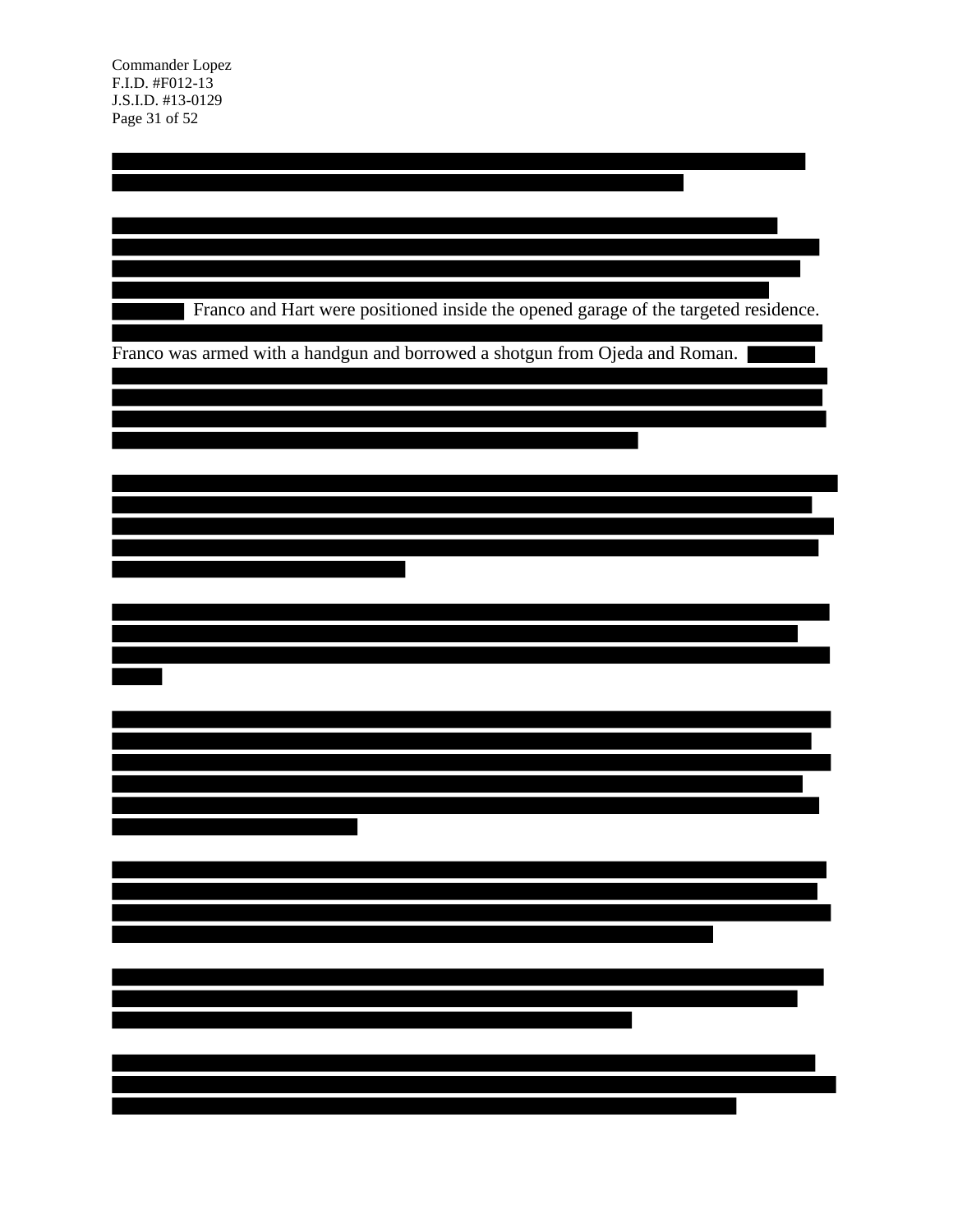Commander Lopez F.I.D. #F012-13 J.S.I.D. #13-0129 Page 32 of 52

| Franco fired four or five rounds from his shotgun<br>distance of 74 feet.          | from an approximate |
|------------------------------------------------------------------------------------|---------------------|
|                                                                                    |                     |
|                                                                                    | Franco              |
| fired two additional shots at the                                                  | truck from his      |
| shotgun. The shots were fired from an approximate distance of 75 feet.             |                     |
| Franco<br>the truck, from an approximate distance of 76 to 127 feet. <sup>16</sup> | fired six rounds at |
|                                                                                    |                     |
|                                                                                    | Franco fired two    |
| more rounds at the truck.                                                          |                     |
| Franco fired three rounds at the truck                                             |                     |
|                                                                                    |                     |
|                                                                                    |                     |
|                                                                                    |                     |
|                                                                                    |                     |
|                                                                                    |                     |
|                                                                                    |                     |

 $16$  The range in distance is due to the northbound travel of the truck.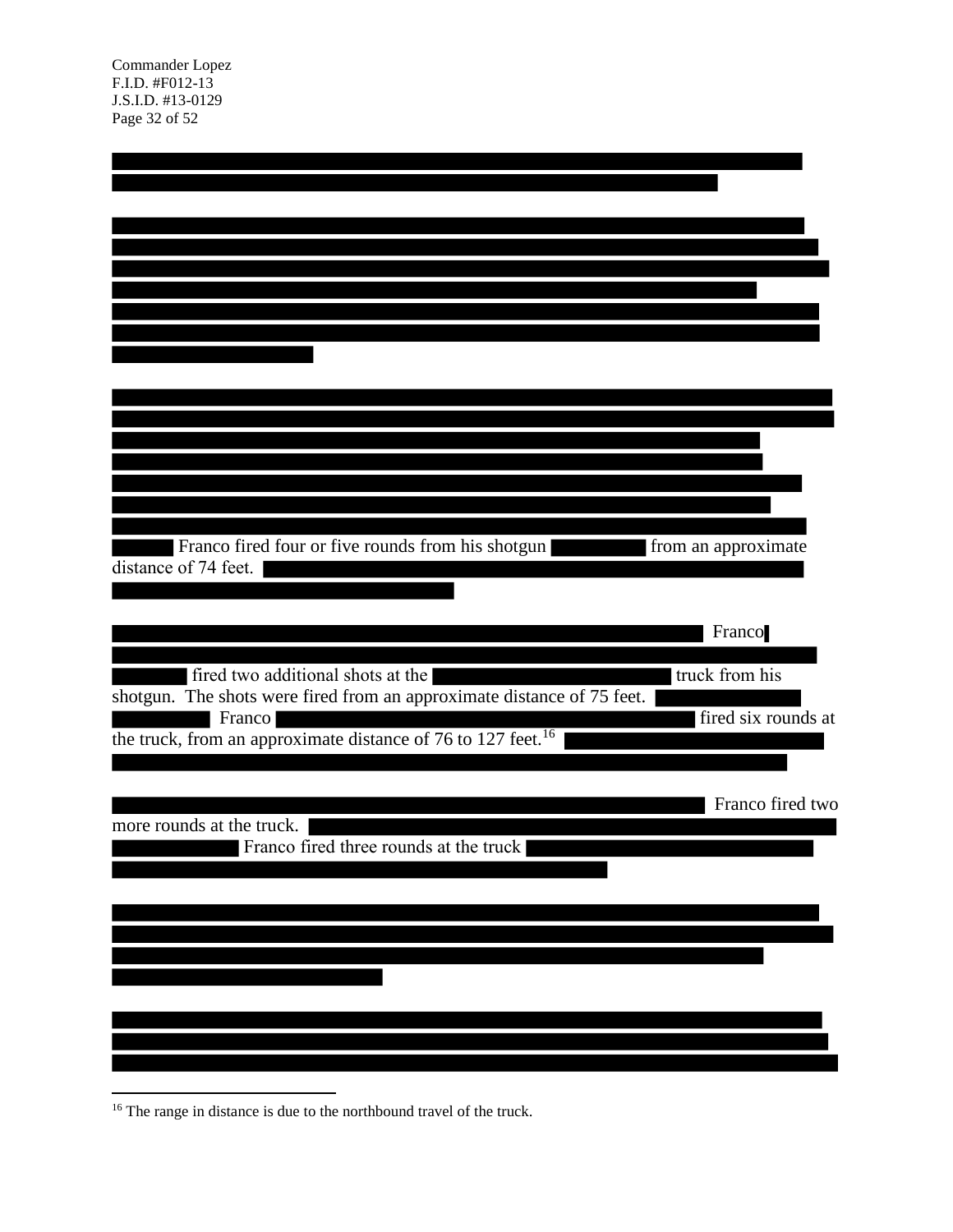The investigation revealed that Franco fired three rounds from the shotgun and between eight and eleven rounds from his handgun during the incident.<sup>17</sup>

# **Statement of LAPD Sergeant John Valdez**

Sergeant Valdez provided a compelled statement to investigators.

On February 6, 2013, Valdez was on duty in Hollywood Division, assigned to patrol. His shift began at 6:45 p.m. Valdez was armed with a .45 caliber Smith and Wesson semiautomatic firearm. He carried a .38 caliber Smith and Wesson revolver as a backup firearm.



 $\overline{a}$ <sup>17</sup> A count of Franco's available rounds indicated that he had fired his handgun 11 times, however, investigators only located eight discharged casings at the scene. The reason for the discrepancy is unknown. 18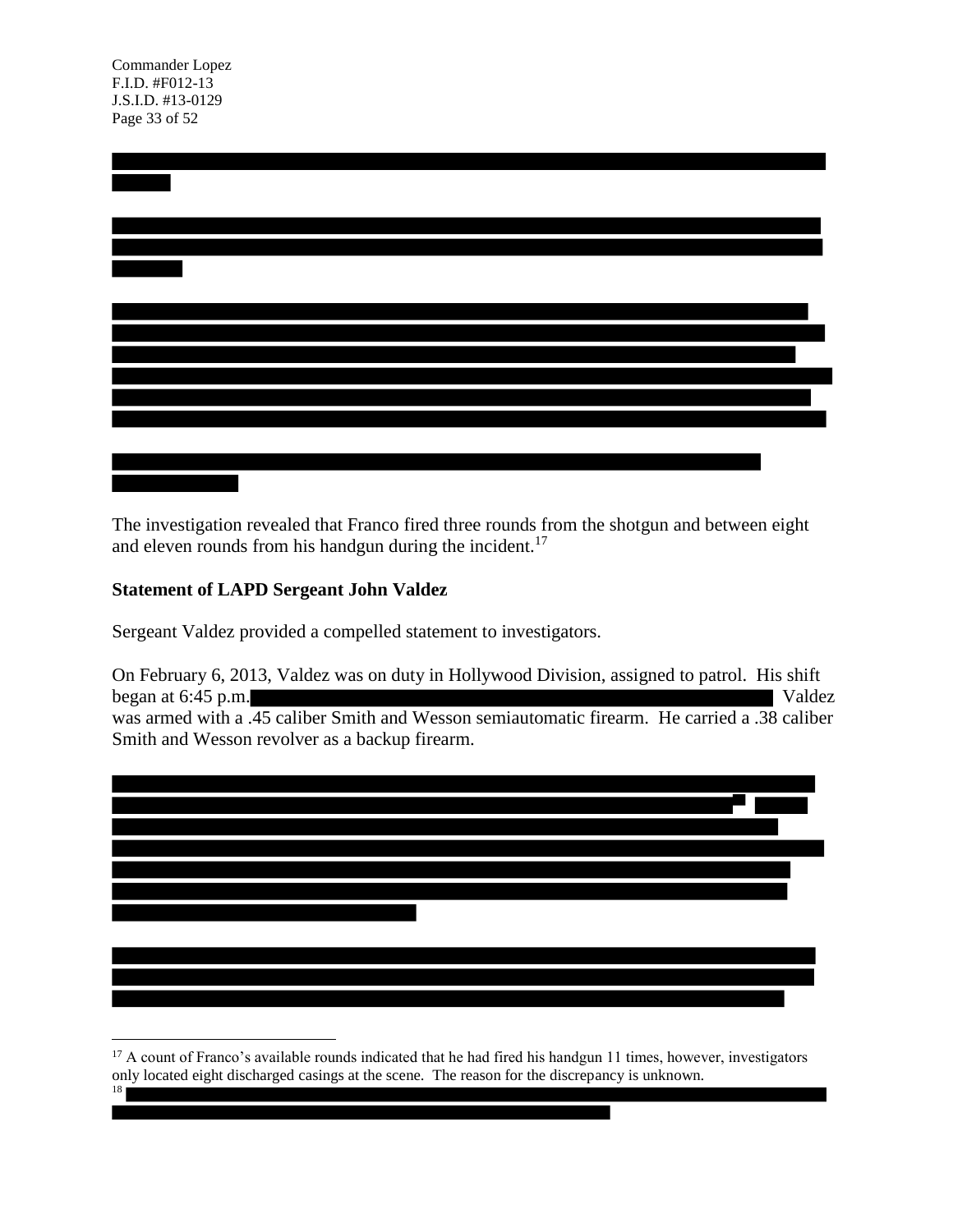Commander Lopez F.I.D. #F012-13 J.S.I.D. #13-0129 Page 34 of 52

| <u>a sa san</u> |  |
|-----------------|--|
|                 |  |
|                 |  |
|                 |  |
|                 |  |
|                 |  |
|                 |  |
|                 |  |
|                 |  |
|                 |  |
|                 |  |
|                 |  |
| $^{19}$         |  |
| 20 <sub>1</sub> |  |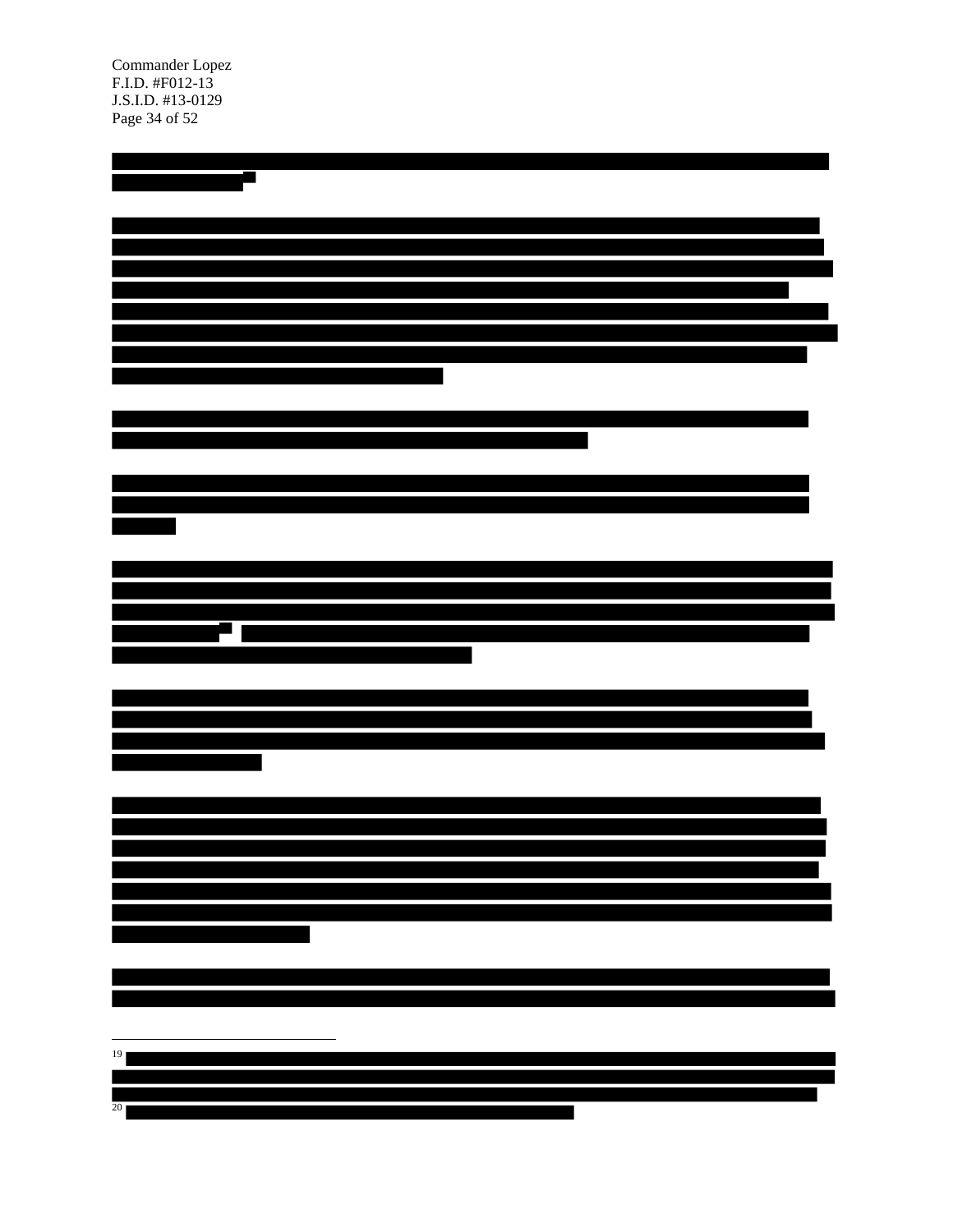Commander Lopez F.I.D. #F012-13 J.S.I.D. #13-0129 Page 35 of 52

| Valdez<br>fired one round from the shotgun                      |                  |
|-----------------------------------------------------------------|------------------|
| from an approximate distance of 104 feet.                       |                  |
|                                                                 |                  |
|                                                                 | Valdez fired two |
| to three more rounds, from an approximate distance of 114 feet. |                  |
|                                                                 |                  |
|                                                                 | Valdez fired     |
| two rounds                                                      |                  |
|                                                                 |                  |
|                                                                 |                  |
|                                                                 |                  |
|                                                                 |                  |
|                                                                 |                  |
|                                                                 |                  |
|                                                                 |                  |
|                                                                 |                  |
|                                                                 |                  |
|                                                                 |                  |
|                                                                 |                  |
|                                                                 |                  |
|                                                                 |                  |
|                                                                 |                  |
|                                                                 |                  |
|                                                                 |                  |
|                                                                 |                  |
|                                                                 |                  |
|                                                                 |                  |
|                                                                 |                  |
|                                                                 |                  |
|                                                                 |                  |
|                                                                 |                  |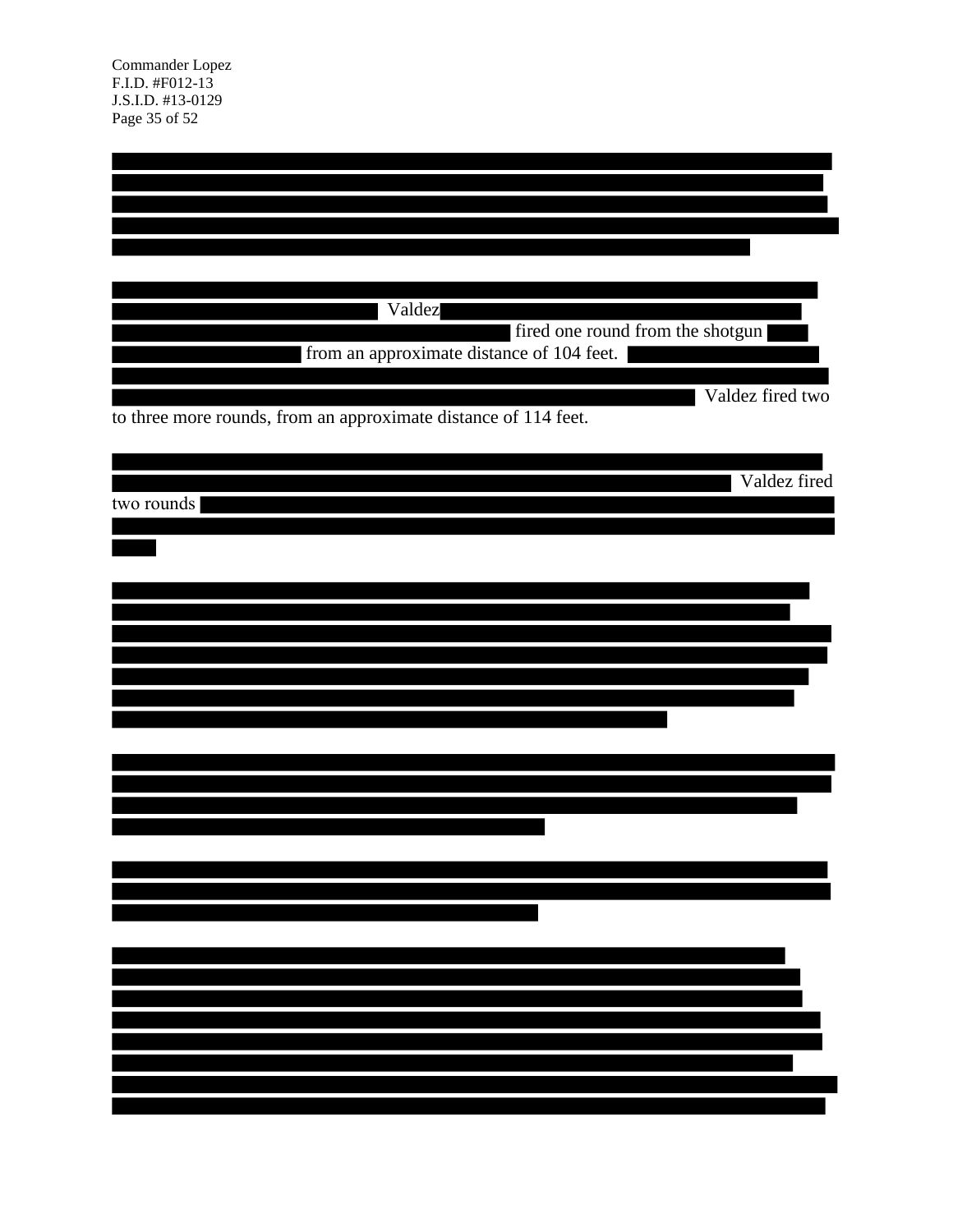Commander Lopez F.I.D. #F012-13 J.S.I.D. #13-0129 Page 36 of 52

The investigation revealed that Valdez fired five rounds from the shotgun during the incident.

#### **Statement of Officer Jonathan Roman**

Officer Roman provided a compelled statement to investigators.

On February 6, 2013, Roman was on-duty, assigned to Hollywood Division. His shift began at 6:45 p.m. He was partnered with Ojeda.

 Roman was wearing a full police uniform and was armed with a 9mm Beretta semiautomatic handgun.

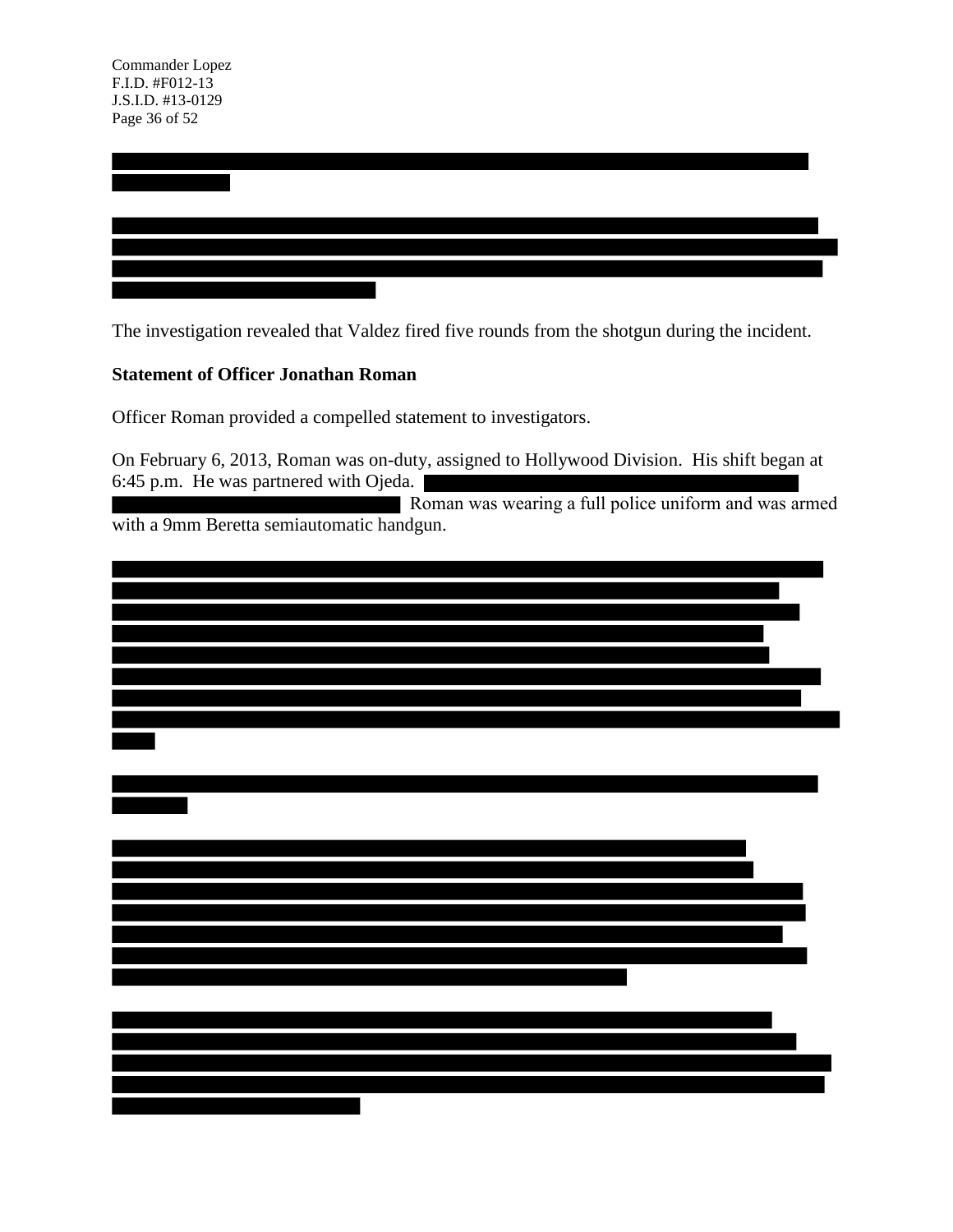Commander Lopez F.I.D. #F012-13 J.S.I.D. #13-0129 Page 37 of 52



Roman and Ojeda were positioned in the driveway of 5607 Towers Street, several houses north of Eisenberg's residence.<sup>21</sup> They reversed their police car into the driveway and parked between two cars belonging to the resident. The view from their perspective was southbound, down Redbeam towards Del Amo. There was a walkway adjacent to the neighboring house that led to the playground of a school that was located directly behind the residence.

 $\overline{\phantom{a}}$ 

there were no officers stationed on the playground

 $\overline{\phantom{a}}$ 

<sup>21</sup> At the north end of Redbeam, the street turns west and becomes Towers.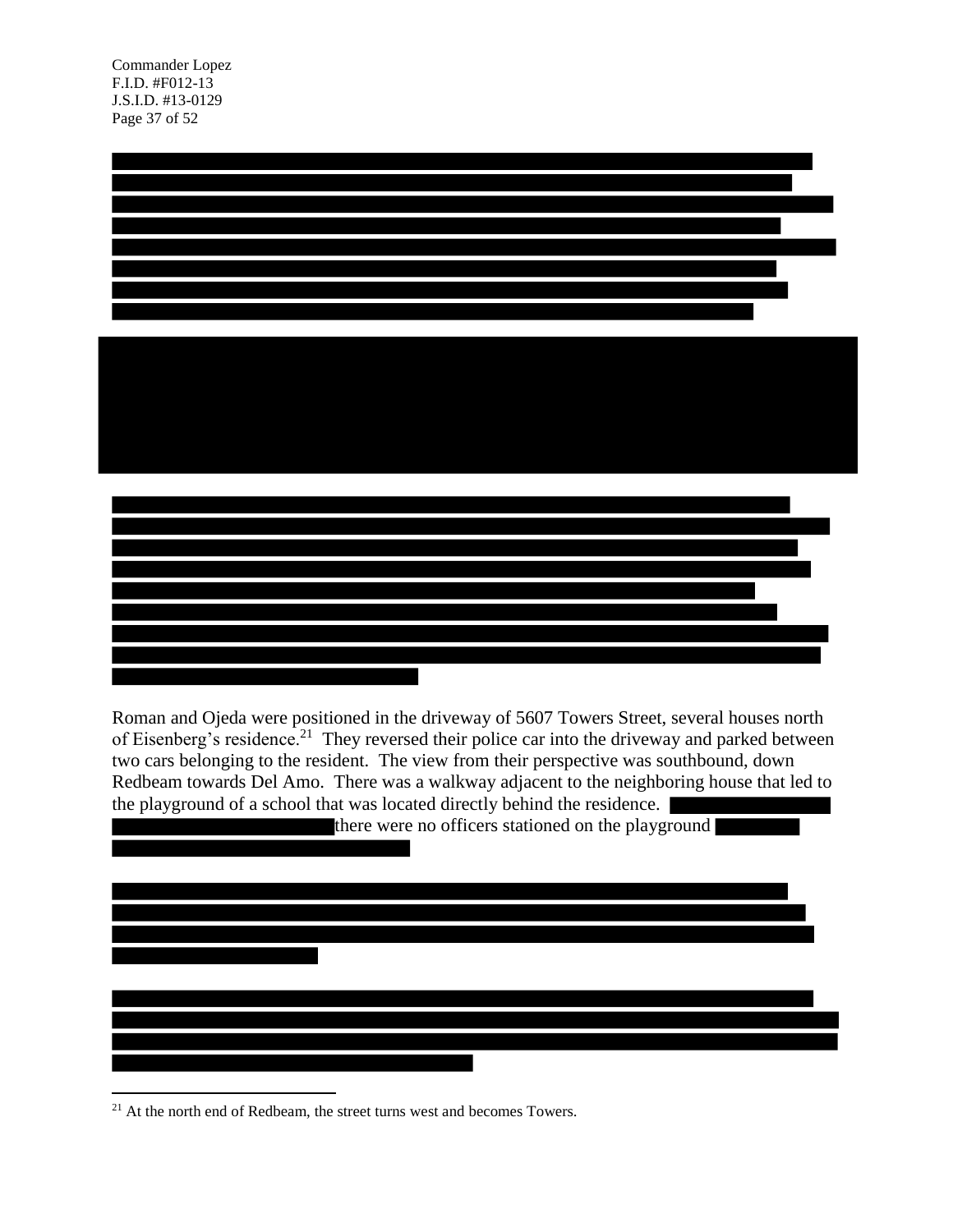Commander Lopez F.I.D. #F012-13 J.S.I.D. #13-0129 Page 38 of 52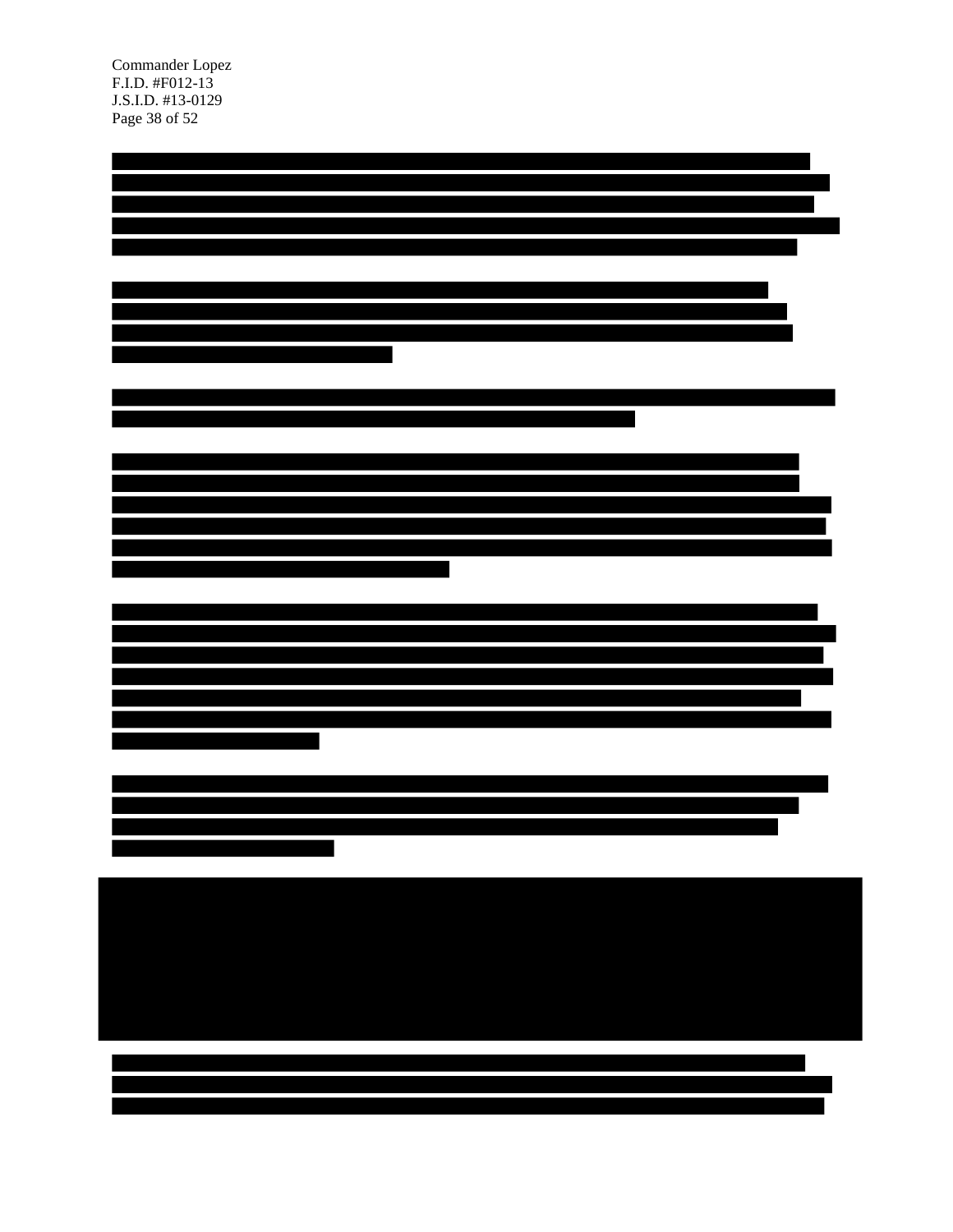Commander Lopez F.I.D. #F012-13 J.S.I.D. #13-0129 Page 39 of 52

| Roman fired approximately eight rounds | from an approximate                                    |
|----------------------------------------|--------------------------------------------------------|
| distance of 270 feet. $22$             |                                                        |
|                                        |                                                        |
|                                        |                                                        |
|                                        |                                                        |
|                                        |                                                        |
| Roman                                  | fired approximately three rounds at the truck, from an |
| approximate distance of 287 feet.      |                                                        |
|                                        |                                                        |
|                                        |                                                        |
|                                        |                                                        |
|                                        |                                                        |
|                                        |                                                        |
|                                        |                                                        |
|                                        |                                                        |
|                                        |                                                        |
|                                        |                                                        |
|                                        |                                                        |
|                                        |                                                        |
|                                        |                                                        |
|                                        |                                                        |
|                                        |                                                        |
|                                        |                                                        |
|                                        |                                                        |
|                                        |                                                        |
|                                        |                                                        |
|                                        |                                                        |
|                                        |                                                        |
|                                        |                                                        |

The investigation revealed that Roman fired 11 rounds from his handgun during the incident.

# **Statement of Officer Jonathan Ojeda**

LAPD Officer Jonathan Ojeda provided a compelled statement to investigators.

On the evening of February 6, 2013, Ojeda was on-duty, assigned to Hollywood Division and was partnered with Roman. His shift began at 6:45 p.m. He was wearing a full police uniform and was armed with a .40 caliber Glock semiautomatic handgun.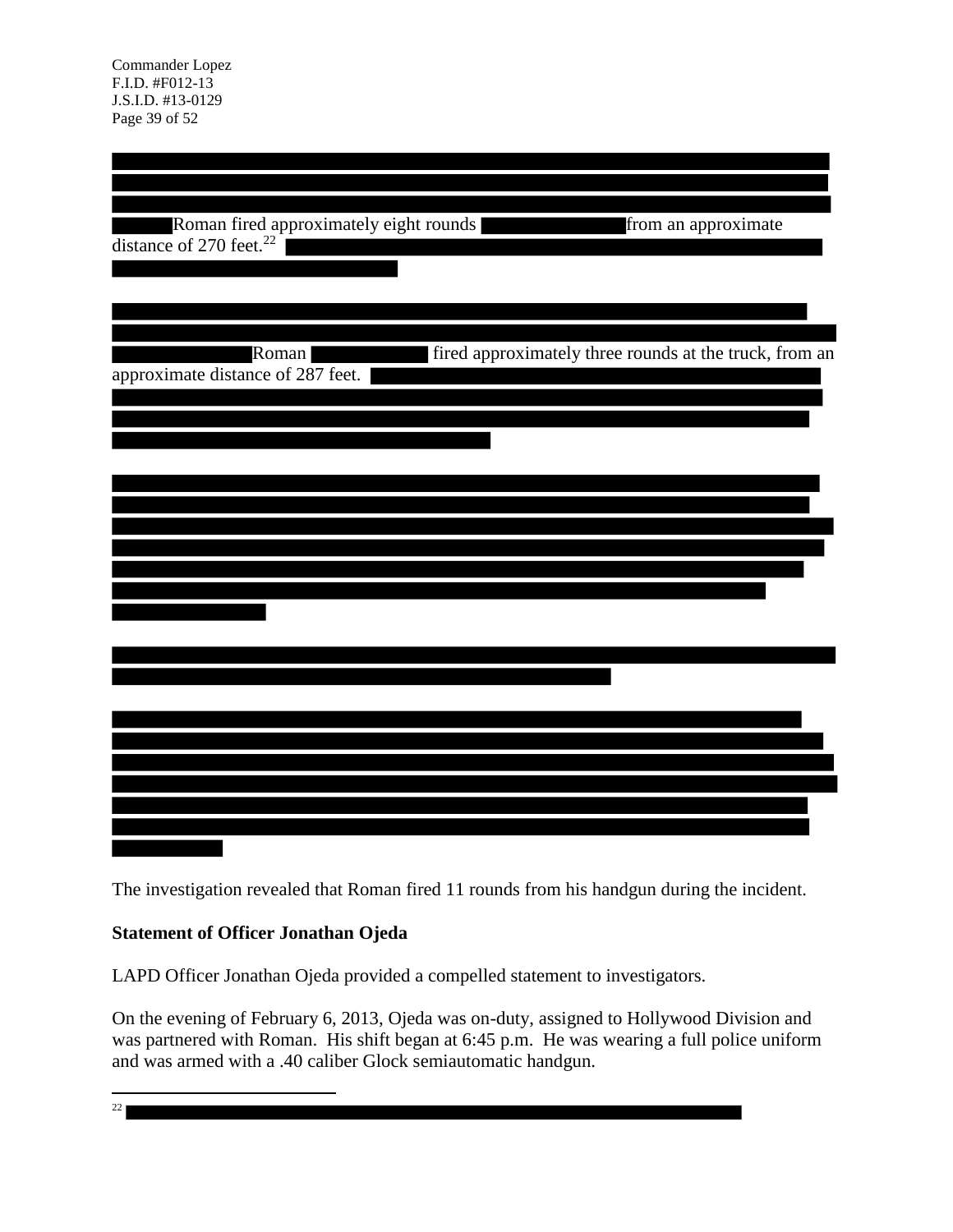Commander Lopez F.I.D. #F012-13 J.S.I.D. #13-0129 Page 40 of 52

 $\overline{a}$ 

The officers attended a roll call training and were briefed regarding Dorner. They were told that Dorner was wanted for a double murder and was considered armed and extremely dangerous. They were told that Dorner was a former military officer who had been terminated from LAPD and may be armed with high-powered rifles. Additionally, Dorner was driving a blue Nissan Titan.

While on patrol, Ojeda and Roman received a message via their mobile data computer to respond to West Bureau. Once at West Bureau, they, along with several other Hollywood officers, were assigned to guard Eisenberg's residence in Torrance. There was no discussion regarding how they were going to deploy, nor any diagrams presented. The officers were told that they would meet a supervisor at the scene and receive their positions at that time. The officers were aware of Dorner's manifesto and knew that Eisenberg was named as a potential target therein. The group of officers responded to Redbeam and congregated in front of Eisenberg's residence. They were told where other officers were posted and were given a description of the points of ingress and egress at the location. Additionally, they were told to broadcast any observations of any pedestrian, bicyclist or motor vehicle traveling in the area.

Ojeda and his fellow officers were told that Dorner had been to the location two days prior, had knocked on Eisenberg's door and that Eisenberg's wife did not answer. Ojeda and Roman were positioned on the corner of Tower and Redbeam, several houses north of Eisenberg's residence. They backed their patrol vehicle into the driveway of a residence.

While stationed on Redbeam, Ojeda learned that Dorner had been involved in an officerinvolved shooting in Corona, resulting in an injury to a fellow LAPD officer. He also learned about the shooting in Riverside and that a deputy was in critical condition.

At some point, after being at the location for several hours, Ojeda received a message that stated that Dorner was possibly seen exiting the 105 freeway and Sepulveda.<sup>23</sup> Roman told Ojeda that they were positioned close to the described location. Approximately 30-45 minutes later, Gramajo and Faber, who were positioned towards the south end of Redbeam, broadcast that a truck was heading in their direction. The broadcast indicated that the truck was "creeping," which Ojeda understood to mean, "driving slowly." The vehicle had its headlights and fog lights on. Ojeda was standing at the rear of his patrol vehicle and moved behind the engine block of one of the resident's vehicles, which was also parked in the driveway. Roman moved behind a different vehicle.

Approximately two seconds after hearing the broadcast regarding the truck "creeping," Ojeda heard gunshots, but did not see any muzzle flashes. Ojeda drew his service weapon, took cover and looked in the direction of the vehicle further down Redbeam. Ojeda continued to hear gunshots and heard several rounds strike a tree adjacent to his location as well as the residence behind him. The vehicle was moving in his direction and Ojeda heard the engine rev. Ojeda could not see the occupants of the vehicle nor any officers other than Roman, who was nearby.

<sup>&</sup>lt;sup>23</sup> Ojeda recalled the message coming via the MDC, but was unsure whether it was also broadcast via the radio.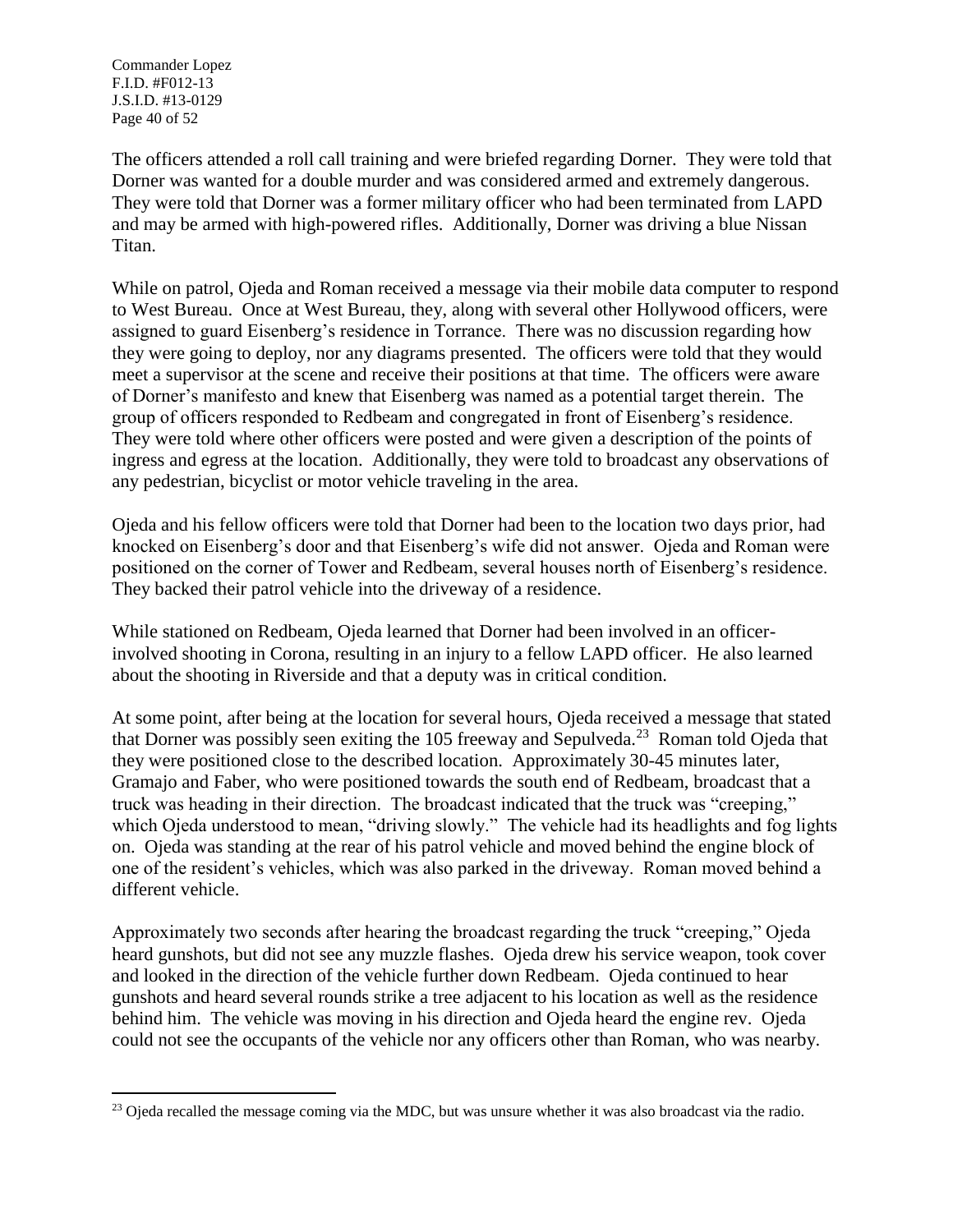Commander Lopez F.I.D. #F012-13 J.S.I.D. #13-0129 Page 41 of 52

Ojeda could hear additional rounds being fired towards him. Ojeda moved back towards the residence and took cover on the side of a wall.

Ojeda believed Dorner had seen him and his partner and was firing at them. Ojeda was in fear for his life. Roman came around the corner and joined Ojeda next to the wall. Roman was pointing his firearm towards the approaching vehicle and fired approximately two shots in its direction.

Ojeda and Roman retreated to the front door of the residence where they were stationed and banged on the door. The resident opened the door and they went inside. Ojeda and Roman told the occupants to get upstairs and to get on the ground. Ojeda went to an upstairs bathroom window and looked down to the street below. His view was blocked by a tree and he could not see the suspect vehicle. Ojeda used his radio to try to ascertain whether Dorner was still in the area, but could not get any discernable information. Ojeda and Roman remained with the occupants of the residence until a call came through saying that the scene was clear.

After exiting the residence, the involved officers were separated from each other and were given orders not to talk about the shooting. Roman never told Ojeda what happened nor why he shot.

Ojeda did not fire a weapon during the incident.

#### **Forensic Examination**

The investigation revealed that the involved officers fired the following number of rounds from their weapons. All of the listed weapons were department-issued, with the exception of Franco's handgun, which was his personal weapon.

Franco fired three rounds from a Remington 12-gauge shotgun and 11 rounds from a .40 caliber Glock semiautomatic handgun.

Hart fired five rounds from a Remington 12-gauge shotgun and 10 rounds from a .40 caliber Glock semiautomatic handgun.

Valdez fired five rounds from a Remington 12-gauge shotgun.

Parker fired 28 rounds from a .40 caliber Glock semiautomatic handgun.

Lear fired 11 rounds from a .40 caliber Glock semiautomatic handgun.

Faber fired four rounds from a 12-gauge shotgun and 11 rounds from a .40 caliber semiautomatic handgun.

Gramajo fired eight rounds from a .40 caliber semiautomatic handgun.

Roman fired 11 rounds from a Beretta 9mm semiautomatic handgun.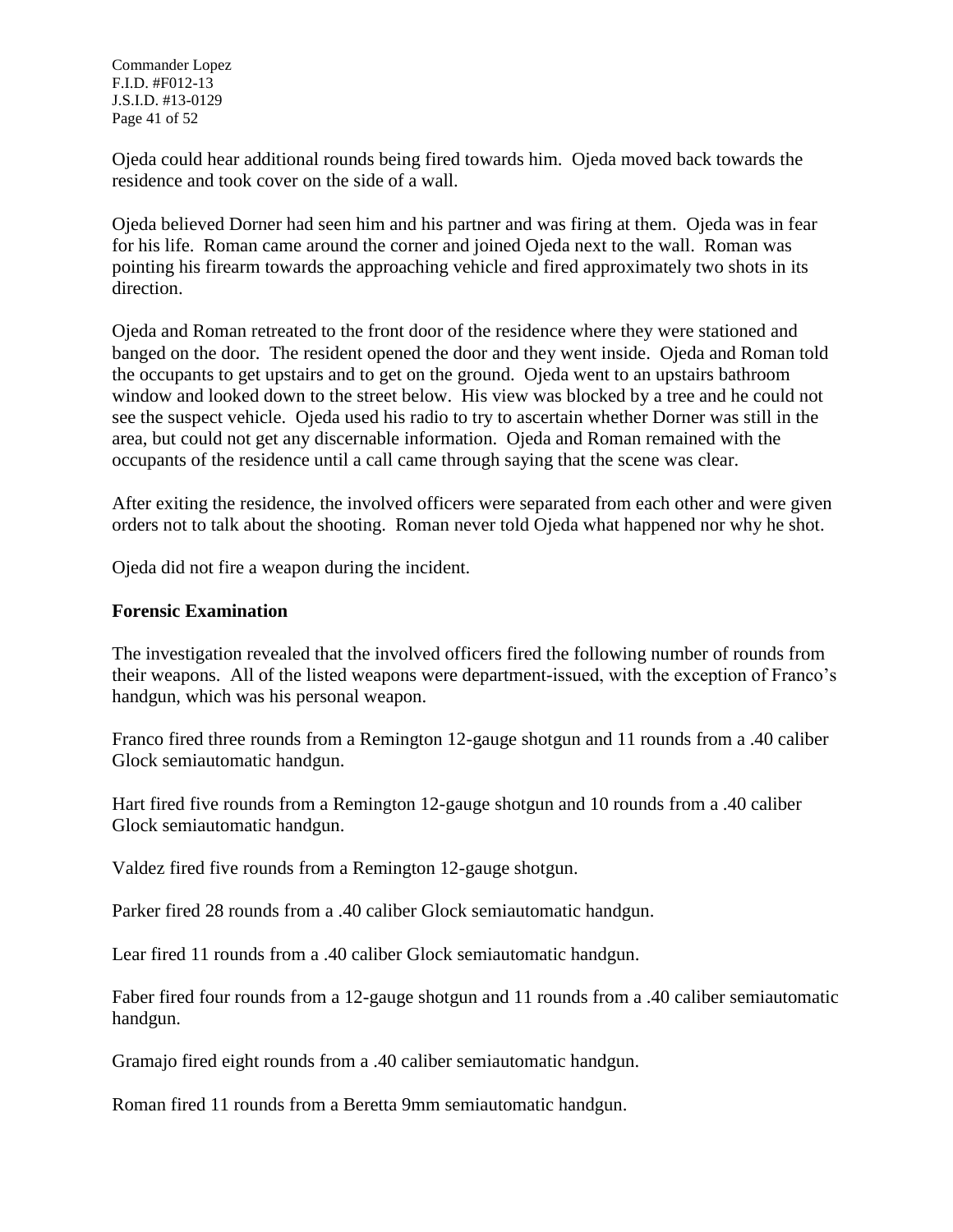Commander Lopez F.I.D. #F012-13 J.S.I.D. #13-0129 Page 42 of 52

An examination of Carranza's vehicle showed 83 single impact pathways and 27 multi-impact pathways. The investigation revealed that, at the time of the incident, the truck's hazard lights and front headlights were activated. The truck had tinted windows. Newspapers were located in two boxes in the bed of the truck as well as in the rear seat.

Several vehicles and residences along Redbeam were struck by gunfire during the incident. Other than Carranza and Hernandez, no other individuals sustained injuries during the shooting.

# **LEGAL ANALYSIS**

There are a number of legal issues raised in this evaluation, focusing, ultimately, on a determination as to whether there is sufficient evidence to charge any of the involved officers with a crime. While the potential criminality of each officer is analyzed independently, the actions of each officer must be viewed in light of a totality of the circumstances, which includes the information known to that officer at the time of the incident, as well as the effect of the actions, or inactions, of their fellow officers before and during the shooting. To a marginal extent, the officers' actions immediately following the shooting provide additional evidence from which to evaluate the officers' conduct.

In determining whether sufficient evidence exists to charge any individual with a crime, all plausible, reasonably foreseeable defenses must be considered. Each and every officer's emotional state would undoubtedly be central to an eventual defense claim that an officer's actions were reasonable. In order to better evaluate the reasonableness of those anticipated claims, the compelled statements of all involved officers were considered in this analysis.

This memorandum does not address whether any officer violated LAPD policies and procedures. This office is aware that LAPD Police Chief Charlie Beck determined that the involved officers violated department policy. Any administrative discipline imposed on those officers is extraneous to the findings in this memo. LAPD administrative determinations utilize a different, lower burden of proof than is used in a criminal prosecution. Additionally, officers' compelled statements may be used as evidence against them in administrative hearings.

Although addressed briefly, the purpose of this memorandum is not to evaluate LAPD practices and procedures; that task falls to other entities. From the involved officers' perspectives, however, there appear to be significant questions regarding administrative decisions, planning, and tactics in this case that had a bearing on individual officer's actions. Those issues are addressed herein but, ultimately, the sole purpose of this office's evaluation is to determine if the actions of the involved officers rise to the level of criminal conduct and whether the available evidence provides proof, beyond a reasonable doubt, of such criminality.

The author of this memorandum had the benefit of being at the scene of the incident within a short period of its occurrence. There was a palpable degree of tension and fearful apprehension amongst the law enforcement personnel gathered to conduct this investigation. Threats from Dorner to target incident command centers created an environment that was significantly different from other shootings. Although those observations are not determinative of the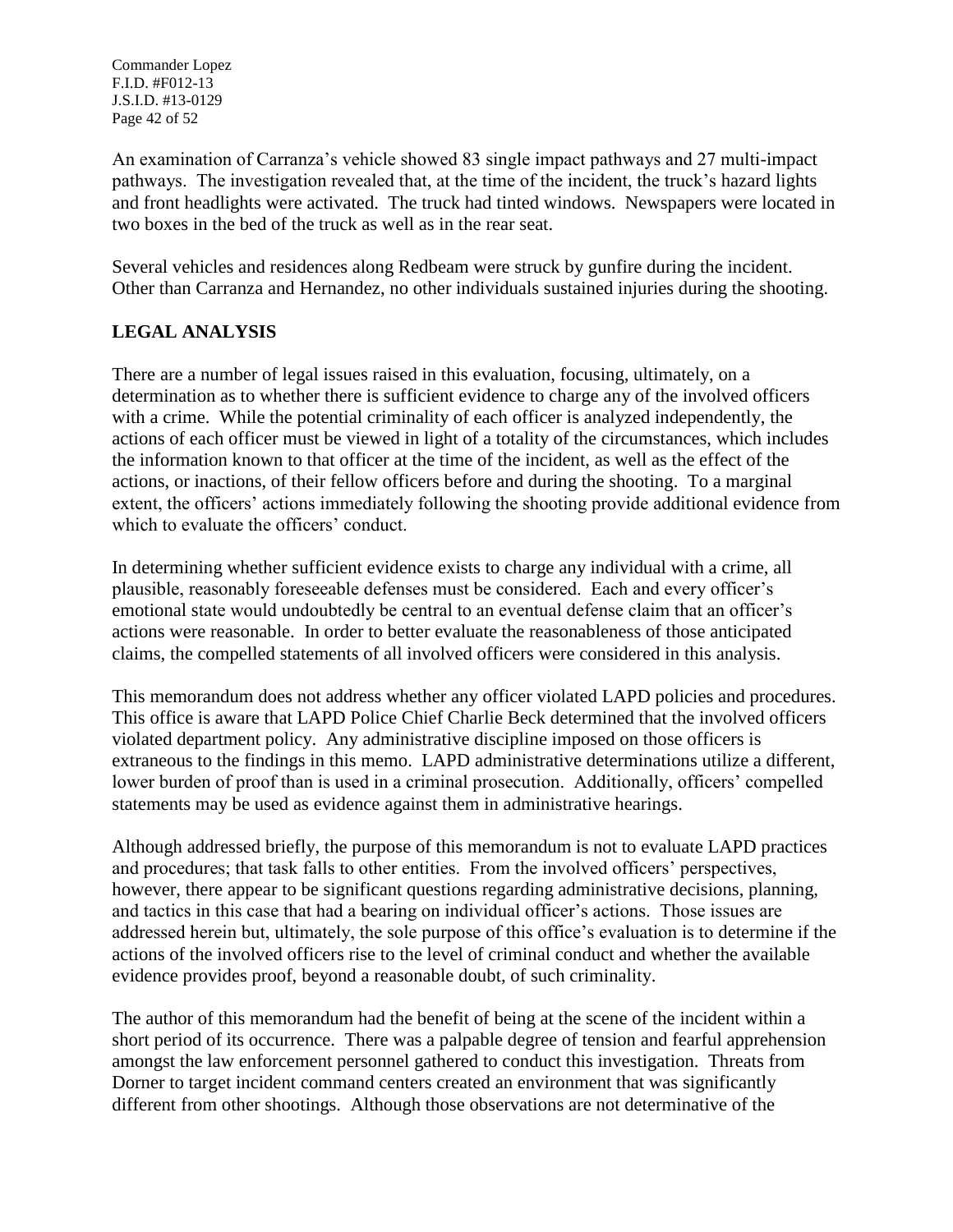Commander Lopez F.I.D. #F012-13 J.S.I.D. #13-0129 Page 43 of 52

reasonableness of the officers' actions, the environment corroborated the heightened tension later described by the officers in their statements to investigators.

There are several areas of law that are relevant to this analysis: 1) The use of an officer's compelled statements; 2) Mistake of fact; 3) Self-defense, and; 4) Use of force to detain a dangerous fleeing felon.

 As explained in detail, below, there is insufficient evidence to prove, beyond a reasonable doubt, that any claims of self-defense or use of force to detain a fleeing felon are not reasonable.

## **Officers' Compelled Statements**

In the present case, each of the involved officers provided a compelled statement to investigators. Those statements were made under the compulsion of potential administrative discipline and cannot be used against any officer in any subsequent criminal proceeding.<sup>24</sup> If an officer had chosen to remain silent, and not provide a statement to investigators, that silence could have been deemed insubordination and could have resulted in his termination from LAPD. Every officer was so warned prior to providing a statement.

As noted, this evaluation included a review of each of the involved officer's statements. Those statements provide insight into each officer's state of mind, but cannot be used in a prosecution of those officers. Those statements were considered solely to analyze prospective defenses, to determine whether there is sufficient evidence to charge any of the officers with a crime. A prospective prosecution would be based only on independent evidence, exclusive of the officers' statements, presenting a significant challenge to a successful prosecution.

It is important to note that, although portions of statements of certain officers are inconsistent with the available evidence, those inconsistencies would have no material value in a subsequent prosecution, due to the inability to use those statements in a criminal proceeding for any purpose.

## **Mistake of Fact**

A person is not guilty of a crime if he commits an act under an honest and reasonable belief in the existence of certain facts and circumstances which, if true, would make such an act lawful.<sup>25</sup> "An honest and reasonable belief in the existence of circumstances, which, if true, would make the act for which a person is charged an innocent act, has always been held to be a good defense."<sup>26</sup> When a person commits an act based on a reasonable mistake of fact, his guilt or innocence is determined as if the facts were as he perceived them.<sup>27</sup>

 $\overline{a}$ <sup>24</sup> *Lybarger v. City of Los Angeles* (1985) 40 Cal. 3d 822.

<sup>25</sup> CALCRIM No. 3406; *People v. Raszler* (1965) 169 Cal.App.3d 1160, citing *People v. Osbourne* (1979) 77 Cal.App.3d 479.

<sup>26</sup> *People v. Lucero* (1988) 203 Cal.App.3d 1011.

<sup>27</sup> *Id*., *see also, People v. Beardslee* (1991) 53 Cal.3d 68*.*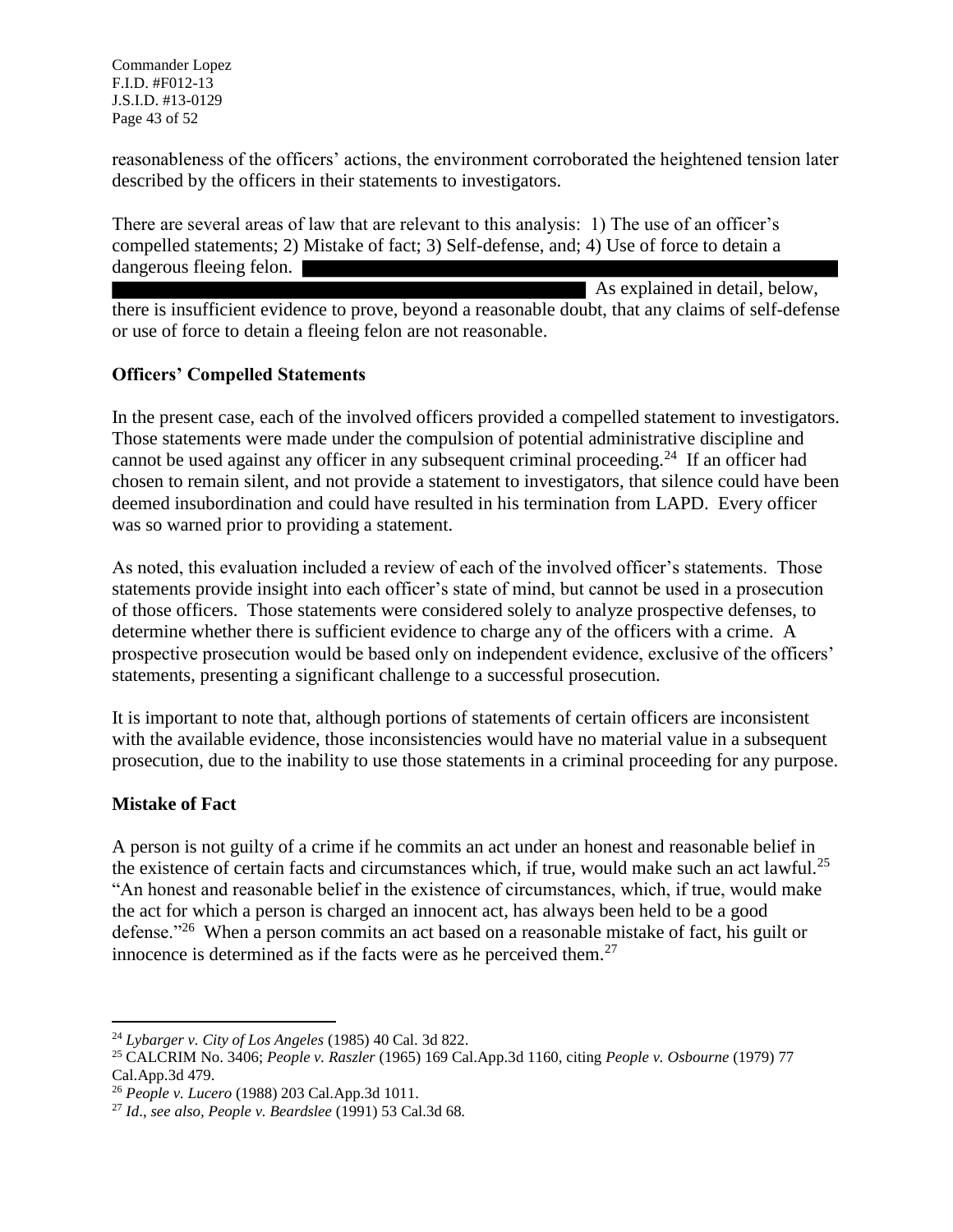Commander Lopez F.I.D. #F012-13 J.S.I.D. #13-0129 Page 44 of 52

In analyzing the reasonableness of the arrest of a person based on mistaken identity by police officers, the United States Supreme court, explained, "When the police have probable cause to arrest one party, and when they reasonably mistake a second party for the first party, then the arrest of the second party is a valid arrest.<sup> $28$ </sup> The same legal principle applies when an officer mistakenly shoots an innocent person, believing him to be a suspect.<sup>29</sup>

"Where an officer's particular use of force is based on a mistake of fact, we ask whether a reasonable officer would have or should have accurately perceived that fact."<sup>30</sup> Courts have warned against second-guessing the split second judgment of a trained police officer merely because that judgment turns out to be mistaken.<sup>31</sup>

The involved officers were mistaken in two fundamental areas: 1) that Dorner was in the subject vehicle, and, 2) that they were being shot at by Dorner, or any other occupant of the vehicle. As to the former there are a number of indisputable facts that support that conclusion.

While we now know that the officers mistakenly shot at two innocent victims, Hernandez and Carranza, that mistake would not negate justification for the use of deadly force if a particular officer had an objectively reasonable belief that the car was being driven by Dorner and, further, that they were being shot at by the occupant of the car.<sup>32</sup>



#### **Self-Defense**

 $\overline{a}$ 

California law permits the use of deadly force in self-defense or in defense of others if it reasonably appears to the person claiming the right of self-defense or the defense of others that he actually and reasonably believed he or others were in imminent danger of great bodily injury or death.<sup>34</sup> The belief in the need to defend oneself must be both actual and reasonable.

Again, there is

<sup>&</sup>lt;sup>28</sup> *Hill v. California* (1970) 401 U.S. 797, citing the underlying case at 69 Cal.2d 550.

<sup>29</sup> *Milstead v. Kibler* (2001) 243 F.3d 157

<sup>30</sup> *Torres v. City of Madera* (2011) 648 F.3d 1119, citing *Jensen v. City of Oxnard* (1998) 145 F.3d 1078.

<sup>31</sup> *McLenagen v. Kegan, et. al.* (1994) 27 F.3d 1002.

<sup>32</sup> *Milstead v. Kibler*, supra, 243 F.3d at 165.

<sup>&</sup>lt;sup>33</sup> Additionally, and not addressed in this memorandum, there was a second, contemporaneous shooting just a few blocks away in which Torrance Police Department Officer Brian McGee mistakenly believed he had encountered Dorner and fired upon an individual. McGee's belief tends to support the conclusions of the LAPD officers in the present matter.

<sup>34</sup> *People v. Humphrey* (1996) 13 Cal.4th 1073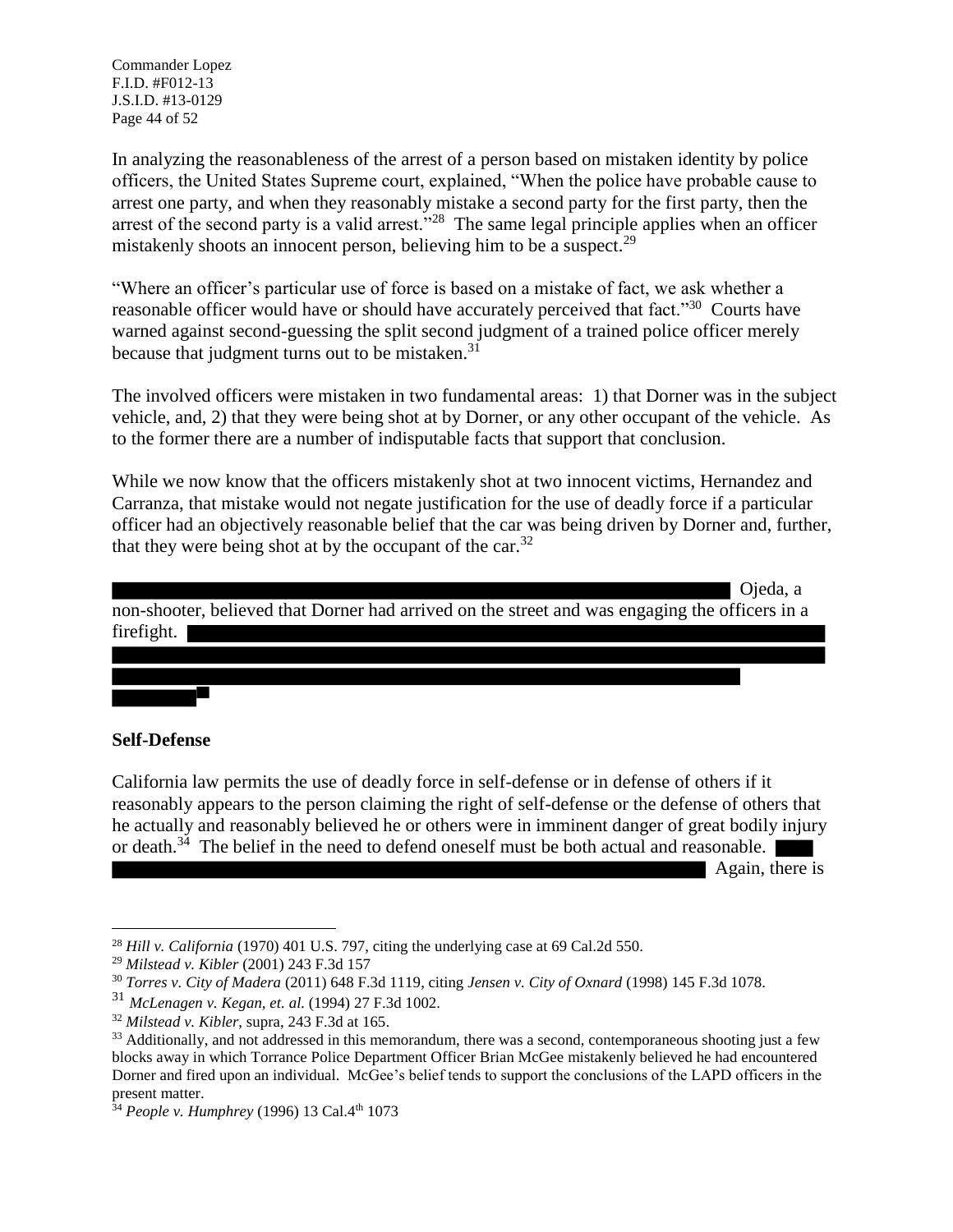Commander Lopez F.I.D. #F012-13 J.S.I.D. #13-0129 Page 45 of 52

insufficient evidence to prove, beyond a reasonable doubt, that any claims of self-defense or defense of others are unreasonable.

"[T]he rule is well established that one who, without fault, is placed under circumstances sufficient to excite the fears of a reasonable man that another designs to commit a felony or some great bodily injury and to afford grounds for a reasonable belief of imminent danger, may act upon those fears alone and may slay his assailant and be justified by appearances."<sup>35</sup>

In protecting himself or another, a person may use all force which he believes reasonably necessary and which would appear to a reasonable person, in the same or similar circumstances, to be necessary to prevent injury which appears to be imminent.<sup>36</sup> The defendant must use no more force than was reasonably necessary to defend against the perceived danger.<sup>37</sup> Determining whether the degree of force used in this case was reasonable is arguably the most difficult part of this analysis. Ultimately, it is the area in which the evidence raises the most significant questions regarding each officer's actions. The question being asked is, "What would a reasonable officer do in this circumstance?" In a situation such as this, where criminality is based on what a reasonable officer would do under same or similar circumstances, and a total of seven officers acted in a similar manner, it is difficult to say any particular officer acted unreasonably. The uniqueness of the circumstances surrounding the shooting has a significant effect on this evaluation.

"The 'reasonableness' of a particular use of force must be judged from the perspective of a reasonable officer on the scene, rather than with the 20/20 vision of hindsight... The calculus of reasonableness must embody allowance for the fact that police are often forced to make splitsecond judgments -- in circumstances that are tense, uncertain, and rapidly evolving -- about the amount of force that is necessary in a particular situation."<sup>38</sup>

The Fourth Amendment reasonableness test is, "an objective one: the question is whether the officer's actions are 'objectively reasonable' in light of the facts and circumstances confronting them."<sup>39</sup> The analysis must take into account the officer's perceptions as part of the totality of the circumstances and courts have cautioned against second-guessing the split-second judgment of a trained police officer merely because that judgment turns out to be mistaken.<sup>40</sup>

In *Graham*, the United States Supreme Court held that the reasonableness of the force used "requires careful attention to the facts and circumstances" of the particular incident. "…Thus, under *Graham*, we must avoid substituting our personal notions of proper police procedure for the instantaneous decision of the officer at the scene. We must never allow the theoretical, sanitized world of our imagination to replace the dangerous and complex world that policemen

<sup>35</sup> *People v. Mercer* (1962) 210 Cal. App. 2d 153, 161.

<sup>36</sup> CALCRIM No. 3470.

<sup>37</sup> *Id.*

<sup>38</sup> *Graham v. Conner*, (1989) 490 U.S. 386, 396-397.

<sup>39</sup> *Graham v. Connor*, supra, 490 U.S. at 396.

<sup>40</sup> *Milstead v. Kibler*, supra, 1999 U.S. Dist Lexis 8380.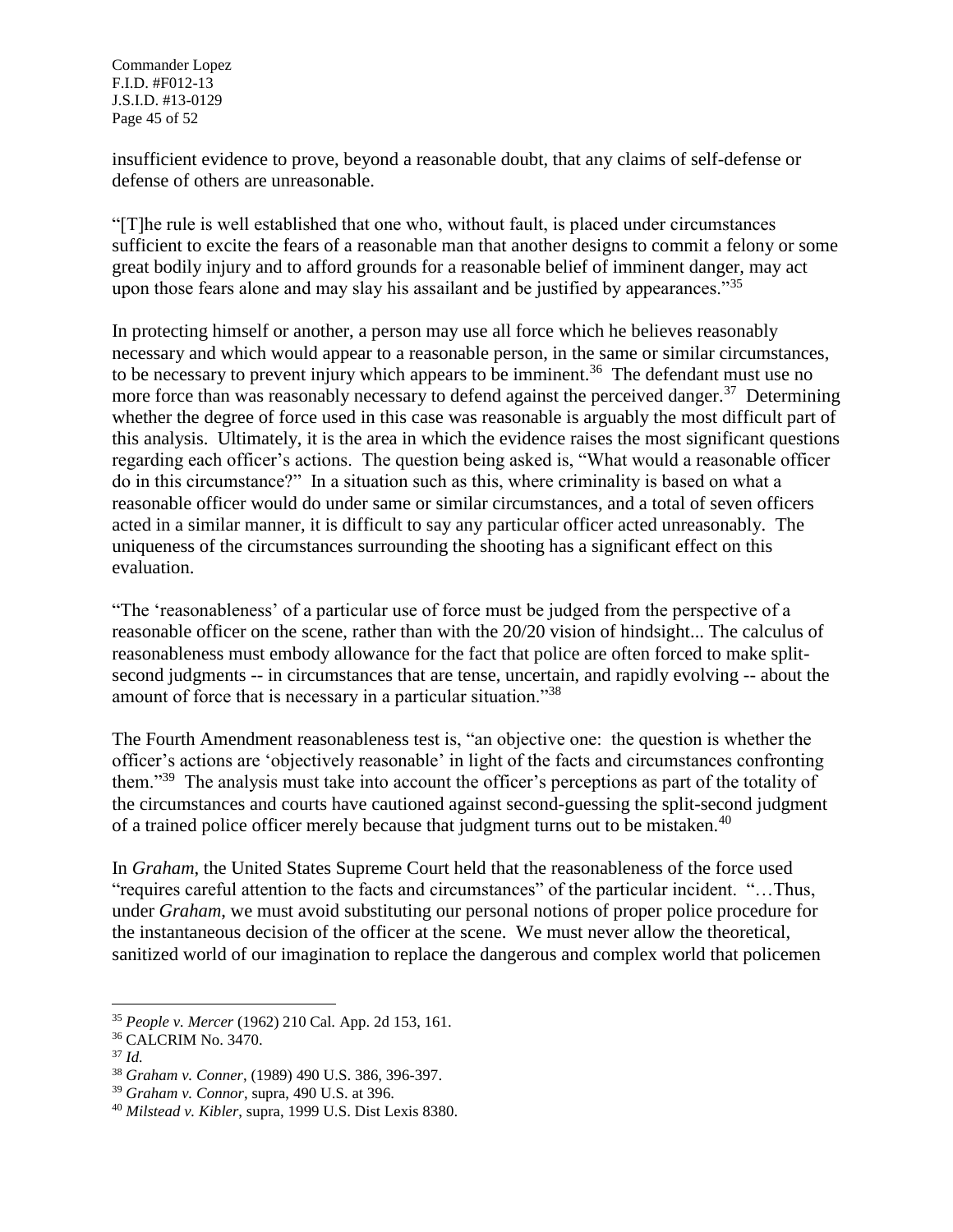Commander Lopez F.I.D. #F012-13 J.S.I.D. #13-0129 Page 46 of 52

face every day. What constitutes 'reasonable' action may seem quite different to someone facing a possible assailant than to someone analyzing the question at leisure."<sup>41</sup>

The test of whether the officer's actions were objectively reasonable is "highly deferential to the police officer's need to protect himself and others."<sup>42</sup> Once an officer believes that deadly force is necessary, the officer does not have an obligation to stop firing his weapon until the perceived threat has ended. "If lethal force is justified, officers are taught to keep shooting until the threat is over."<sup>43</sup>

In this case, any foreseeable defense would surely argue that, for each individual officer, there were several other like-minded individuals at the scene, providing a baseline from which to establish a "reasonable person standard."

Actual danger is not necessary to justify the use of force in self-defense. If one is confronted by the appearance of danger which one believes, and a reasonable person in the same position would believe, would result in death or great bodily injury, one may act upon those circumstances. The right of self-defense is the same whether the danger is real or apparent.<sup>44</sup> If a person acted from reasonable and honest convictions he cannot be held criminally responsible for a mistake in the actual extent of the danger, when other reasonable men would alike have been mistaken.<sup>45</sup> "A defendant may well be mistaken in his assessment of the circumstances; but if reasonably so, he is nevertheless entitled to the defense."<sup>46</sup>

When considering the reasonableness of a claim of self-defense, one must take into account the effect of antecedent threats or assaults by the victim, or in this case, the person that the victim was perceived to be.<sup>47</sup> "While such considerations alone do not establish a right of self-defense, they illuminate and reflect on the reasonableness of (the) defendant's perception of both the imminence of danger and the need to resist with the degree of force applied. They may also justify the defendant 'in acting more quickly and taking harsher measures for (his) own protection in the event of assault, whether actual or threatened, than would a person who had not received such threats."<sup>48</sup> Antecedent threats may color a person's perceptions.<sup>49</sup> Therefore, each officer's knowledge of Dorner's threats and violent actions is part of this analysis. Those

<sup>&</sup>lt;sup>41</sup> *Smith v. Freland* (6<sup>th</sup> Cir. 1992) 954 F.2d 343, 347.

<sup>&</sup>lt;sup>42</sup> *Munoz v. City of Union City* (2004) 120 Cal. App. 4<sup>th</sup> 1077, 1102.

<sup>43</sup> *Plumhoff v. Rickard* (2014) 134 S.Ct. 2012

<sup>44</sup> *People v. Toledo* (1948) 85 Cal. App.2d 577

<sup>45</sup> *People v. Jackson* (1965) 233 Cal. App.2d 639.

<sup>46</sup> *People v. Humphrey*, supra, 13 Cal.4th 1073.

<sup>47</sup> CALJIC No. 5.50.1

<sup>48</sup> *People v. Humphrey*, supra, 13 Cal.4th at 1094, citing *People v. Fitch* (1938) 28 Cal.App.2d 31, *People v. Moore* (1954) 43 Cal.2d 517, and *People v. Bush* (1978) 84 Cal.App.3d 294.

<sup>49</sup> *People v. Minifie* (1996) 13 Cal.4th 1055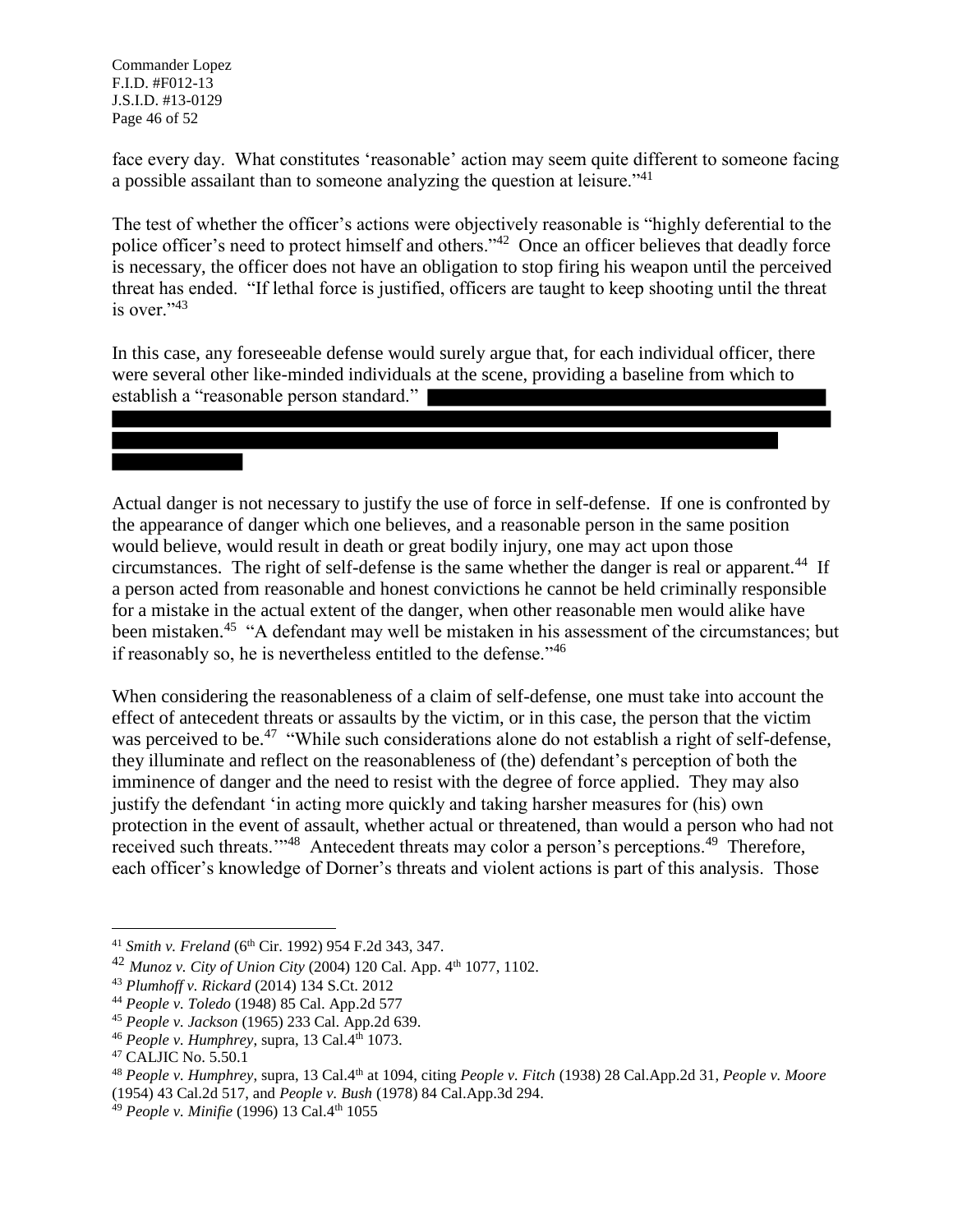Commander Lopez F.I.D. #F012-13 J.S.I.D. #13-0129 Page 47 of 52

include the postings in the manifesto as well as each of the prior attacks committed by Dorner. The magnitude of those threats had an incalculable effect on each officer's actions.

Every factor contributing to an officer's state of mind must be considered, including knowledge about Dorner's actions, concerns about tactical planning, or lack thereof, information the officers received throughout the night, observations and communications occurring once the vehicle turned onto Redbeam and, finally, any stimuli arising during the shooting.

Additionally, beyond any findings that the actions of each individual officer were justified, in a criminal case, it is a requirement of due process that the prosecution prove every fact necessary to constitute any charged offense.<sup>50</sup> In California, if the defendant raises a defense, such as selfdefense, the prosecution bears the burden of proving, beyond a reasonable doubt, that the defense does not apply.<sup>51</sup> In other words, the prosecution has the burden to prove a defendant did not act in self-defense.<sup>52</sup> No criminal liability attaches to an officer's actions unless the prosecution can prove, beyond a reasonable doubt, that the particular officer was not actually and reasonably in fear for their safety or the safety of others when he fired his weapon.

#### **Use of Force to Detain Fleeing Felon**

The police may use reasonable force to make an arrest, prevent escape or overcome resistance, and need not desist in the face of resistance and, in virtue of a police officer's duty to act affirmatively to protect the public, a police officer is "entitled to (utilize) even greater use of force than might be, in the same circumstance, required for self-defense."<sup>53</sup>

Under California law, a peace officer is entitled to use deadly force to capture a dangerous person who has committed a felony. A dangerous person is defined as one who (a) poses a significant threat of death or serious bodily injury to the person attempting the apprehension or others, or (b) has committed a forcible and atrocious felony.<sup>54</sup> A forcible and atrocious felony is one that by its nature and manner of its commission reasonably creates a fear of death or great bodily injury.<sup>55</sup> Murder and assault with a firearm are forcible and atrocious felonies.

Additionally, police are not required to exhaust every possible alternative before using justifiable deadly force.<sup>56</sup>

As previously stated, a mistaken belief in the identity of a detainee may justify the use of force upon a person believed to be a fleeing felon.

 Had Dorner actually been in the vehicle, the officers would have been justified in using deadly force to stop him.

<sup>50</sup> *People v. Jimenez* (1995) 33 Cal.App.4th 54, at 61.

<sup>51</sup> *People v. Pineiro* (1982) 129 Cal.App.3d 915, at 920.

<sup>52</sup> *People v. Rios* (2000) 23 Cal.4th 450.

<sup>53</sup> *Brown v. Ransweiler* (2009) 171 Cal.App.4th 516.

<sup>54</sup> *People v. Ceballos* (1974) 12 Cal.3d 470.

<sup>55</sup> CALCRIM No. 505 (bench notes).

<sup>56</sup> *Forrett v. Richardson* (9th Circuit, 1997) 112 F.3d 416.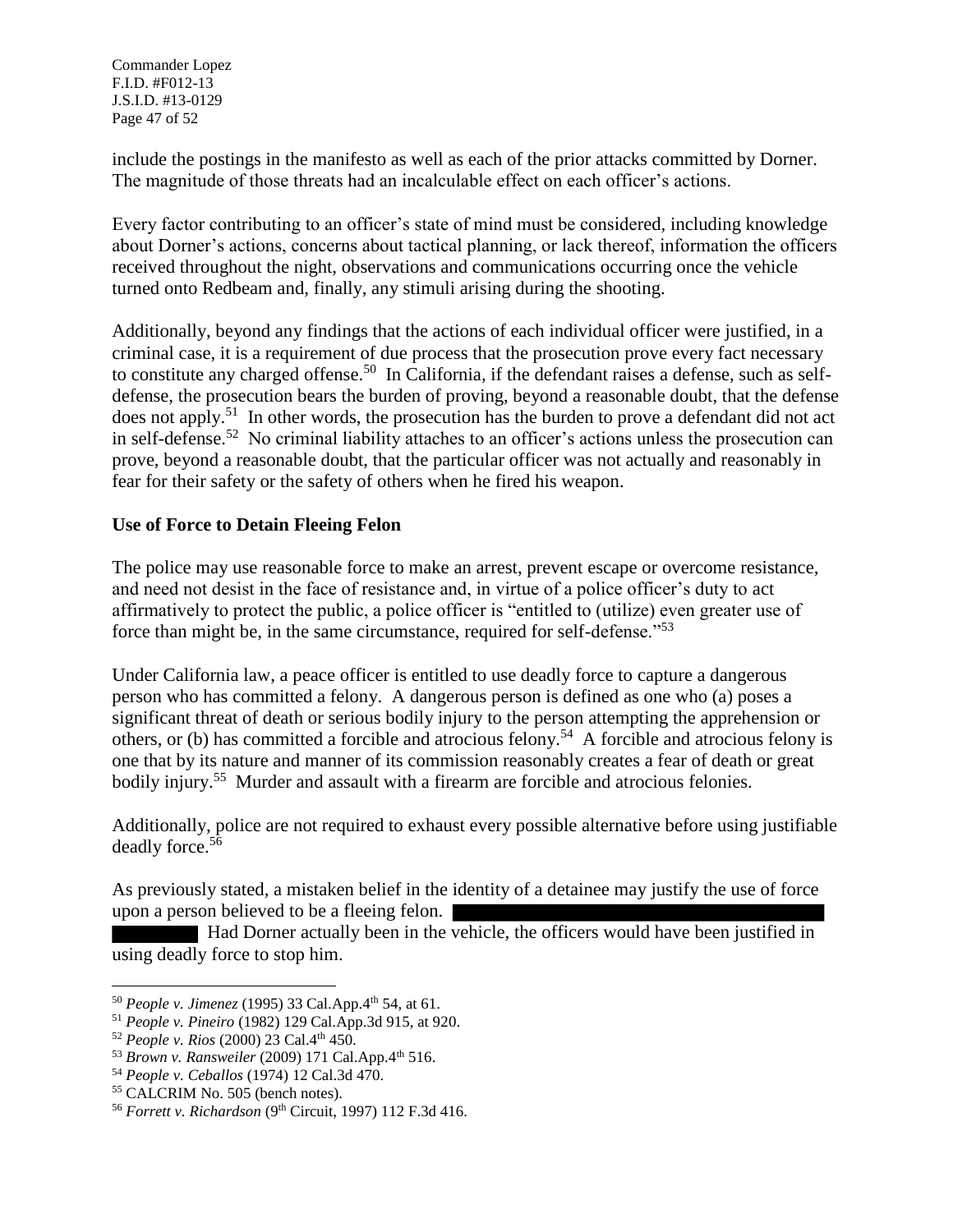Commander Lopez F.I.D. #F012-13 J.S.I.D. #13-0129 Page 48 of 52

#### **Conclusion**

Before analyzing the potential criminality of each officer's actions, it is important to detail Dorner's actions, as they provide a reference from which each officer's eventual mental state and subsequent decisions must be evaluated. Dorner, a former police officer, was hunting his former colleagues and appeared to have accepted that his actions would likely result in his own death.

Just a few days prior to this incident, Dorner executed two family members of an individual, Captain Quan, who Dorner blamed, in part, for his firing. Each of the involved officers was aware of those victims' tangential relationship to Dorner. Dorner had no personal connection to either individual but targeted them because of their relationship to Captain Quan.

Subsequent to the murders of Quan and her fiancée, Dorner posted a manifesto, the details of which have been recounted in detail, above. Each of the involved officers was aware of Dorner's intentions and willingness to kill. Dorner's threats extended to any and all law enforcement, civilians who might render assistance, and to family members of law enforcement, including those not related to LAPD nor Dorner's termination. Dorner claimed knowledge of the whereabouts of employees and their family members, including spouses and children. Dorner's manifesto indicated a detailed, elaborate plan to execute an untold number of people. Undoubtedly, Dorner's actions and threats would be the focal point of any defense.

Dorner claimed to have access to a cache of weaponry greater than any available to the involved officers.

In addition to the information known regarding Dorner, there were several tactical issues that appear to have contributed to the officers' state of mind. Each of the involved officers was assigned to Hollywood Division

The Hollywood officers arrived to Redbeam after dark.

A

seemingly more qualified team, VCTF, was in place but was replaced in the middle of the night. At least one supervisor, Commander Kato, anticipated that VCTF would man the protection detail until the following morning. Even Eisenberg, the protected target, was unaware that there was a change in the personnel responsible for guarding him and his family.

Despite knowing that Dorner was armed with high-powered weaponry, the involved officers were sent to the location armed only with shotguns and handguns.

 Again, these tactical issues are included solely for the purpose of presenting a full picture of each officer's state of mind.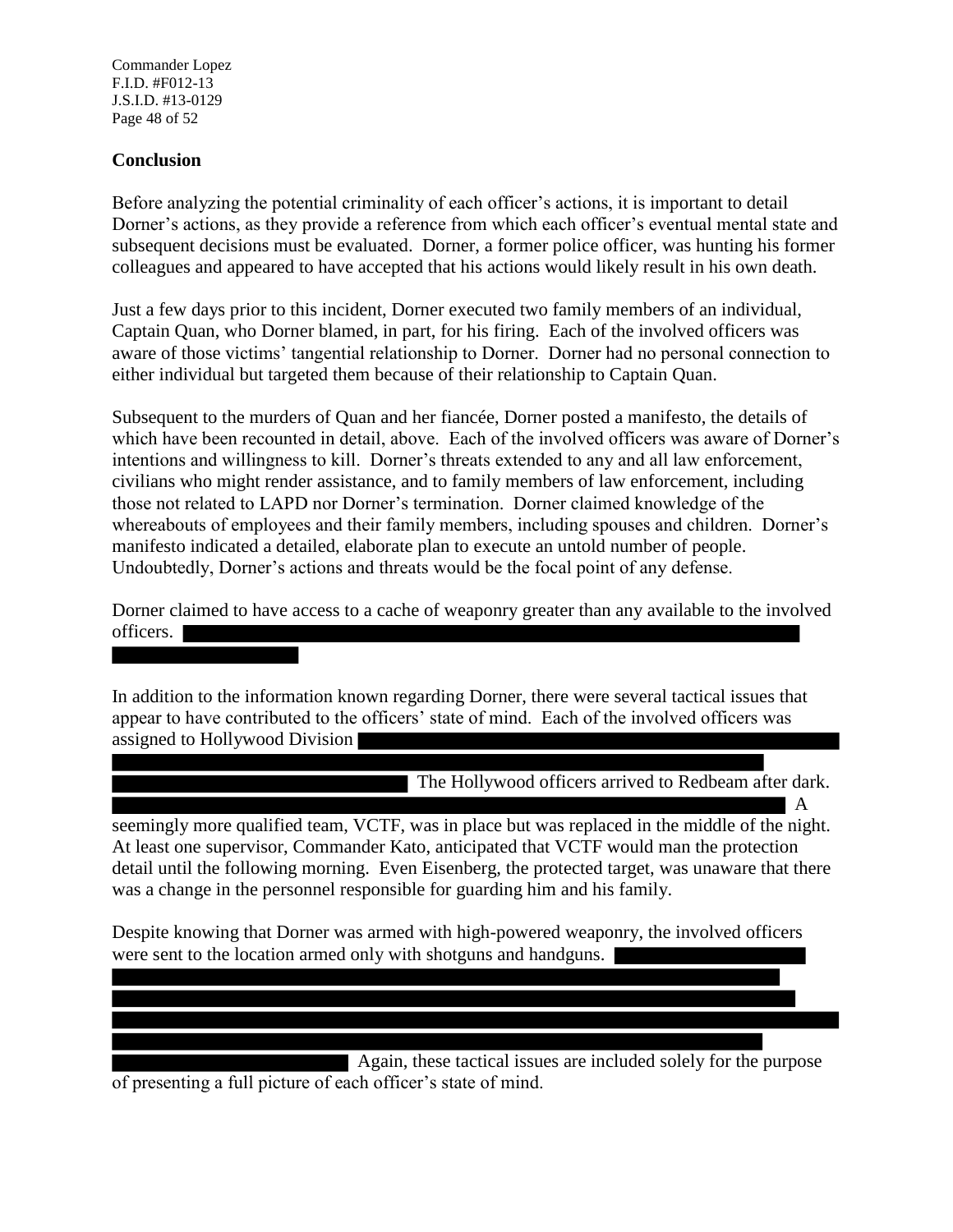Commander Lopez F.I.D. #F012-13 J.S.I.D. #13-0129 Page 49 of 52

 $\overline{a}$ 

While at Redbeam, each of the involved officers learned that Dorner was actively targeting protected personnel, based on the information received regarding the shootings in Corona and Riverside. A short time prior to the Riverside. incident, radio communications indicated that a vehicle, matching the description of Dorner's vehicle, was seen exiting the freeway a short distance away.

 Additionally, Gabaldon telephoned Valdez and cautioned that Dorner could be in the area.

 the officers were told Dorner had been to the location just days before and was familiar with the area.

 Earlier, Vidal spoke of planning and stated, "Depending on how the situation goes and who is left…and then if Dorner doesn't take out so many officers."

Within a short period of time, a vehicle whose body style and coloring was consistent with descriptions of Dorner's, turned onto Redbeam.<sup>57</sup>

Faber broadcast that the truck was "creeping."

The vehicle, for a completely innocent reason, stopped directly in front of where Faber and Gramajo were stationed.

Although the officers were mistaken, their perceptions were based on actual observations: a vehicle matching the suspect vehicle's description, with a partial matching license plate, being driven slowly on the wrong side of the street, followed by an object being thrown from the driver's side

<sup>57</sup> Both vehicles are dual-cabin pickup trucks. Dorner's vehicle was described as both blue and grey.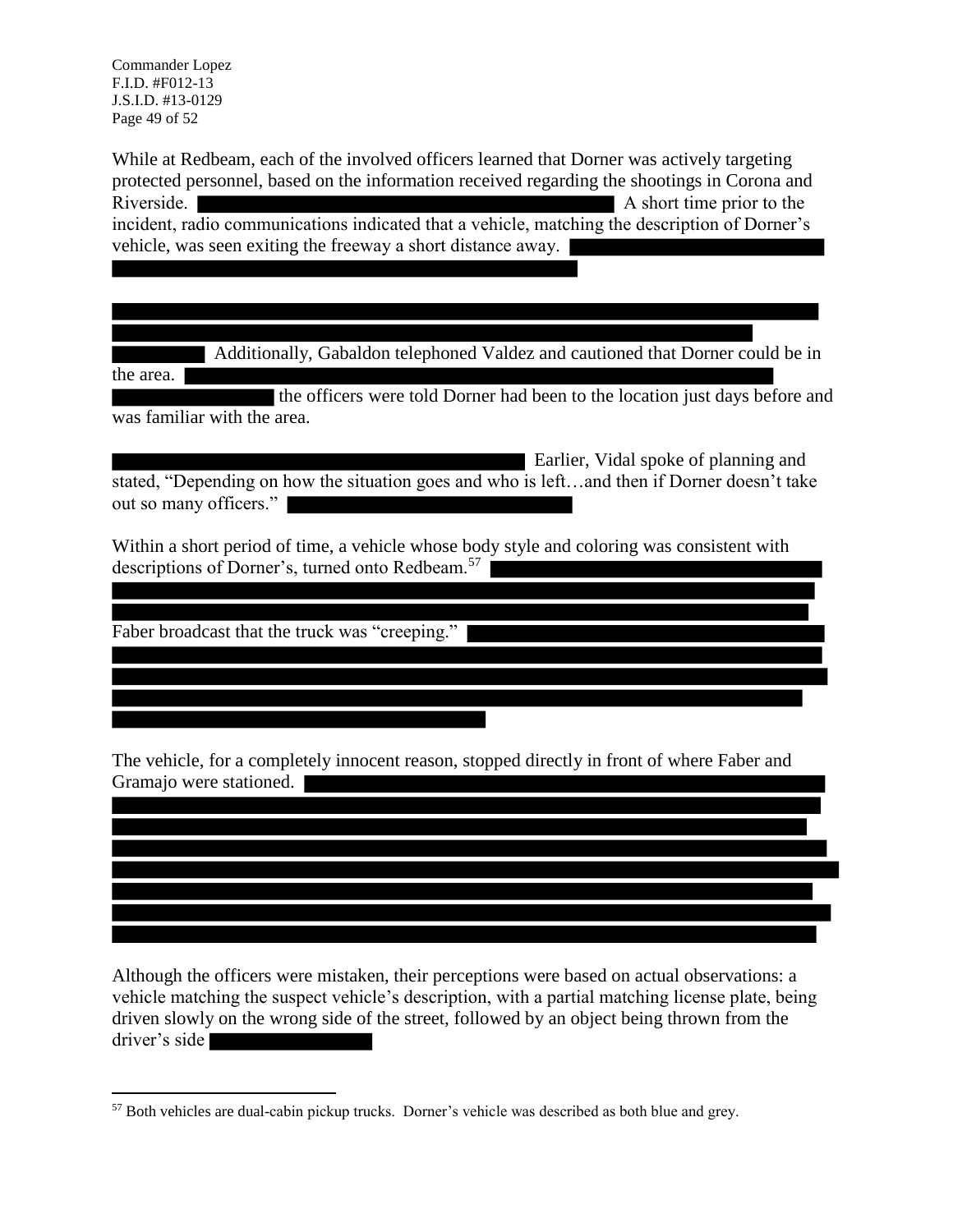Commander Lopez F.I.D. #F012-13 J.S.I.D. #13-0129 Page 50 of 52

From that point on, as the shooting continued, it is clear that the involved officers' actions were responsive to the actions of their fellow officers. Beyond the first shot fired, all other shots appear to have been responsive to gunfire that came from officers.

Neither Carranza nor Hernandez made any threatening movement nor took any action that could reasonably be interpreted as threatening to any officer. Carranza's driving away was a reaction to being shot at. She bears no blame for advancing her vehicle northbound on Redbeam.

 $\overline{\phantom{a}}$ 

After the vehicle came to its final resting spot, the barrage of gunfire was tremendous, and troubling. It is impossible to determine the sequence of shots fired by the officers. From that point forward, the available evidence is insufficient to make a reasonable determination as to the order of any shots fired. The location of casings and trajectory analysis shows that shots were fired from a multitude of directions.  $\blacksquare$ 

 No shots were fired from within, or from the direction of, the vehicle. The reverberations of sound from the volume of gunshots, on a residential street, likely contributed to a reasonable perception that the officers were being fired upon.

The positioning of the officers during the shooting jeopardized not only Carranza and Hernandez, but nearby residents as well as fellow officers. It appears that Ojeda perceived that they were being fired at, as the house where they were stationed was struck by gunfire. The shots were coming from fellow officers rather than any suspect in the vehicle. <br>
Ojeda believed they were being shot at by Dorner.

 Although it is clear from the officers' conduct that they believed Dorner was in the vehicle, Dorner was obviously not.

 For the reasons previously mentioned, there is insufficient evidence to prove, beyond a reasonable doubt, that the officers' belief was unreasonable.

Assuming, for argument's sake, that the officers reasonably believed that the vehicle contained Dorner, logic follows that, under the legal principles invoked when attempting to capture a fleeing felon, the officers would be entitled to use deadly force to capture him.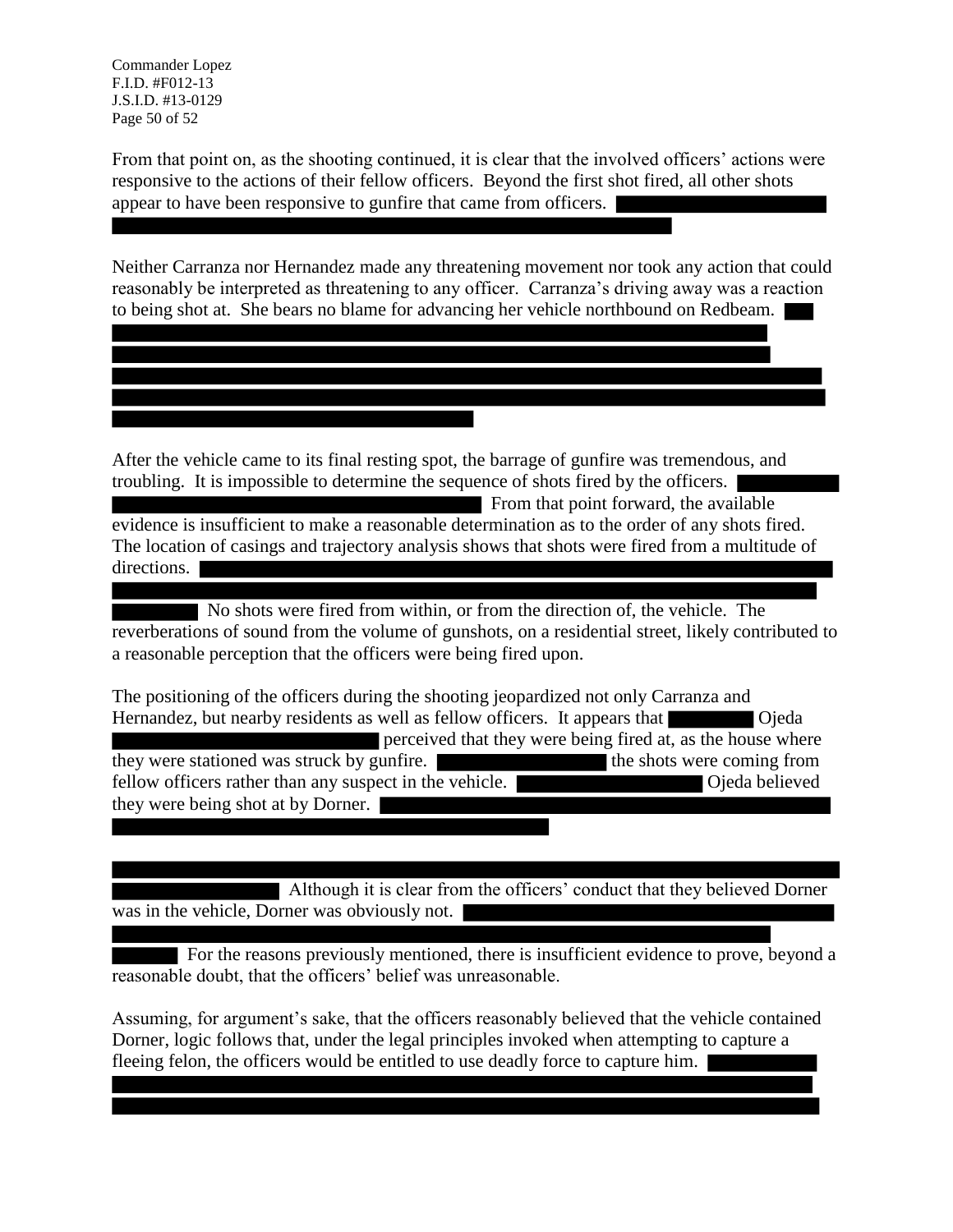Commander Lopez F.I.D. #F012-13 J.S.I.D. #13-0129 Page 51 of 52

|                                                                                                                | Carranza certainly did not have a weapon nor                      |
|----------------------------------------------------------------------------------------------------------------|-------------------------------------------------------------------|
| point one at any officer.                                                                                      |                                                                   |
|                                                                                                                |                                                                   |
|                                                                                                                |                                                                   |
|                                                                                                                | As explained previously, however, the compelled statements of the |
| involved officers are not admissible in any subsequent criminal proceeding and, thus, are of<br>limited value. |                                                                   |
|                                                                                                                |                                                                   |
|                                                                                                                |                                                                   |
|                                                                                                                |                                                                   |
|                                                                                                                | we are unable                                                     |
| to determine the order of shots fired nor what exact stimuli was actually occurring at the time                |                                                                   |
| each officer fired. Whether it is characterized as reliance on their fellow officers' actions or               |                                                                   |
| merely a blind assumption, there is no question that each officer's conduct was, in part,                      |                                                                   |
| reactionary to the actions of fellow officers. Although the actions of each officer must be                    |                                                                   |
| analyzed separately, the reactionary nature of the shooting significantly complicates the analysis.            |                                                                   |
|                                                                                                                |                                                                   |
| The circumstances immediately prior to, and during, the shooting put each of the officers into a               |                                                                   |
| situation in which they were required to make split-second judgments under an incredibly                       |                                                                   |
| heightened emotional state. There is no question that each of the officers' judgment was clouded               |                                                                   |
| by the circumstances surrounding Dorner and the environment on Redbeam. The fear of Dorner                     |                                                                   |
|                                                                                                                |                                                                   |

not honestly believe they were being fired upon. There are a number of factors that contributed to that perception. The involved officers were redirected from their division to the unfamiliar area of Torrance, ordered to conduct a protective detail with limited planning or tactical instruction and limited resources. The group received information that a former officer, turned murderer, was on his way to their location. The officers waited on a darkened street for his

arrival. Arguably, the situation could not have been worse. Would a different group of officers

honestly believe that Dorner was in the vehicle, nor is there evidence to suggest the officers did

 $\overline{a}$ <sup>58</sup> This location was several houses north of 19715 Redbeam, where Carranza had thrown a newspaper from the vehicle towards the residence.